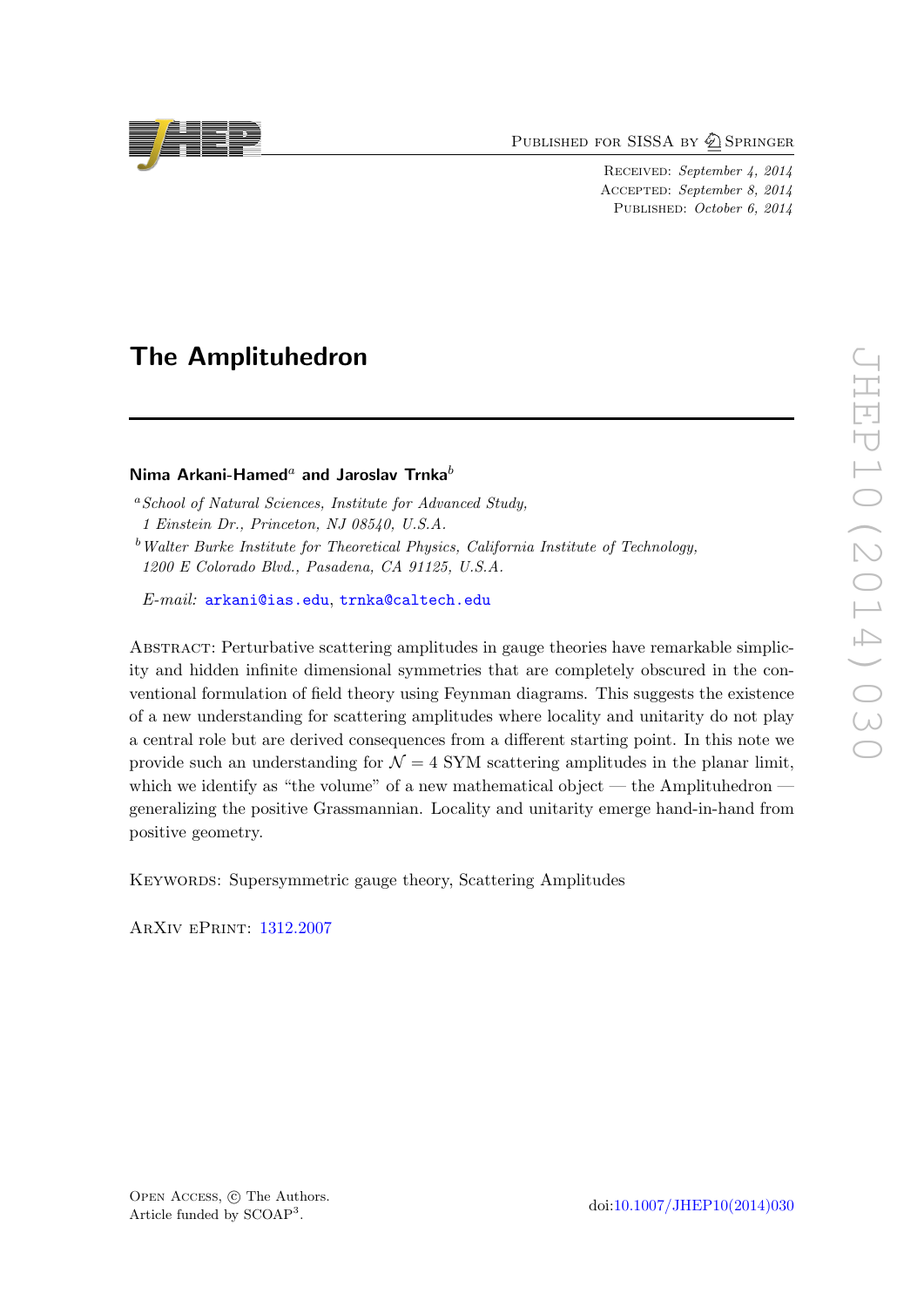### Contents

| 1 Scattering without space-time                                      | $\mathbf{1}$            |
|----------------------------------------------------------------------|-------------------------|
| 2 Triangles $\rightarrow$ positive Grassmannian                      | $\overline{\mathbf{4}}$ |
| 3 Polygons $\rightarrow$ (tree) Amplituhedron $\mathcal{A}_{n,k}(Z)$ | $\overline{5}$          |
| 4 Why positivity?                                                    | 8                       |
| 5 Cell decomposition                                                 | $\boldsymbol{9}$        |
| 6 "Volume" as canonical form                                         | 11                      |
| 7 The superamplitude                                                 | 12                      |
| 8 Hiding particles $\rightarrow$ loop positivity in $G_+(k,n;L)$     | 13                      |
| 9 The Amplituhedron $\mathcal{A}_{n,k,L}(Z)$                         | 15                      |
| 10 The loop amplitude form                                           | 16                      |
| 11 Locality and unitarity from positivity                            | 19                      |
| 12 Four particles at all loops                                       | 21                      |
| 13 Master Amplituhedron                                              | 24                      |
| 14 Outlook                                                           | 25                      |

### <span id="page-1-0"></span>1 Scattering without space-time

Scattering amplitudes in gauge theories are amongst the most fundamental observables in physics. The textbook approach to computing these amplitudes in perturbation theory, using Feynman diagrams, makes locality and unitarity as manifest as possible, at the expense of introducing large amounts of gauge redundancy into our description of the physics, leading to an explosion of apparent complexity for the computation of amplitudes for all but the very simplest processes. Over the last quarter-century it has become clear that this complexity is a defect of the Feynman diagram approach to this physics, and is not present in the final amplitudes themselves, which are astonishingly simpler than indicated from the diagrammatic expansion [\[1](#page-29-0)[–7\]](#page-29-1).

This has been best understood for maximally supersymmetric gauge theories in the planar limit. Planar  $\mathcal{N} = 4$  SYM has been used as a toy model for real physics in many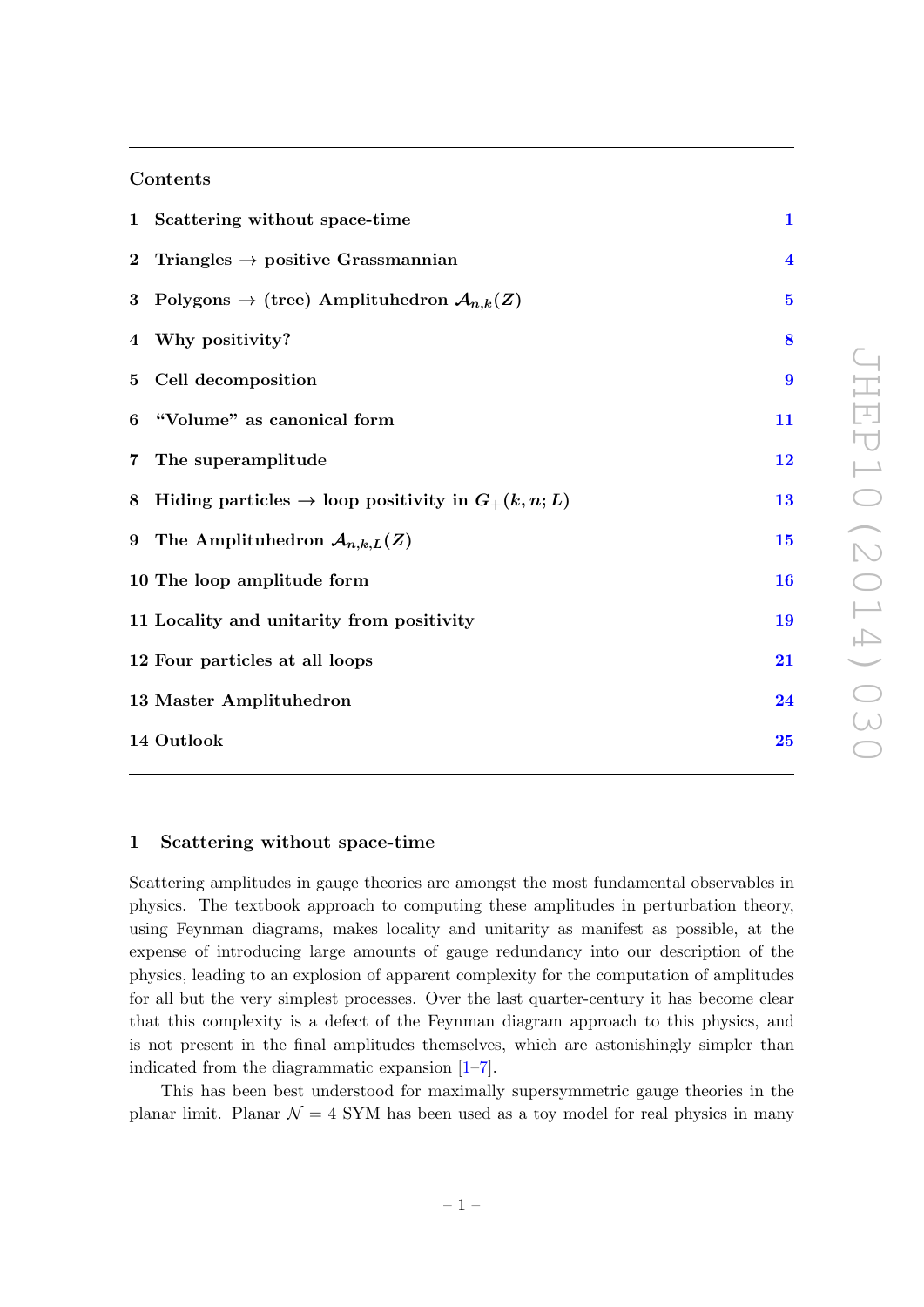guises, but as toy models go, its application to scattering amplitudes is closer to the real world than any other. For instance the leading tree approximation to scattering amplitudes is identical to ordinary gluon scattering, and the most complicated part of loop amplitudes, involving virtual gluons, is also the same in  $\mathcal{N}=4$  SYM as in the real world.

Planar  $\mathcal{N} = 4$  SYM amplitudes turn out to be especially simple and beautiful, enjoying the hidden symmetry of dual superconformal invariance [\[8,](#page-29-2) [9\]](#page-29-3), associated with a dual interpretation of scattering amplitudes as a supersymmetric Wilson loop  $[10-12]$  $[10-12]$ . Dual superconformal symmetry combines with the ordinary conformal symmetry to generate an infinite dimension "Yangian" symmetry [\[13\]](#page-30-1). Feynman diagrams conceal this marvelous structure precisely as a consequence of making locality and unitarity manifest. For instance, the Yangian symmetry is obscured in either one of the standard physical descriptions either as a"scattering amplitude" in one space-time or a "Wilson-loop" in its dual.

This suggests that there must be a different formulation of the physics, where locality and unitarity do not play a central role, but emerge as derived features from a different starting point. A program to find a reformulation along these lines was initiated in [\[14,](#page-30-2) [15\]](#page-30-3), and in the context of a planar  $\mathcal{N} = 4$  SYM was pursued in [\[16](#page-30-4)[–18\]](#page-30-5), leading to a new physical and mathematical understanding of scattering amplitudes [\[19\]](#page-30-6). This picture builds on BCFW recursion relations for tree [\[6,](#page-29-5) [7\]](#page-29-1) and loop [\[18,](#page-30-5) [20\]](#page-30-7) amplitudes, and represents the amplitude as a sum over basic building blocks, which can be physically described as arising from gluing together the elementary three-particle amplitudes to build more complicated on-shell processes. These "on-shell diagrams" (which are essentially the same as the "twistor diagrams" of [\[16,](#page-30-4) [21,](#page-30-8) [22\]](#page-30-9)) are remarkably connected with "cells" of a beautiful new structure in algebraic geometry, that has been studied by mathematicians over the past number of years, known as the positive Grassmannian [\[19,](#page-30-6) [23\]](#page-30-10). The on-shell building blocks can not be associated with local space-time processes. Instead, they enjoy all the symmetries of the theory, as made manifest by their connection with the Grassmannian – indeed, the infinite dimensional Yangian symmetry is easily seen to follow from "positive" diffeomorphisms [\[19\]](#page-30-6).

While these developments give a complete understanding for the on-shell building blocks of the amplitude, they do not go further to explain why the building blocks have to be combined in a particular way to determine the full amplitude itself. Indeed, the particular combination of on-shell diagrams is dictated by imposing that the final result is local and unitary — locality and unitarity specify the singularity structure of the amplitude, and this information is used to determine the full integrand. This is unsatisfying, since we want to see locality and unitarity emerge from more primitive ideas, not merely use them to obtain the amplitude.

An important clue [\[17,](#page-30-11) [19,](#page-30-6) [24\]](#page-30-12) pointing towards a deeper understanding is that the onshell representation of scattering amplitudes is not unique: the recursion relations can be solved in many different ways, and so the final amplitude can be expressed as a sum of onshell processes in different ways as well. The on-shell diagrams satisfy remarkable identities — now most easily understood from their association with cells of the positive Grassmannian — that can be used to establish these equivalences. This observation led Hodges [\[24\]](#page-30-12) to a remarkable observation for the simplest case of "NMHV" tree amplitudes, further devel-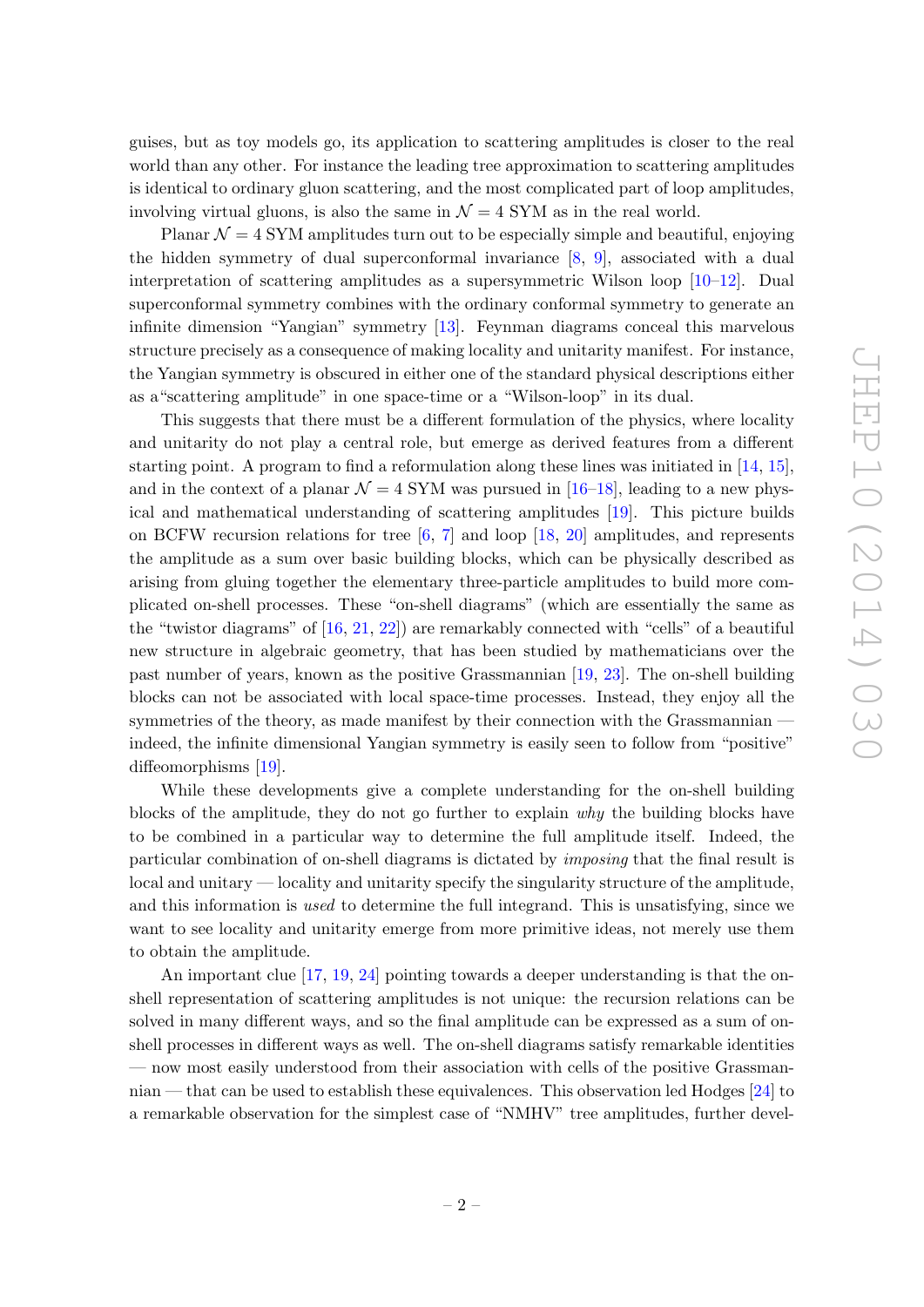oped in [\[25\]](#page-30-13): the amplitude can be thought of as the volume of a certain polytope in momentum twistor space. However there was no a priori understanding of the origin of this polytope, and the picture resisted a direct generalization to more general trees or to loop amplitudes. Nonetheless, the polytope idea motivated a continuing search for a geometric representation of the amplitude as "the volume" of "some canonical region" in "some space", somehow related to the positive Grassmannian, with different "triangulations" of the space corresponding to different natural decompositions of the amplitude into building blocks.

In this note we finally realize this picture. We will introduce a new mathematical object whose "volume" directly computes the scattering amplitude. We call this object the "Amplituhedron", to denote its connection both to scattering amplitudes and positive geometry. The amplituhedron can be given a self-contained definition in a few lines as done below in section 9. We will motivate its definition from elementary considerations, and show how scattering amplitudes are extracted from it.

Everything flows from generalizing the notion of the "inside of a triangle in a plane". The first obvious generalization is to the inside of a simplex in projective space, which further extends to the positive Grassmannian. The second generalization is to move from triangles to convex polygons, and then extend this into the Grassmannian. This gives us the amplituhedron for tree amplitudes, generalizing the positive Grassmannian by extending the notion of positivity to include external kinematical data. The full amplituhedron at all loop order further generalizes the notion of positivity in a way motivated by the natural idea of "hiding particles".

Another familiar notion associated with triangles and polygons is their area. This is more naturally described in a projective way by a canonical 2-form with logarithmic singularities on the boundaries of the polygon. This form also generalizes to the full amplituhedron, and determines the (integrand of) the scattering amplitude. The geometry of the amplituhedron is completely bosonic, so the extraction of the superamplitude from this canonical form involves a novel treatment of supersymmetry, directly motivated by the Grassmannian structure.

The connection between the amplituhedron and scattering amplitudes is a conjecture which has passed a large number of non-trivial checks, including an understanding of how locality and unitarity arise as consequences of positivity. Our purpose in this note is to motivate and give the complete definition of the amplituhedron and its connection to the superamplitude in planar  $\mathcal{N} = 4$  SYM. The discussion will be otherwise telegraphic and few details or examples will be given. In two accompanying notes [\[26,](#page-30-14) [27\]](#page-30-15), we will initiate a systematic exploration of various aspects of the associated geometry and physics. A much more thorough exposition of these ideas, together with many examples worked out in detail, will be presented in [\[28\]](#page-30-16).

Notation. The external data for massless  $n$  particle scattering amplitudes (for an excel-lent review see [\[29\]](#page-30-17)) are labeled as  $|\lambda_a, \tilde{\lambda}_a, \tilde{\eta}_a\rangle$  for  $a = 1, \ldots, n$ . Here  $\lambda_a, \tilde{\lambda}_a$  are the spinorhelicity variables, determining null momenta  $p_a^{A\dot{A}} = \lambda_a^A \tilde{\lambda}_a^{\dot{A}}$ . The  $\tilde{\eta}_a$  are (four) grassmann variables for on-shell superspace. The component of the color-stripped superamplitude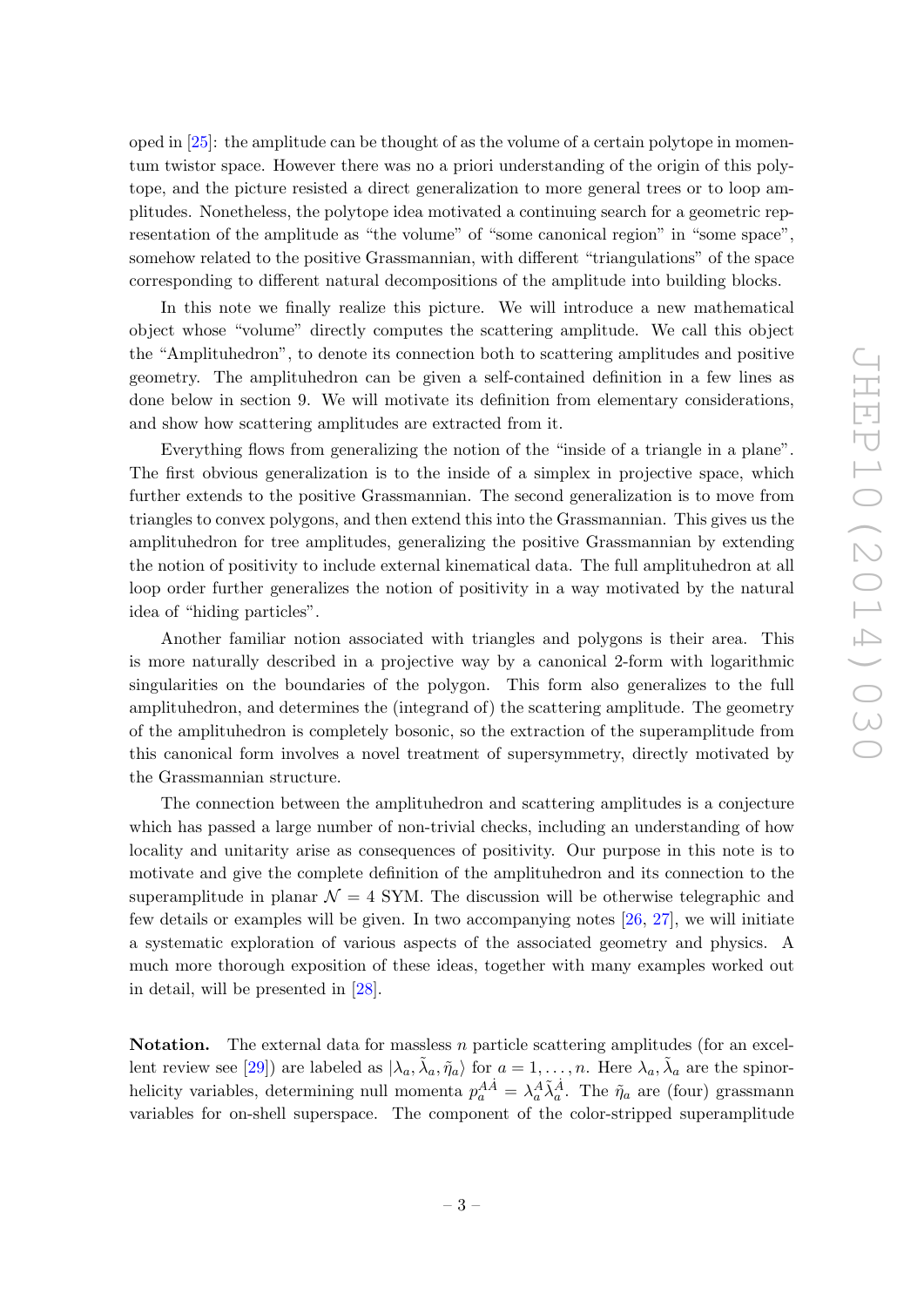with weight  $4(k+2)$  in the  $\tilde{\eta}$ 's is  $M_{n,k}$ . We can write

$$
M_{n,k}(\lambda_a, \tilde{\lambda}_a, \tilde{\eta}_a) = \frac{\delta^4(\sum_a \lambda_a \tilde{\lambda}_a) \delta^8(\sum_a \lambda_a \tilde{\eta}_a)}{\langle 12 \rangle \dots \langle n1 \rangle} \times \mathcal{M}_{n,k}(z_a, \eta_a)
$$
(1.1)

where  $(z_a, \eta_a)$  are the (super) "momentum-twistor" variables [\[24\]](#page-30-12), with  $z_a =$  $\bigwedge_{a}$  $\mu_a$  $\setminus$ . The  $z_a, \eta_a$  are unconstrained, and determine the  $\lambda_a, \tilde{\lambda}_a$  as

$$
\tilde{\lambda}_a = \frac{\langle a - 1 \, a \rangle \mu_{a+1} + \langle a + 1 \, a - 1 \rangle \mu_a + \langle a \, a + 1 \rangle \mu_{a-1}}{\langle a - 1 \, a \rangle \langle a \, a + 1 \rangle},
$$
\n
$$
\tilde{\eta}_a = \frac{\langle a - 1 \, a \rangle \eta_{a+1} + \langle a + 1 \, a - 1 \rangle \eta_a + \langle a \, a + 1 \rangle \eta_{a-1}}{\langle a - 1 \, a \rangle \langle a \, a + 1 \rangle} \tag{1.2}
$$

where throughout this paper, the angle brackets  $\langle \ldots \rangle$  denotes totally antisymmetric contraction with an  $\epsilon$  tensor.  $\mathcal{M}_{n,k}$  is cyclically invariant. It is also invariant under the little group action  $(z_a, \eta_a) \to t_a(z_a, \eta_a)$ , so  $(z_a, \eta_a)$  can be taken to live in  $\mathbb{P}^{3|4}$ .

At loop level, there is a well-defined notion of "the integrand" for scattering amplitudes, which at  $L$  loops is a  $4L$  form. The loop integration variables are points in the (dual) spacetime  $x_i^{\mu}$  $\mu_i^{\mu}$ , which in turn can be associated with L lines in momentum-twistor space that we denote as  $\mathcal{L}_{(i)}$  for  $i = 1, \dots, L$ . The 4L form is [\[30–](#page-30-18)[32\]](#page-30-19)

$$
\mathcal{M}(z_a, \eta_a; \mathcal{L}_{(i)}) \tag{1.3}
$$

We can specify the line by giving two points  $\mathcal{L}_{1(i)}$ ,  $\mathcal{L}_{2(i)}$  on it, which we can collect as  $\mathcal{L}_{\gamma(i)}$ for  $\gamma = 1, 2$ .  $\mathcal L$  can also be thought of as a 2 plane in 4 dimensions. In previous work, we have often referred to the two points on the line  $\mathcal{L}_1, \mathcal{L}_2$  as "AB", and we will use this notation here as well.

Dual superconformal symmetry says that  $\mathcal{M}_{n,k}$  is invariant under the SL(4|4) symmetry acting on  $(z_a, \eta_a)$  as (super)linear transformations. The full symmetry of the theory is the Yangian of SL(4|4).

### <span id="page-4-0"></span>2 Triangles  $\rightarrow$  positive Grassmannian

To begin with, let us start with the simplest and most familiar geometric object of all, a triangle in two dimensions. Thinking projectively, the vertices are  $Z_1^I, Z_2^I, Z_3^I$  where  $I = 1, \ldots, 3$ . The interior of the triangle is a collection of points of the form

$$
Y^I = c_1 Z_1^I + c_2 Z_2^I + c_3 Z_3^I \tag{2.1}
$$

where we span over all  $c_a$  with

$$
c_a > 0 \tag{2.2}
$$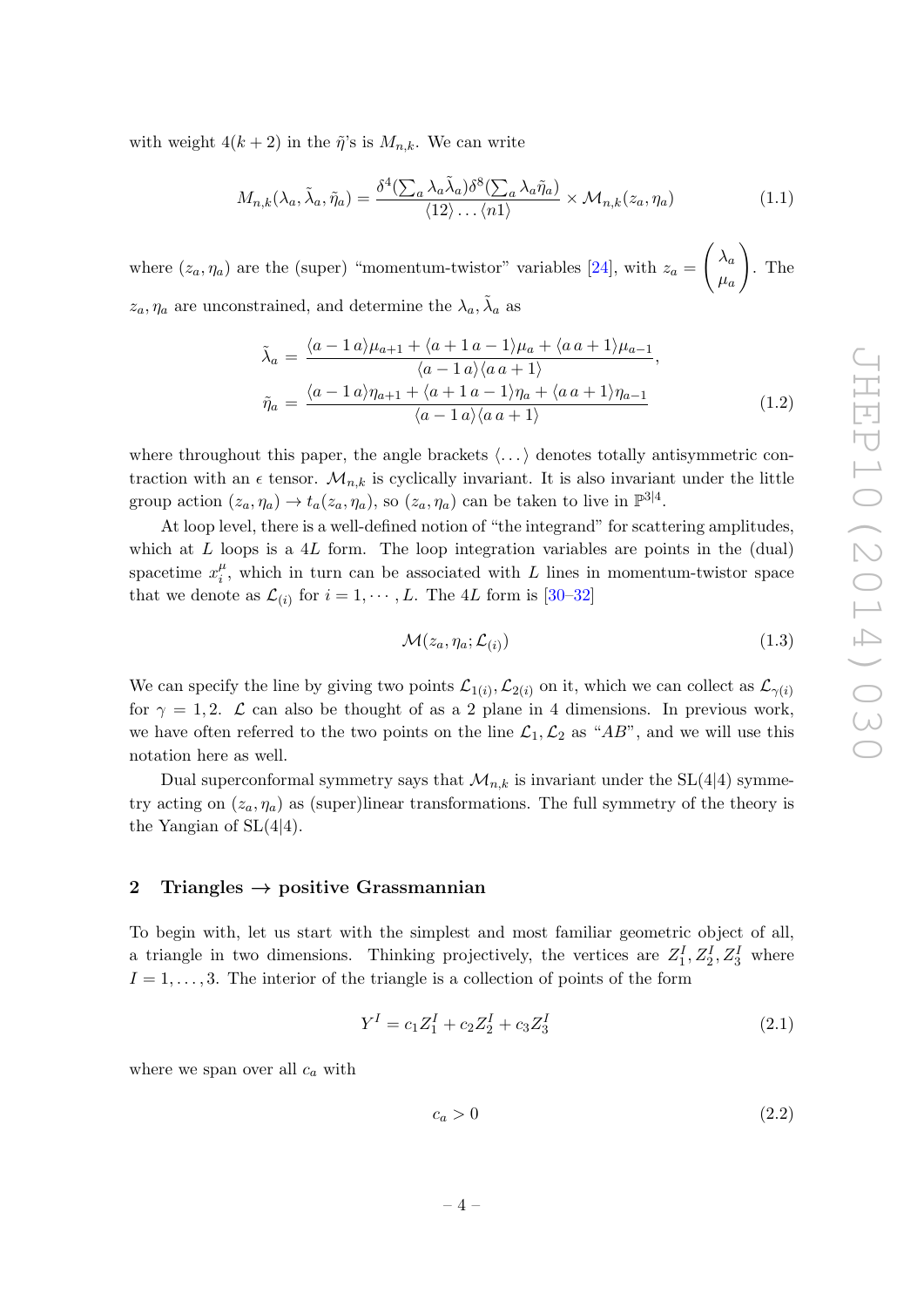

More precisely, the interior of a triangle is associated with a triplet  $(c_1, c_2, c_3)/GL(1)$ , with all ratios  $c_a/c_b > 0$ , so that the  $c_a$  are either all positive or all negative, but here and in the generalizations that follow, we will abbreviate this by calling them all positive. Including the closure of the triangle replaces "positivity" with "non-negativity", but we will continue to refer to this as "positivity" for brevity.

One obvious generalization of the triangle is to an  $(n - 1)$  dimensional simplex in a general projective space, a collection  $(c_1, \ldots, c_n)/GL(1)$ , with  $c_a > 0$ . The *n*-tuple  $(c_1, \ldots, c_n)/GL(1)$  specifies a line in n dimensions, or a point in  $\mathbb{P}^{n-1}$ . We can generalize this to the space of k-planes in n dimensions — the Grassmannian  $G(k, n)$  — which we can take to be a collection of n k–dimensional vectors modulo  $GL(k)$  transformations, grouped into a  $k \times n$  matrix

$$
C = \left(c_1 \dots c_n\right) / GL(k) \tag{2.3}
$$

Projective space is the special case of  $G(1, n)$ . The notion of positivity giving us the "inside of a simplex" in projective space can be generalized to the Grassmannian. The only possible  $GL(k)$  invariant notion of positivity for the matrix C requires us to fix a particular ordering of the columns, and demand that all minors in this ordering are positive:

$$
\langle c_{a_1} \dots c_{a_k} \rangle > 0 \text{ for } a_1 < \dots < a_k \tag{2.4}
$$

We can also talk about the very closely related space of positive matrices  $M_+(k,n)$ , which are just  $k \times n$  matrices with all positive ordered minors. The only difference with the positive Grassmannian is that in  $M_+(k, n)$  we are not moding out by  $GL(k)$ .

Note that while both  $M_+(k,n)$  and  $G_+(k,n)$  are defined with a given ordering for the columns of the matrices, they have a natural cyclic structure. Indeed, if  $(c_1, \ldots, c_n)$ give a positive matrix, then positivity is preserved under the (twisted) cyclic action  $c_1 \rightarrow$  $c_2, \ldots, c_n \to (-1)^{k-1}c_1.$ 

# <span id="page-5-0"></span>3 Polygons  $\rightarrow$  (tree) Amplituhedron  $\mathcal{A}_{n,k}(Z)$

Another natural generalization of a triangle is to a more general polygon with  $n$  vertices  $Z_1^I, \ldots, Z_n^I$ . Once again we would like to discuss the interior of this region. However in general this is not canonically defined — if the points  $Z_a$  are distributed randomly, they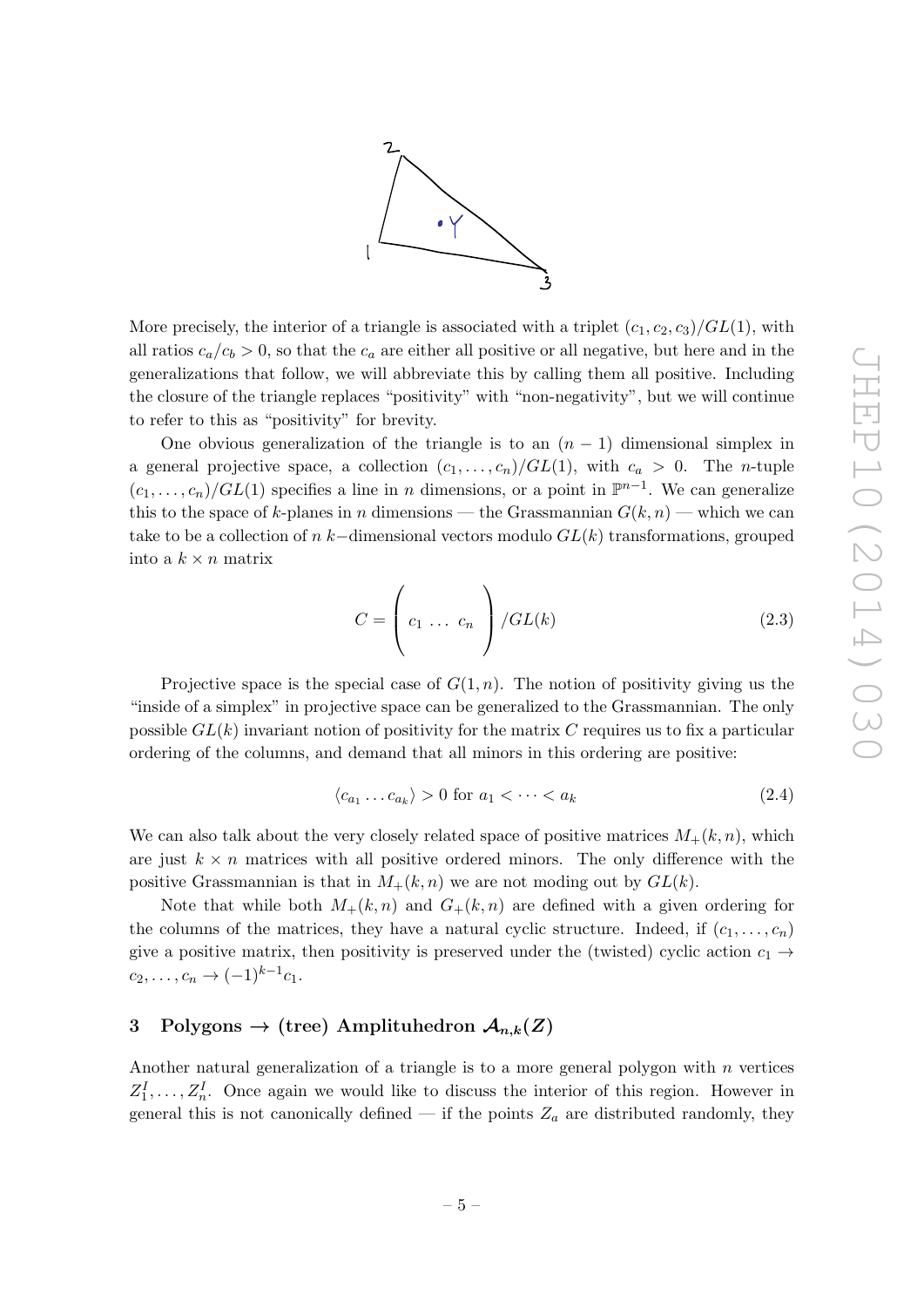don't obviously enclose a region where all the  $Z_a$  are all vertices. Only if the  $Z_a$  form a convex polygon do we have a canonical "interior" to talk about:



Now, convexity for the  $Z_a$  is a special case of positivity in the sense of the positive matrices we have just defined. The points  $Z_a$  form a closed polygon only if the  $3 \times n$  matrix with columns  $Z_a$  has all positive (ordered) minors:

$$
\langle Z_{a_1} Z_{a_2} Z_{a_3} \rangle > 0 \quad \text{for} \quad a_1 < a_2 < a_3 \tag{3.1}
$$

Having arranged for this, the interior of the polygon is given by points of the form

$$
Y^{I} = c_{1}Z_{1}^{I} + c_{2}Z_{2}^{I} + \dots + c_{n}Z_{n}^{I} \text{ with } c_{a} > 0
$$
\n(3.2)

Note that this can be thought of as an interesting pairing of two different positive spaces. We have

$$
(c_1, \ldots, c_n) \subset G_+(1, n), \quad (Z_1, \ldots, Z_n) \subset M_+(3, n) \tag{3.3}
$$

If we jam them together to produce

$$
Y^I = c_a Z_a^I \tag{3.4}
$$

for fixed  $Z_a$ , ranging over all  $c_a$  gives us all the points on the inside of the polygon, living in  $G(1, 3)$ .

This object has a natural generalization to higher projective spaces; we can consider *n* points  $Z_a^I$  in  $G(1, 1+m)$ , with  $I = 1, ..., 1+m$ , which are positive

$$
\langle Z_{a_1} \dots Z_{a_{1+m}} \rangle > 0 \tag{3.5}
$$

Then, the analog of the "inside of the polygon" are points of the form

$$
Y^I = c_a Z_a^I, \quad \text{with} \quad c_a > 0 \tag{3.6}
$$

This space is very closely related to the "cyclic polytope" [\[33\]](#page-31-0), which is the convex hull of *n* ordered points on the moment curve in  $\mathbb{P}^m$ ,  $Z_a = (1, t_a, t_a^2, \dots, t_a^m)$ , with  $t_1 < t_2 \dots < t_n$ . From our point of view, forcing the points to lie on the moment curve is overly restrictive; this is just one way of ensuring the positivity of the  $Z_a$ .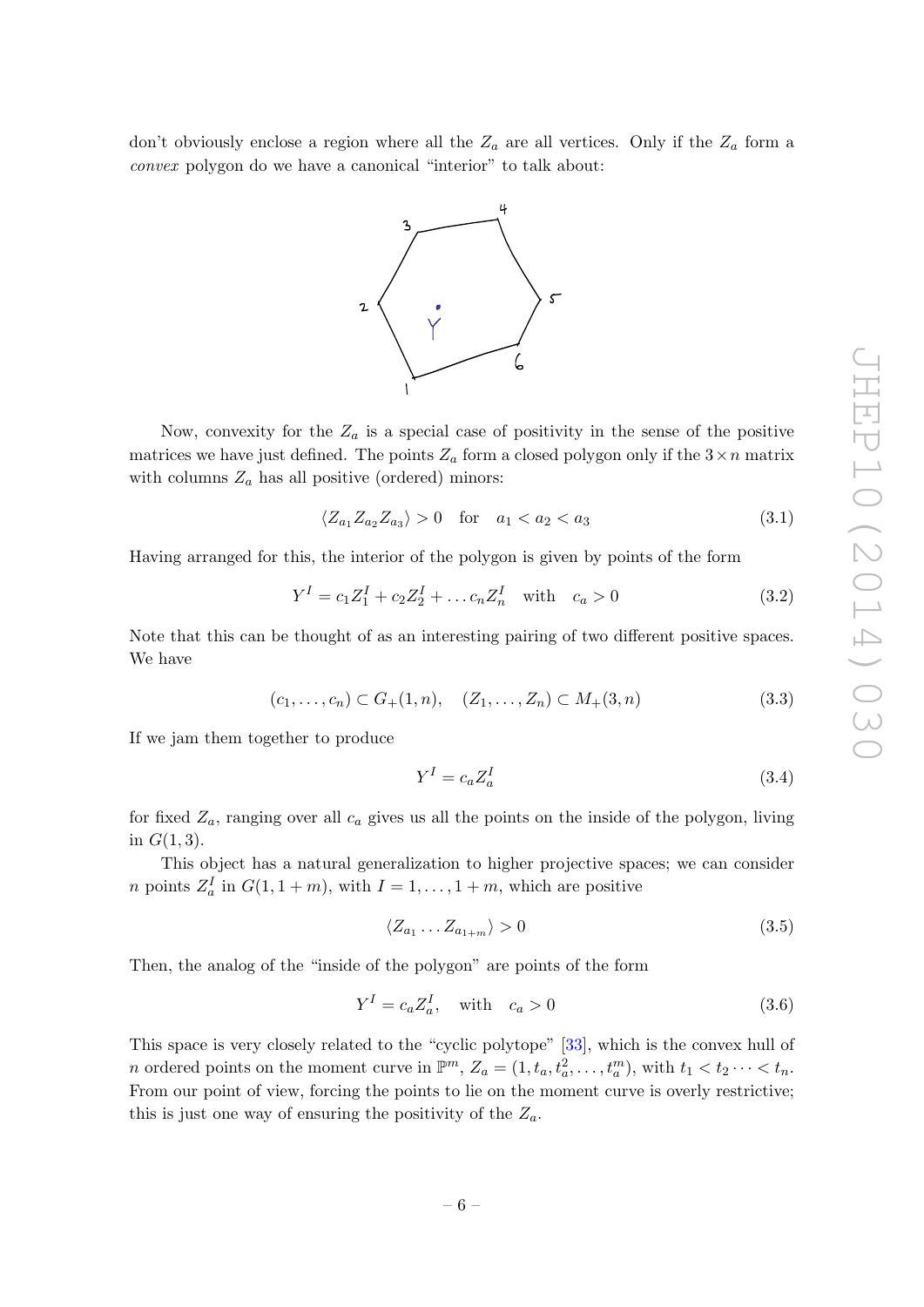We can further generalize this structure into the Grassmannian. We take positive external data as  $(k+m)$  dimensional vectors  $Z_a^I$  for  $I = 1, \ldots, k+m$ . It is natural to restrict  $n \ge (k+m)$ , so that the external  $Z_a$  fill out the entire  $(k+m)$  dimensional space. Consider the space of k-planes in this  $(k+m)$  dimensional space,  $Y \subset G(k, k+m)$ , with co-ordinates

$$
Y_{\alpha}^{I}, \alpha = 1, \dots k, I = 1, \dots, k + m \tag{3.7}
$$

We then consider a subspace of  $G(k, k+m)$  determined by taking all possible "positive" linear combinations of the external data,

$$
Y = C \cdot Z \tag{3.8}
$$

or more explicitly

$$
Y_{\alpha}^{I} = C_{\alpha a} Z_{a}^{I} \tag{3.9}
$$

where

$$
C_{\alpha a} \subset G_+(k, n), Z_a^I \subset M_+(k+m, n) \tag{3.10}
$$

It is trivial to see that this space is cyclically invariant if  $m$  is even: under the twisted cyclic symmetry,  $Z_n \to (-1)^{k+m-1}Z_1$  and  $c_n \to (-1)^{k-1}c_1$ , and the product is invariant for even m.

We call this space the generalized tree amplituhedron  $\mathcal{A}_{n,k,m}(Z)$ . The polygon is the simplest case with  $k = 1, m = 2$ . Another special case is  $n = (k + m)$ , where we can use  $GL(k+m)$  transformations to set the external data to the identity matrix  $Z_a^I = \delta_a^I$ . In this case  $\mathcal{A}_{k+m,k,m}$  is identical to the usual positive Grassmannian  $G_+(k, k+m)$ .

The case of immediate relevance to physics is  $m = 4$ , and we will refer to this as the tree amplituhedron  $\mathcal{A}_{n,k}(Z)$ . The tree amplituhedron lives in a 4k dimensional space and is not trivially visualizable. For  $k = 1$ , it is a polytope, with inequalities determined by linear equations, while for  $k > 1$ , it is not a polytope and is more "curvy". Just to have a picture, below we sketch a 3-dimensional face of the 4 dimensional amplituhedron for  $n = 8$ , which turns out to be the space  $Y = c_1 Z_1 + \dots + c_7 Z_7$  for  $Z_a$  positive external data in  $\mathbb{P}^3$ :

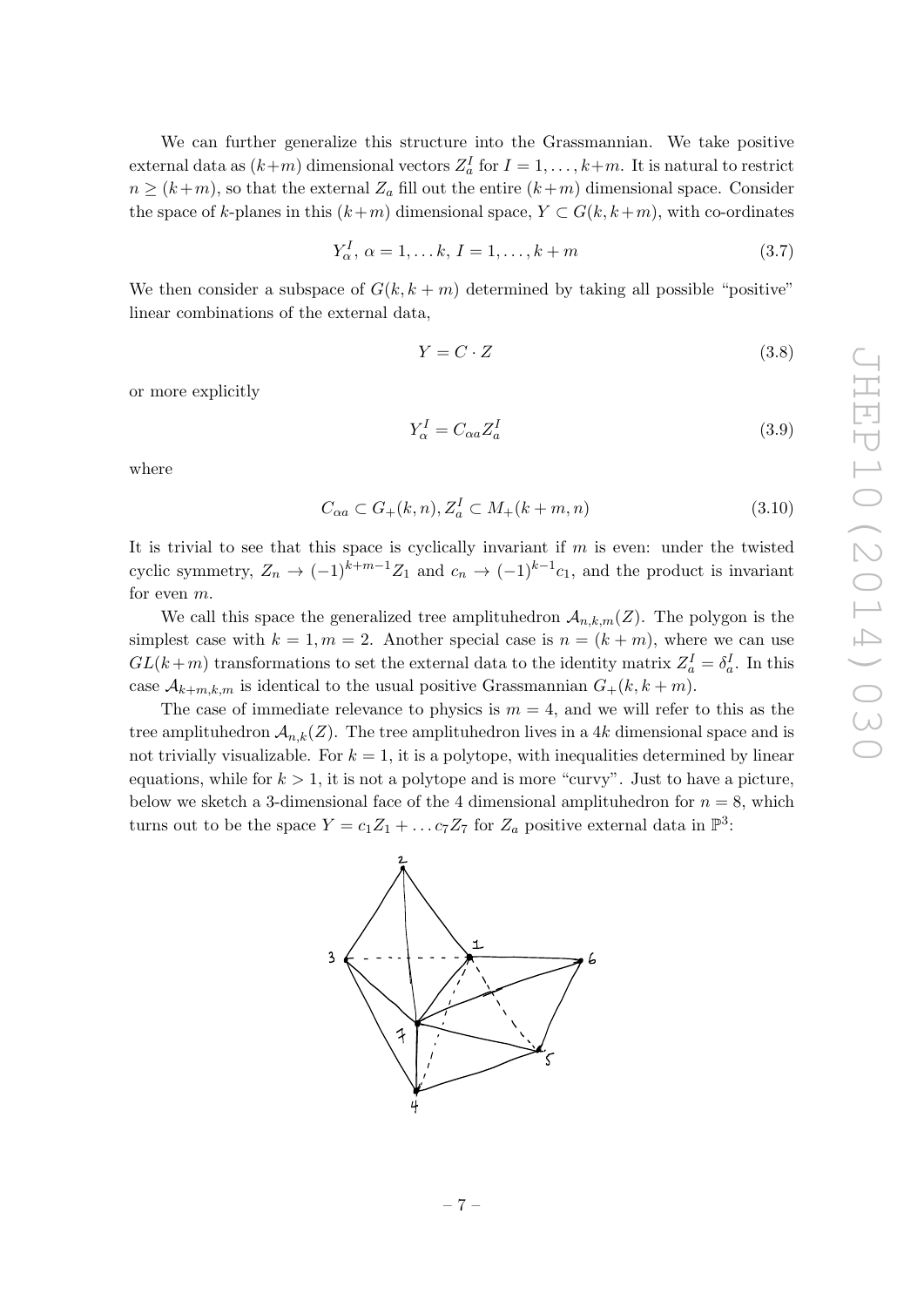### <span id="page-8-0"></span>4 Why positivity?

We have motivated the structure of the amplituhedron by mimicking the geometric idea of the "inside" of a convex polygon. However there is a simpler and deeper origin of the need for positivity. We can attempt to define  $Y = C \cdot Z$  with no positive restrictions on C or Z. But in general, this will not be projectively meaningful, and this expression won't allow us to define a region in  $G(k, k+m)$ . The reason is that for  $n > k+m$ , there is always some linear combination of the  $Z_a$  which sum to zero! We have to take care to avoid this happening, and in order to avoid "0" on the left hand side, we obviously need positivity properties on both the Z's and the C's.

It is simple and instructive to see why positivity ensures that the  $Y = C \cdot Z$  map is projectively well-defined. We will see this as a by-product of locating the co-dimension one boundaries of the generalized tree amplituhedron. Let us illustrate the idea already for the simplest case of the polygon with  $k = 1, m = 2$ , with  $Y = c_1Z_1 + ... c_nZ_n$ . In order to look at the boundaries of the space, let us compute  $\langle YZ_iZ_j \rangle$  for some i, j. If as we sweep through all the allowed c's,  $\langle YZ_iZ_j \rangle$  changes sign from being positive to negative, then somewhere  $\langle YZ_iZ_j \rangle \to 0$  and Y lies on the line  $(Z_iZ_j)$  in the interior of the space, thus  $(Z_iZ_j)$  should not be a boundary of the polygon. On the other hand, if  $\langle YZ_iZ_j \rangle$ everywhere has a uniform sign, then  $(Z_iZ_j)$  is a boundary of the polygon:



Of course for the polygon it is trivial to directly see that the co-dimension one boundaries are just the lines  $(Z_iZ_{i+1})$ , but we wish to see this more algebraically, in a way that will generalize to the amplituhedron where "seeing" is harder. So, we compute

$$
\langle YZ_i Z_j \rangle = \sum_a c_a \langle Z_a Z_i Z_j \rangle \tag{4.1}
$$

We can see why there is some hope for the positivity of this sum, since the  $c_a > 0$ , and also ordered minors of the  $Z's$  are positive. It is however obvious that if  $i, j$  are not consecutive, some of the terms in this sum will be positive, but some (where a is stuck between  $i, j$ ) will be negative. But precisely when  $i, j$  are consecutive, we get a manifestly positive sum:

$$
\langle YZ_i Z_{i+1} \rangle = \sum_a c_a \langle Z_a Z_i Z_{i+1} \rangle > 0 \tag{4.2}
$$

Since  $\langle Z_a Z_i Z_{i+1} \rangle > 0$  for  $a \neq i, i + 1$ , this is manifestly positive. Thus the boundaries are lines  $(Z_iZ_{i+1})$  as expected.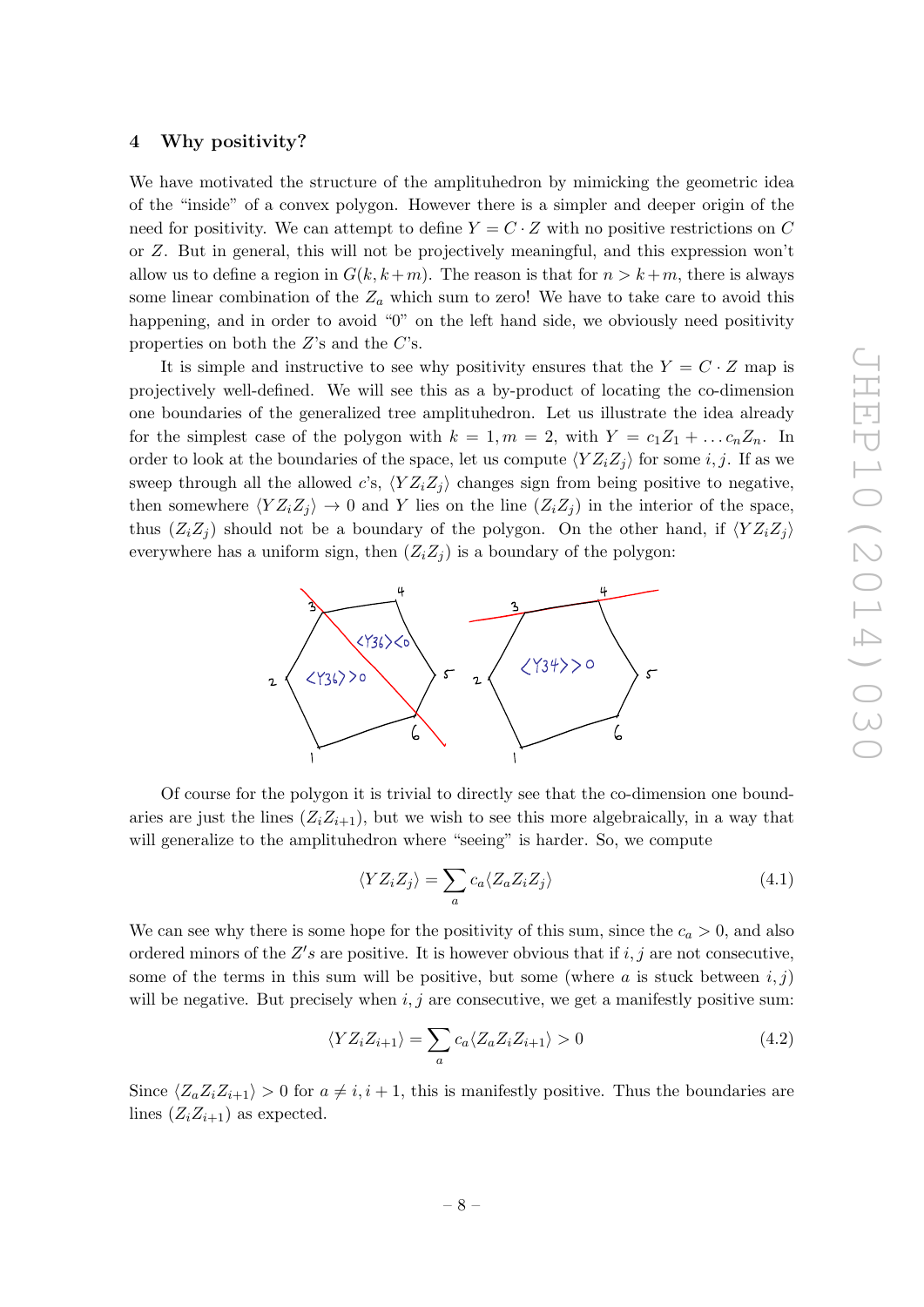This also tells us that the map  $Y = C \cdot Z$  is projectively well-defined. There is no way to get  $Y \to 0$ , since this would make the left hand side identically zero, which is impossible without making all the  $c_a$  vanish, which is not permitted as we we mod out by  $GL(1)$  on the  $c_a$ .

We can extend this logic to higher k, m. Let's look at the case  $m = 4$  already for  $k = 1$ . We can investigate whether the plane  $(Z_iZ_jZ_kZ_l)$  is a boundary by computing

$$
\langle YZ_i Z_j Z_k Z_l \rangle = \sum_a c_a \langle Z_a Z_i Z_j Z_k Z_l \rangle \tag{4.3}
$$

Again, this is not in general positive. Only for  $(i, j, k, l)$  of the form  $(i, i + 1, j, j + 1)$ , we have

$$
\langle YZ_iZ_{i+1}Z_jZ_{j+1} \rangle = \sum_a c_a \langle Z_a Z_i Z_{i+1} Z_j Z_{j+1} \rangle > 0 \tag{4.4}
$$

For general even the  $m$ , the boundaries are when  $Y$  is on the plane

 $(Z_iZ_{i+1}\dots Z_{i_{m/2}-1}Z_{i_{m/2}})$ . This again shows that the  $Y = C \cdot Z$  is projectively well-defined. The result extends trivially to general  $k$ , provided the positivity of  $C$  is respected. For  $m = 4$  the boundaries are again when the k-plane  $(Y_1 \cdots Y_k)$  is on  $(Z_i Z_{i+1} Z_j Z_{j+1})$ , as follows from

$$
\langle Y_1 \dots Y_k Z_i Z_{i+1} Z_j Z_{j+1} \rangle = \sum_{a_1 < \dots < a_k} \langle c_{a_1} \dots c_{a_k} \rangle \langle Z_{a_1} \dots Z_{a_k} Z_i Z_{i+1} Z_j Z_{j+1} \rangle > 0 \quad (4.5)
$$

which also shows that Y is always a full rank k-plane in  $k + 4$  dimensions.

The emergence of boundaries on the plane  $(Z_iZ_{i+1}Z_jZ_{j+1})$  is a simple and striking consequence of positivity. We will shortly understand that the location of these boundaries are the "positive origin" of locality from the geometry of the amplituhedron.

### <span id="page-9-0"></span>5 Cell decomposition

The tree amplituhedron can be thought of as the image of the top-cell of the the positive Grassmannian  $G_+(k,n)$  under the map  $Y = C \cdot Z$ . Since  $\dim G(k, k+m) = mk \leq$  $\dim G(k, n) = k(n - k)$  for  $n \geq k + m$ , this is in general a highly redundant map. We can already see this in the simplest case of the polygon, which lives in 2 dimensions, while the  $c_a$  span an  $(n-1)$  dimensional space. The non-redundant maps into  $G(k, k+m)$  can only come from the  $m \times k$  dimensional "cells" of  $G_{+}(k, n)$ . For the polygon, these are the cells we can label as  $(i, j, k)$ , where all but  $(c_i, c_j, c_k)$  are non-vanishing. The image of these cells in the Y-space are of course just the triangles with vertices at  $Z_i, Z_j, Z_k$ , which lie inside the polygon.

The union of all these triangles covers the inside of the polygon. However, we can also cover the inside of the polyon more nicely with non-overlapping triangles, giving a triangulation. Said in a heavy-handed way, we find a collection of 2 dimensional cells of  $G_{+}(1,n)$ , so that their images in Y space are non-overlapping except on boundaries, and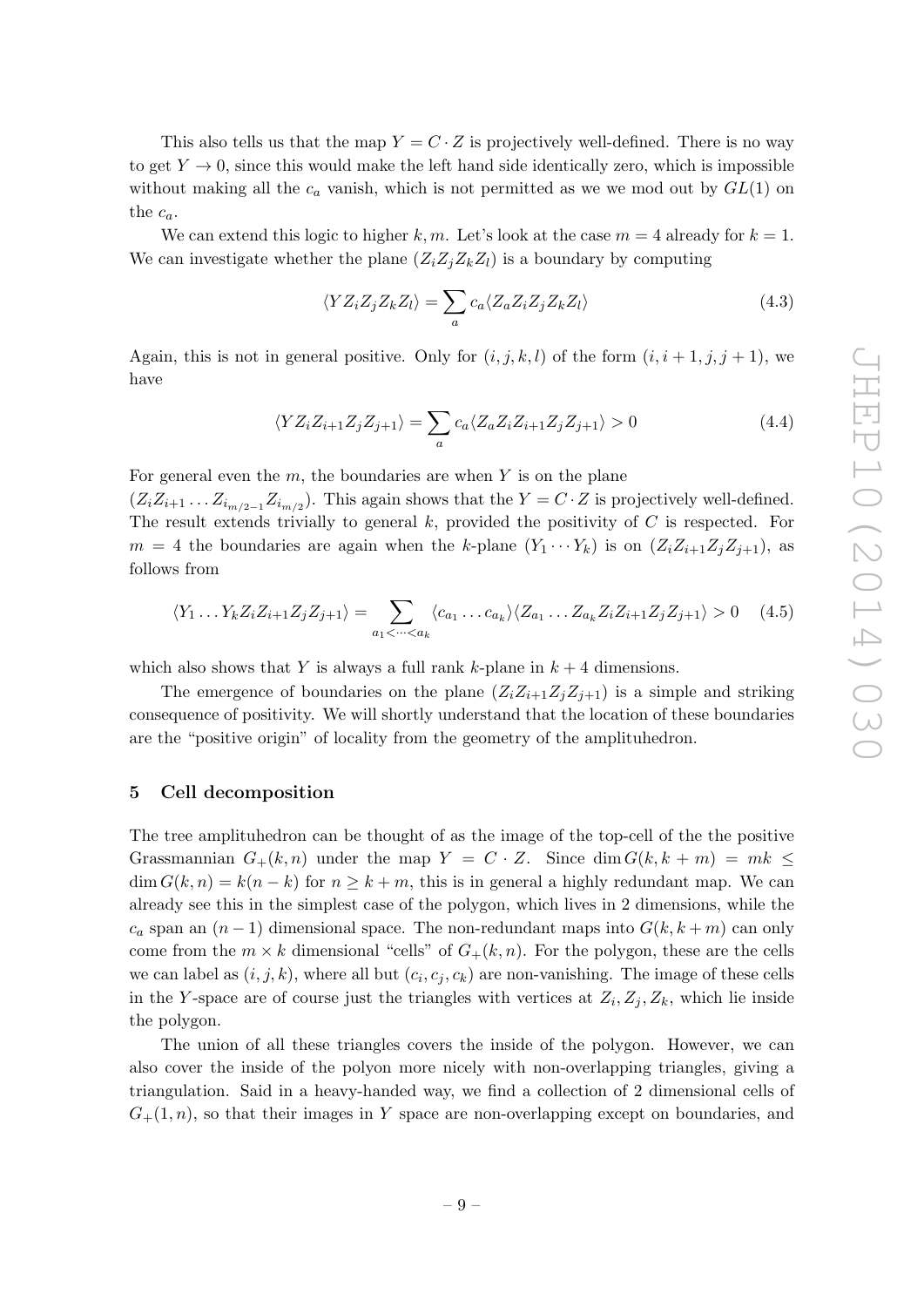collectively cover the entire polygon. Of course these collections of cells are not unique there are many different triangulations of the polygon. A particularly simple one is



which we can write as

$$
\sum_{i} (1 \, i \, i + 1) \tag{5.1}
$$

Sticking with  $k = 1$  but moving to  $m = 4$ , the four-dimensional cells of  $G_{+}(1, n)$  are labeled by five non-vanishing c's  $(c_i, c_j, c_k, c_l, c_m)$ . While it is harder to visualize, one can easily show algebraically that the above simple triangulation of the polygon generalizes to

$$
\sum_{i < j} (1 \, i \, i + 1 \, j \, j + 1) \tag{5.2}
$$

This expression is immediately recognizable to physicists familiar with scattering amplitudes in  $\mathcal{N} = 4$  SYM. If the  $(i, j, k, l, m)$  are interpreted as "R-invariants", this expression is one of the canonical BCFW representations of the  $k = 1$  "NMHV" tree amplitudes. In the positive Grassmannian representation for amplitudes [\[17,](#page-30-11) [19\]](#page-30-6), R-invariants are precisely associated with the corresponding four-dimensional cells of  $G(1, n)$ .

For general k, m any  $m \times k$  dimensional cell of  $G_{+}(k, n)$  maps under  $Y = C \cdot Z$  into some region or cell in  $G(k, k+m)$ . Said more explicitly, consider an  $m \times k$  dimensional cell Γ of the  $G_+(k,n)$ , with "positive co-ordinates"  $C^{\Gamma}(\alpha_1^{\Gamma}, \ldots, \alpha_{m \times k}^{\Gamma})$  [\[19\]](#page-30-6). Putting  $Y = C(\alpha) \cdot Z$ and scanning over all positive  $\alpha$ 's, this carves out a region in  $G(k, k + m)$  which is a corresponding cell  $\Gamma$  of the tree amplituhedron. A cell decomposition is a collection  $T$  of non-overlapping cells Γ which cover the entire amplituhedron.

The case of immediate relevance for physics is  $m = 4$ . For any k, the BCFW decomposition of tree amplitudes gives us a collection of  $4 \times k$  dimensional cells of the positive Grassmannian. We have performed extensive checks for high  $k$  and  $n$ , that for positive external Z, under  $Y = C \cdot Z$  these cells are beautifully mapped into non-overlapping regions of  $G(k, k+4)$  that together cover the entire tree amplituhedron. As we have stressed, other than the desire to make the final result local and unitary, we did not previously have a rational for thinking about this particular collection of cells of  $G_{+}(k, n)$ . Now we know what natural question this collection of cells are answering: taken together they "cellulate" the tree amplituhedron. We will shortly see how to directly associate the amplitude itself directly with the geometry of the amplituhedron.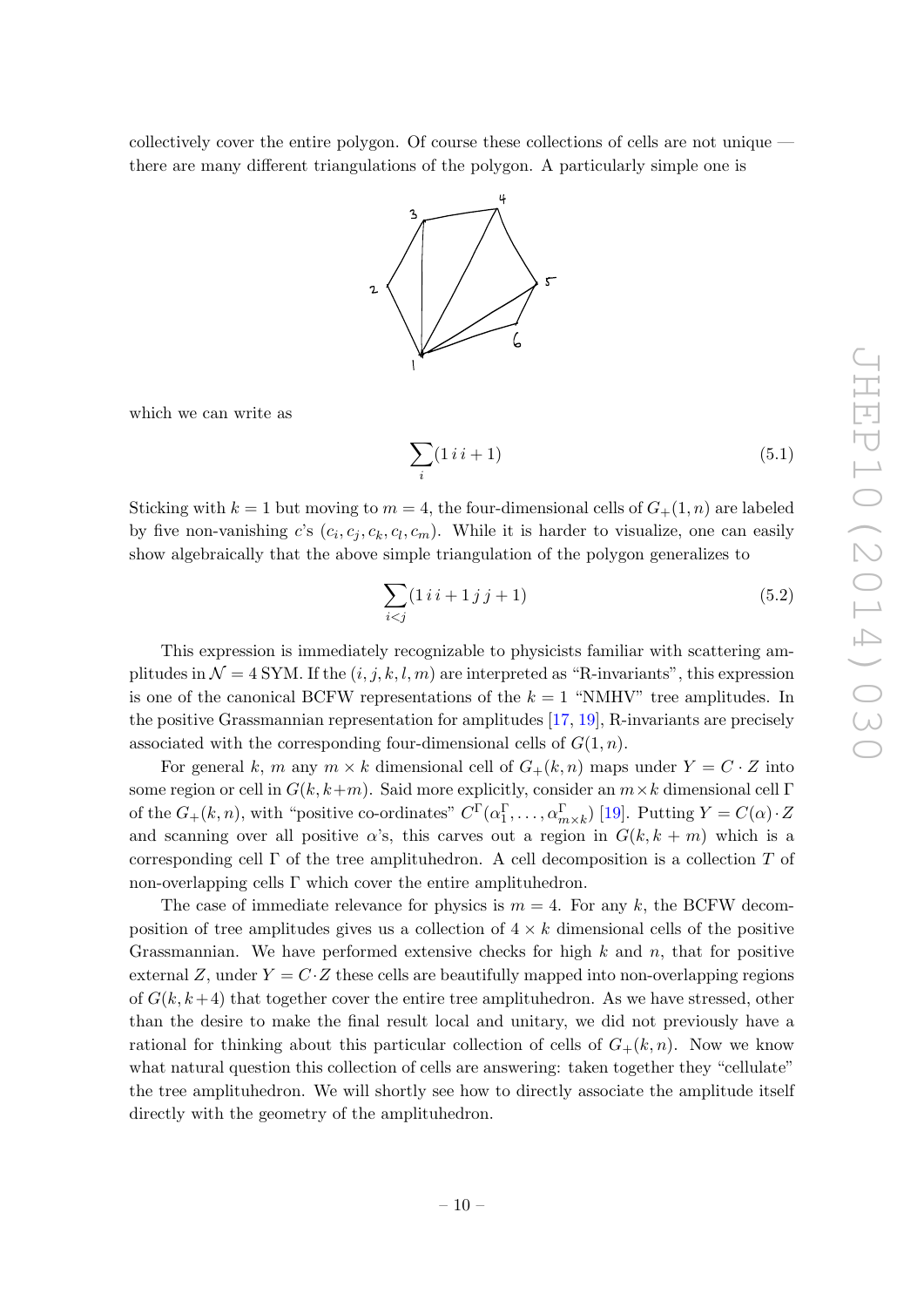# <span id="page-11-0"></span>6 "Volume" as canonical form

Before discussing how to determine the (super)amplitude from the geometry, let us define the notion of a "volume" associated with the amplituhedron. As should by now be expected, we will merely generalize a simple existing idea from the world of triangles and polygons.

The usual notion of "area" has units and is obviously not projectively meaningful. However there is a closely related idea that is. For the triangle, we can consider a rational 2-form in Y -space, which has logarithmic singularities on the boundaries of the triangle. This is naturally associated with positive co-ordinates for the triangle, if we expand  $Y = Z_3 + \alpha_1 Z_1 + \alpha_2 Z_2$ , then the form is

$$
\Omega_{123} = \frac{d\alpha_1}{\alpha_1} \frac{d\alpha_2}{\alpha_2} \tag{6.1}
$$

which can be re-written more invariantly as

$$
\Omega_{123} = \frac{\langle YdYdY \rangle \langle 123 \rangle^2}{\langle Y12 \rangle \langle Y23 \rangle \langle Y31 \rangle} \tag{6.2}
$$

We can extend this to a form  $\Omega_P$  for the convex polygon P. The defining property of  $\Omega_P$ is that

 $\Omega_P$  has logarithmic singularities on all the boundaries of P.

 $\Omega_P$  can be obtained by first triangulating the polygon in some way, then summing the elementary two-form for each triangle, for instance as

$$
\Omega_P = \sum_i \Omega_{1\,i\,i+1}.\tag{6.3}
$$

Each term in this sum has singularities corresponding to Y hitting the boundaries of the corresponding triangle. Most of these singularities, associated with the internal edges of the triangulation, are spurious, and cancel in the sum. Of course the full form  $\Omega_P$  is independent of the particular triangulation.

This form is closely related to an area, not directly of the polygon P, but its dual  $\ddot{P}$ , which is also a convex polygon [\[25\]](#page-30-13). If we dualize so that points are mapped to lines and lines to points, then a point Y *inside* P is mapped to a line Y *outside*  $\tilde{P}$ . If we write  $\Omega_P = \langle Y d^2 Y \rangle V(Y)$ , then  $V(Y)$  is the area of  $\tilde{P}$  living in the euclidean space defined by Y as the line at infinity.

This form can be generalized to the tree amplituhedron in an obvious way. We define a rational form  $\Omega_{n,k}(Y;Z)$  with the property that

 $\Omega_{n,k}(Y;Z)$  has logarithmic singularities on all the boundaries of  $\mathcal{A}_{n,k}(Z)$ .

Just as for the polygon, one concrete way of computing  $\Omega$  is to give a cell decomposition of the amplituhedron. For any cell  $\Gamma$  associated with positive co-ordinate  $(\alpha_1^{\Gamma}, \ldots, \alpha_{4k}^{\Gamma}),$ there is an associated form with logarithmic singularities on the boundaries of the cell

$$
\Omega_{n,k}^{\Gamma}(Y;Z) = \prod_{i=1}^{4k} \frac{d\alpha_i^{\Gamma}}{\alpha_i^{\Gamma}}
$$
\n(6.4)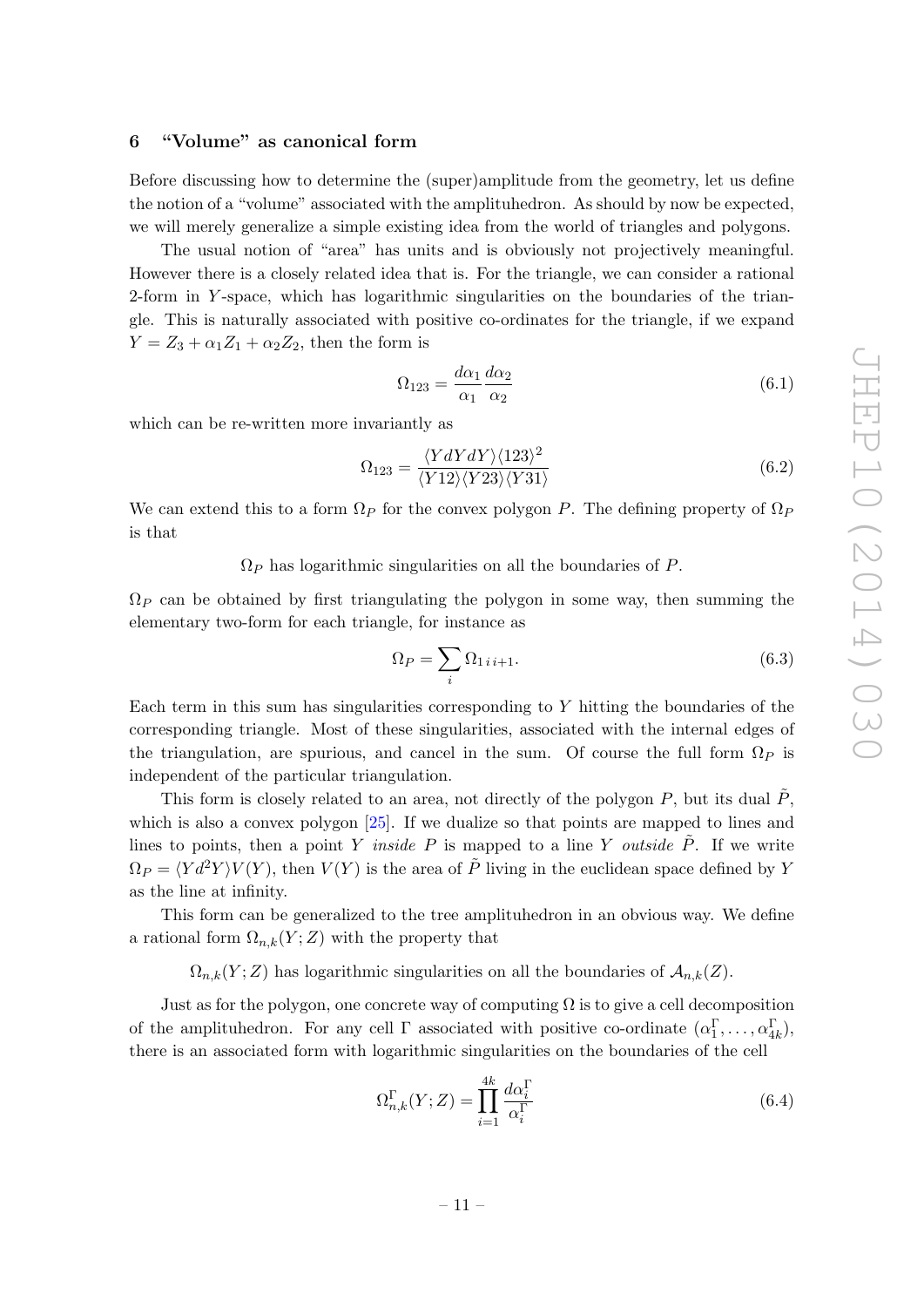For instance, consider 4 dimensional cells for  $k = 1$ , associated with cells in  $G_+(1, n)$  which are vanishing for all but columns  $a_1, \ldots, a_5$ , with positive co-ordinates  $(\alpha_{a_1}, \ldots, \alpha_{a4}, \alpha_{a_5} = 1)$ . Its image in Y space is simply

$$
Y = \alpha_{a1} Z_{a_1} + \dots \alpha_{a_4} Z_{a_4} + Z_{a_5} \tag{6.5}
$$

and the form is

$$
\frac{d\alpha_{a1}}{\alpha_{a1}} \dots \frac{d\alpha_{a4}}{\alpha_{a4}} = \frac{\langle Yd^4Y \rangle \langle Z_{a_1} Z_{a_2} Z_{a_3} Z_{a_4} Z_{a_5} \rangle^4}{\langle YZ_{a_1} Z_{a_2} Z_{a_3} Z_{a_4} \rangle \dots \langle YZ_{a_5} Z_{a_1} Z_{a_2} Z_{a_3} \rangle}
$$
(6.6)

Now, given a collection of cells T that cover the full amplituhedron,  $\Omega_{n,k}(Y;Z)$  is given by

$$
\Omega_{n,k}(Y;Z) = \sum_{\Gamma \subset T} \Omega_{n,k}^{\Gamma}(Y;Z)
$$
\n(6.7)

As with the polygon, the form is independent of the particular cell decomposition.

Note that the definition of the amplituhedron itself crucially depends on the positivity of the external data  $Z$ , and this geometry in turn determines the form  $\Omega$ . However, once this form is in hand, it can be analytically continued to any (complex!)  $Y$  and  $Z$ .

### <span id="page-12-0"></span>7 The superamplitude

We have already defined central objects in our story: the tree amplituhedron, together with the associated form  $\Omega$  that is loosely speaking its "volume". The tree super-amplitude  $\mathcal{M}_{n,k}$ can be directly extracted from  $\Omega_{n,k}(Z)$ . To see how, note that we we can always use a  $GL(4 + k)$  transformation to send  $Y \to Y_0$  as

$$
Y_0 = \left( \begin{array}{c} 0_{4 \times k} \\ \frac{1}{1_{k \times k}} \end{array} \right) \tag{7.1}
$$

We can think of the 4 dimensional space complementary to  $Y_0$ , acted on by an unbroken  $GL(4)$  symmetry, as the usual  $\mathbb{P}^3$  of momentum-twistor space. Accordingly, we identify the top four components of the  $Z_a$  with the usual bosonic momentum-twistor variables  $z_a$ .

$$
Z_a = \begin{pmatrix} z_a \\ *_1 \\ \vdots \\ *_k \end{pmatrix} \tag{7.2}
$$

We still have to decide how to interpret the remaining k entries of  $Z_a$ . Clearly, if they are normal bosonic variables, we have an infinite number of extra degrees of freedom. It is therefore natural to try and make the remaining components infinitesimal, by saying that some  $\mathcal{N}$  + 1'st power of them vanishes. This is equivalent to saying that each entry can be written as

$$
Z_a = \begin{pmatrix} z_a \\ \phi_1^{A} \cdot \eta_{1A} \\ \vdots \\ \phi_k^{A} \cdot \eta_{Ak} \end{pmatrix}
$$
 (7.3)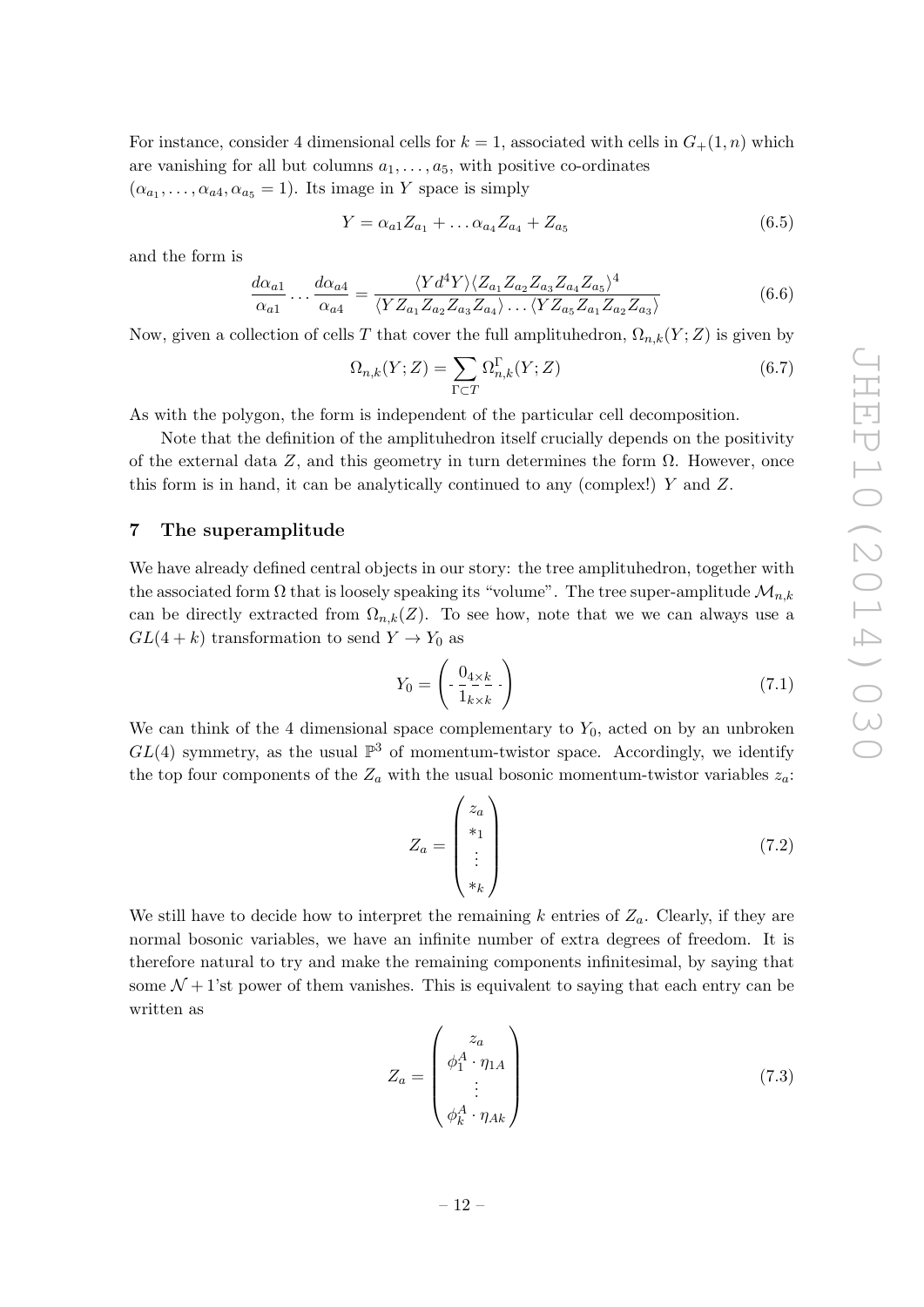where  $\phi_{1,\dots,k}$  and  $\eta_a$  are Grassmann parameters, and  $A = 1, \dots, \mathcal{N}$ .

Now there is a unique way to extract the amplitude. We simply localize the form  $\Omega_{n,k}(Y;Z)$  to  $Y_0$ , and integrate over the  $\phi$ 's:

<span id="page-13-1"></span>
$$
\mathcal{M}_{n,k}(z_a, \eta_a) = \int d^{\mathcal{N}} \phi_1 \dots d^{\mathcal{N}} \phi_k \int \Omega_{n,k}(Y; Z) \delta^{4k}(Y; Y_0)
$$
\n(7.4)

Here  $\delta^{4k}(Y; Y_0)$  is a projective  $\delta$  function

$$
\delta^{4k}(Y;Y_0) = \int d^{k \times k} \rho_\alpha^\beta \det(\rho)^4 \delta^{k \times (k+4)} (Y_\alpha^I - \rho_\alpha^\beta Y_{0\beta}^I)
$$
\n(7.5)

Note that there is really no integral to perform in the second step; the delta functions fully fix Y. Any form on  $G(k, k+4)$  is of the form

$$
\Omega = \langle Y_1 \dots Y_k d^4 Y_1 \rangle \dots \langle Y_1 \dots Y_k d^4 Y_k \rangle \times \omega_{n,k}(Y;Z) \tag{7.6}
$$

and our expression just says that

$$
\mathcal{M}_{n,k}(z_a, \eta_a) = \int d^{\mathcal{N}} \phi_1 \dots d^{\mathcal{N}} \phi_k \omega_{n,k}(Y_0; Z_a)
$$
\n(7.7)

Note that we can define this operation for any N, however, only for  $\mathcal{N} = 4$  does  $\mathcal{M}_{n,k}$ further have weight zero under the rescaling  $(z_a, \eta_a)$ .

This connection between the form and the super-amplitude also allows us to directly exhibit the relation between our super-amplitude expressions and the Grassmannian formulae of  $[17, 19]$  $[17, 19]$ . Consider the form in Y-space associated with a given 4k dimensional cell  $\Gamma$  of  $G_{+}(k, n)$ . Then, if  $C_{\alpha a}^{\Gamma}(\alpha_1, \ldots, \alpha_{4k})$  are positive co-ordinates for the cell, and  $\Omega^{\Gamma} = \frac{d\alpha_1^{\Gamma}}{\alpha_1^{\Gamma}} \dots \frac{d\alpha_{4k}^{\Gamma}}{\alpha_{4k}^{\Gamma}}$  is the associated form in Y space, then it is easy to show that

$$
\int d^4 \phi_1 \dots d^4 \phi_k \int \Omega^{\Gamma} \delta^{4k}(Y; Y_0) = \int \frac{d\alpha_1^{\Gamma}}{\alpha_1^{\Gamma}} \dots \frac{d\alpha_{4k}^{\Gamma}}{\alpha_{4k}^{\Gamma}} \delta^{4k|4k}(C_{\alpha a}(z) \mathcal{Z}_a)
$$
(7.8)

where  $\mathcal{Z}_a = (z_a | \eta_a)$  are the super momentum-twistor variabes. This is precisely the formula for computing on-shell diagrams (in momentum-twistor space) as described in [\[17,](#page-30-11) [19,](#page-30-6) [34\]](#page-31-1). Thus, while the amplituhedron geometry and the associated form  $\Omega$  are purely bosonic, we have extracted from them super-amplitudes which are manifestly supersymmetric. Indeed, the connection to the Grassmannian shows much more — the superamplitude obtained for each cell is manifestly Yangian invariant [\[19\]](#page-30-6).

# <span id="page-13-0"></span>8 Hiding particles  $\rightarrow$  loop positivity in  $G_+(k, n; L)$

The direct generalization of "convex polygons" into the Grassmannian  $G(k, k+4)$  has given us the tree amplituhedron. We will now ask a simple question: can we "hide particles" in a natural way? This will lead to an extended notion of positivity giving us loop amplitudes.

It is trivial to imagine what we might mean by hiding a single particle, but as we will see momentarily, the idea of hiding particles is only natural if we hide pairs of adjacent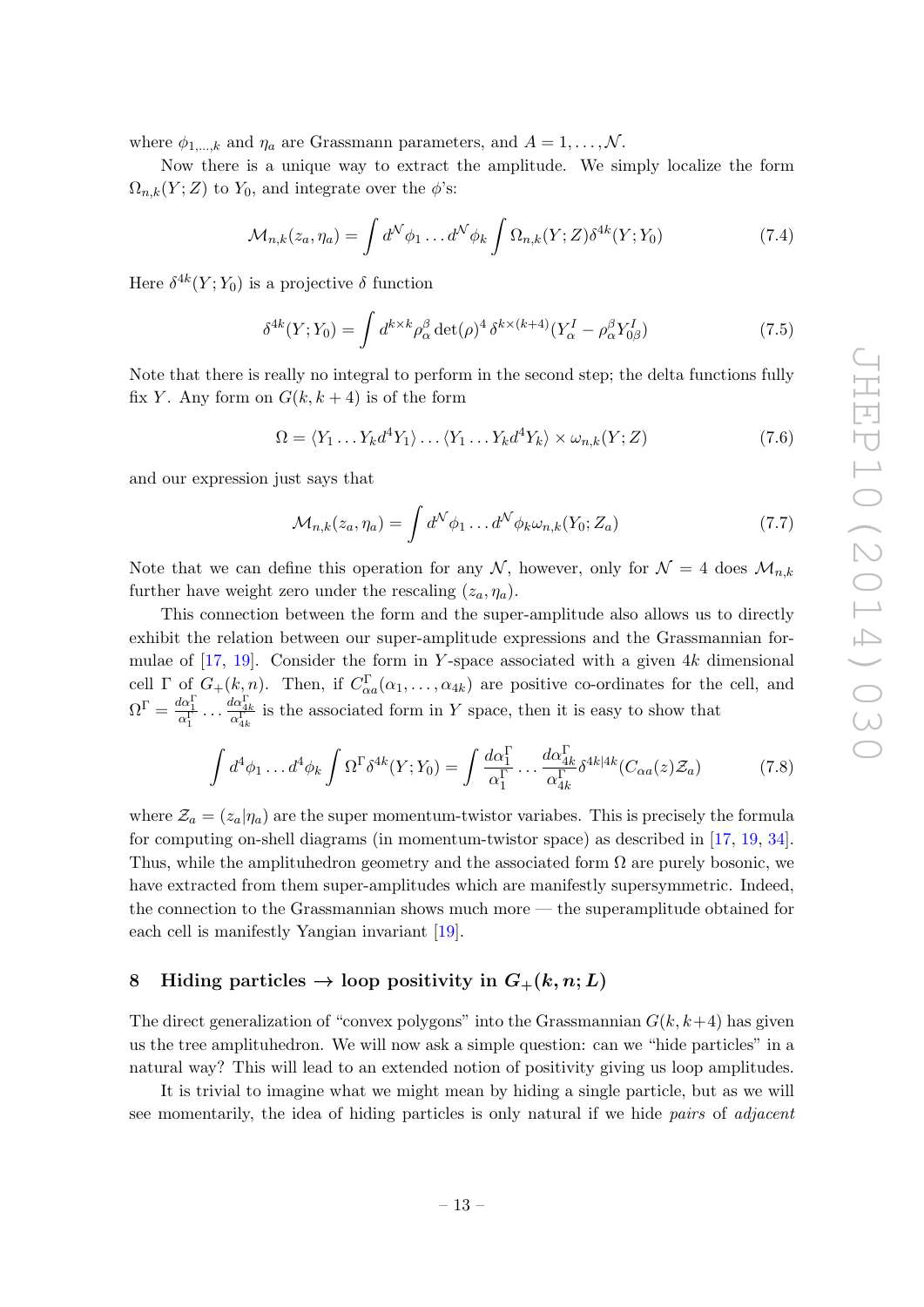particles. To pick a concrete example, suppose we have some positive matrix  $C$  with columns we'll label  $(A_1, B_1, 1, 2, \ldots, m, A_2, B_2, m+1, \ldots, n)$ . We can always gauge-fix the  $A_1, B_1$  and  $A_2, B_2$  columns so that the matrix takes the form

|                                         |                 |        |        |          |        |                  | $A_1$ $B_1$ 1 2 $m$ $A_2$ $B_2$ $m+1$ $n$ |         |       |
|-----------------------------------------|-----------------|--------|--------|----------|--------|------------------|-------------------------------------------|---------|-------|
| 1                                       |                 |        |        |          |        |                  | $0 * *  * 0 0 *  *$                       |         |       |
| $0 \quad 1 \quad * \quad * \quad \dots$ |                 |        |        |          |        |                  | $\ast$ 0 0 $\ast$                         |         | $*$   |
| $\vert 0 \vert$                         | $\overline{0}$  |        |        |          |        | * *  * 1 0       |                                           | $*$ $*$ |       |
| $\theta$                                | $\overline{0}$  |        | $*$ *  | $\cdots$ | $\ast$ | $0 \quad 1$      | $*$ $*$                                   |         | $*$   |
| $\overline{0}$                          | $\vert 0 \vert$ | $\ast$ | $\ast$ |          |        | $\ldots$ $*$ 0 0 |                                           | $*$     | $*$   |
|                                         |                 |        |        |          |        |                  |                                           |         |       |
|                                         | $\overline{0}$  |        |        |          |        | $*$ *  * 0 0     |                                           | $*$     | $*$ / |

We would now like to "hide" the particles  $A_1, B_1, A_2, B_2$ . We do this simply by chopping out the corresponding columns. The remaining matrix can be grouped into the form

$$
\begin{pmatrix} D_{11} \\ D_{22} \\ C \end{pmatrix} \tag{8.1}
$$

But the "hidden" particles leave an echo in the positivity properties of this matrix. The positivity of the minors involving all of  $(A_1, B_1, A_2, B_2)$ ,  $(A_2, B_2)$  and  $(A_1, B_1)$  individually, as well those not involving  $A_1, B_1, A_2, B_2$  at all enforce that the ordered maximal minors of the following matrices

$$
\left(\begin{array}{c} C \end{array}\right), \left(\begin{array}{c} D_{(1)} \\ C \end{array}\right), \left(\begin{array}{c} D_{(2)} \\ C \end{array}\right), \left(\begin{array}{c} D_{(1)} \\ \overline{C} \end{array}\right) \right), \left(\begin{array}{c} D_{(2)} \\ \overline{C} \end{array}\right) \tag{8.2}
$$

are all positive.

We can now see why particles are most naturally hidden in pairs. If we had instead hidden single particles as  $A_1, A_2, A_3, \ldots$  in separate columns, the remaining minors would be positive or negative depending on the orderings of  $A_1, A_2, A_3, \ldots$ , which is additional structure over and above the cyclic ordering of the external data. In order to avoid this arbitrariness, we should hide particles in even numbers, with pairs the minimal case. In order to ensure that only minors involving the pairs  $(A_i B_i)$  are taken into account, we mod out by the  $GL(2)$  action rotating the  $(A_i, B_i)$  columns into each other.

This "hidden particle" picture has thus motivated an extended notion of positivity associated with the Grassmannian. We are used to considering a  $k$ -plane in n dimensions  $C$ , with all ordered minors positive. But we can also imagine a collection of  $L$  2-planes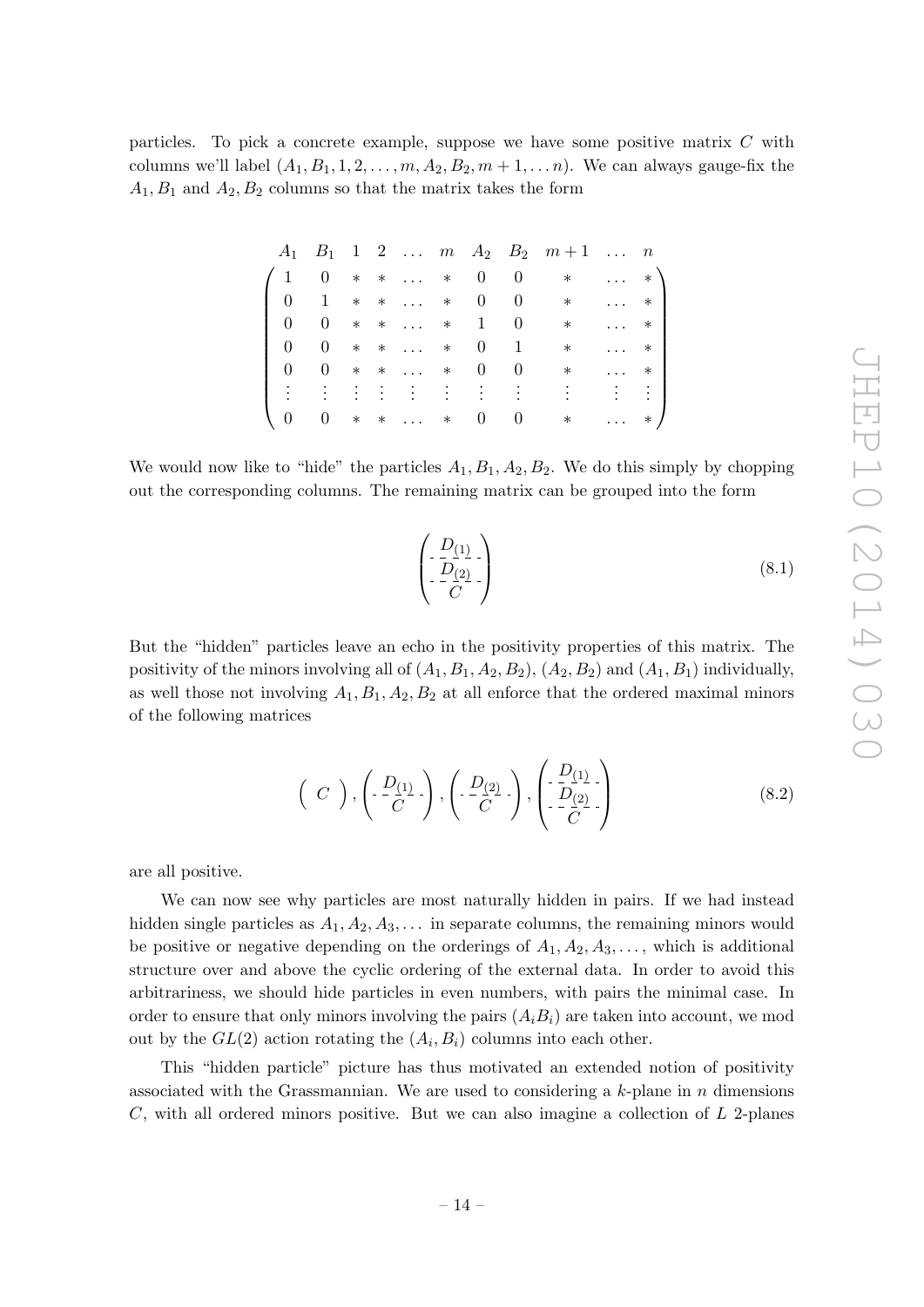$D_{(i)}$  in the  $(n - k)$  dimensional complement of C, schematically



We call this space  $G(k, n; L)$ , and we will denote the collection of  $(D_{(i)}, C)$  as C. We can extend the notion of positivity to  $G(k, n; L)$  by demanding that not only the ordered minors of C, but also of C with any collection of the  $D_{(i)}$ , are positive. (All minors must include the matrix C, since the  $D_{(i)}$  are defined to live in the complement of C). Note that this notion is completely permutation invariant in the  $D_{(i)}$ .

Very interestingly, it turns out that while we motivated this notion of positivity by hiding particles from an underlying positive matrix, there are positive configurations of  $\mathcal C$ that can not be obtained by hiding particles from a positive matrix in this way.

Extending the map  $Y = C.Z$  in the obvious way to include the D's leads us to define the full amplituhedron.

# <span id="page-15-0"></span>9 The Amplituhedron  $\mathcal{A}_{n,k,L}(Z)$

We can now give the full definition of the amplituhedron  $\mathcal{A}_{n,k,L}(Z)$ . First, the external data for  $n \geq k+4$  particles is given by the vectors  $Z_a^I$  living in a  $(4+k)$  dimensional space; where  $a = 1, \ldots, n$  and  $I = 1, \ldots, 4 + k$ . The data is positive

$$
\langle Z_{a_1} \dots Z_{a_{4+k}} \rangle > 0 \quad \text{for} \quad a_1 < \dots < a_{4+k} \tag{9.1}
$$

The amplituhedron lives in  $G(k, k+4; L)$ : the space of k planes Y in  $(k+4)$  dimensions, together with L 2-planes  $\mathcal{L}_{(i)}$  in the 4 dimensional complement of Y, schematically



We will denote the collection of  $(\mathcal{L}_{(i)}, Y)$  as  $\mathcal{Y}$ .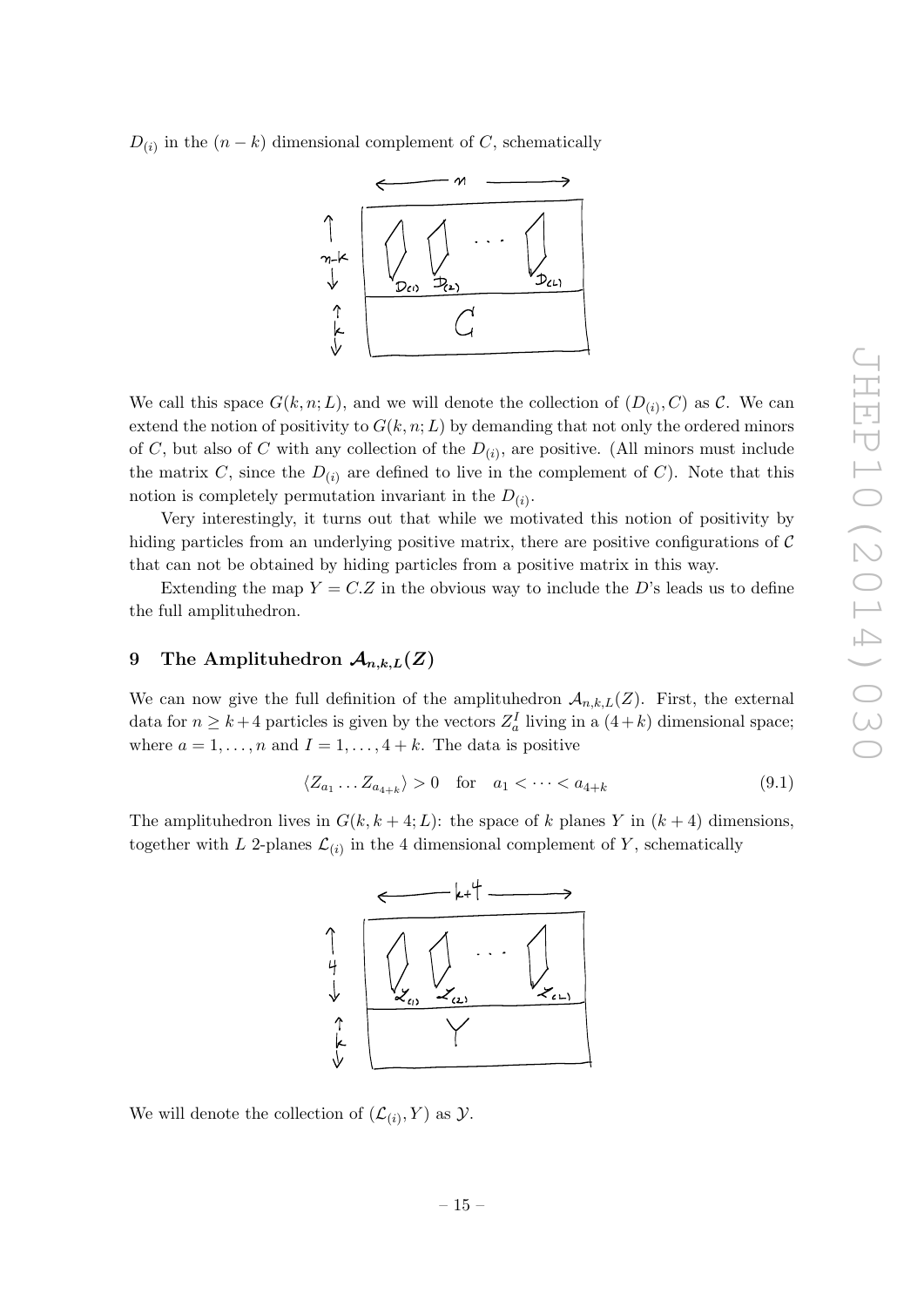The amplituhedron  $\mathcal{A}_{n,k,L}(Z)$  is the subspace of  $G(k, k+4; L)$  consisting of all  $\mathcal{Y}$ 's which are a positive linear combination of the external data,

$$
\mathcal{Y} = \mathcal{C} \cdot Z \tag{9.2}
$$

More explicitly in components, the k-plane is  $Y^I_\alpha$ , and the 2-planes are  $\mathcal{L}^I_{\gamma(i)}$ , where  $\gamma = 1, 2$ and  $i = 1, \ldots, L$ . The amplituhedron is the space of all  $Y, \mathcal{L}_{(i)}$  of the form

$$
Y_{\alpha}^{I} = C_{\alpha a} Z_{a}^{I}, \mathcal{L}_{\gamma(i)}^{I} = D_{\gamma a(i)} Z_{a}^{I}
$$
\n(9.3)

where as in the previous section the  $C_{\alpha a}$  specifies a k-plane in n-dimensions, and the  $D_{\gamma a(i)}$ are L 2-planes living in the  $(n-k)$  dimensional complement of C, with the positivity property that for any  $0 \leq l \leq L$ , all the ordered  $(k+2l)\times(k+2l)$  minors of the  $(k+2l)\times n$  matrix

$$
\begin{pmatrix}\nD_{(i_1)} \\
\vdots \\
D_{(i_l)} \\
\vdots\n\end{pmatrix}
$$
\n(9.4)

are positive.

The notion of cells, cell decomposition and canonical form can be extended to the full amplituhedron. A cell  $\Gamma$  is associated with a set of positive co-ordinates  $\alpha^{\Gamma}$  =  $(\alpha_1^{\Gamma}, \ldots, \alpha_{4(k+L)}^{\Gamma})$ , rational in the C, such that for  $\alpha$ 's positive,  $\mathcal{C}(\alpha) = (D_{(i)}(\alpha), C(\alpha))$ is in  $G_+(k,n;L)$ . A cell decomposition is a collection T of non-intersecting cells Γ whose images under  $\mathcal{Y} = \mathcal{C} \cdot Z$  cover the entire amplituhedron. The rational form  $\Omega_{n,k,L}(\mathcal{Y};Z)$  is defined by having the property that

 $\Omega_{n,k,L}(Y;Z)$  has logarithmic singularities on all the boundaries of  $\mathcal{A}_{n,k,L}(Z)$ 

A concrete formula follows from a cell decomposition as

$$
\Omega_{n,k,L}(\mathcal{Y};Z) = \sum_{\Gamma \subset T} \prod_{i=1}^{4(k+L)} \frac{d\alpha_i^{\Gamma}}{\alpha_i^{\Gamma}}
$$
\n(9.5)

Of course any cell decomposition gives the same form  $\Omega_{n,k,L}$ .

### <span id="page-16-0"></span>10 The loop amplitude form

We can extract the 4L-form for the loop integrand from  $\Omega_{n,k,L}$  in the obvious way. The 2-planes  $\mathcal{L}_{(i)}$ , being in the complement of  $Y_0$ , can be taken to be non-vanishing in the first 4 entries  $\mathcal{L}_{(i)}^I = (\mathcal{L}_{(i)2\times 4}|0_{2\times k})$ . Each  $\mathcal{L}_{\gamma(i)}$  gives us a line  $(\mathcal{L}_{\gamma=1}\mathcal{L}_{\gamma=2})_{(i)}$  (which we have also been calling  $(AB)_{(i)}$  in  $\mathbb{P}^3$ . These are the momentum-twistor representation of the loop integration variables. The analog of equation [\(7.4\)](#page-13-1) for the loop integrand form is

$$
\mathcal{M}_{n,k}(z_a, \eta_a; \mathcal{L}_{(\gamma(i)}) = \int d^4 \phi_1 \dots d^4 \phi_k \int \Omega_{n,k,L}(Y, \mathcal{L}_{\gamma(i)}; Z) \delta^{4k}(Y; Y_0)
$$
(10.1)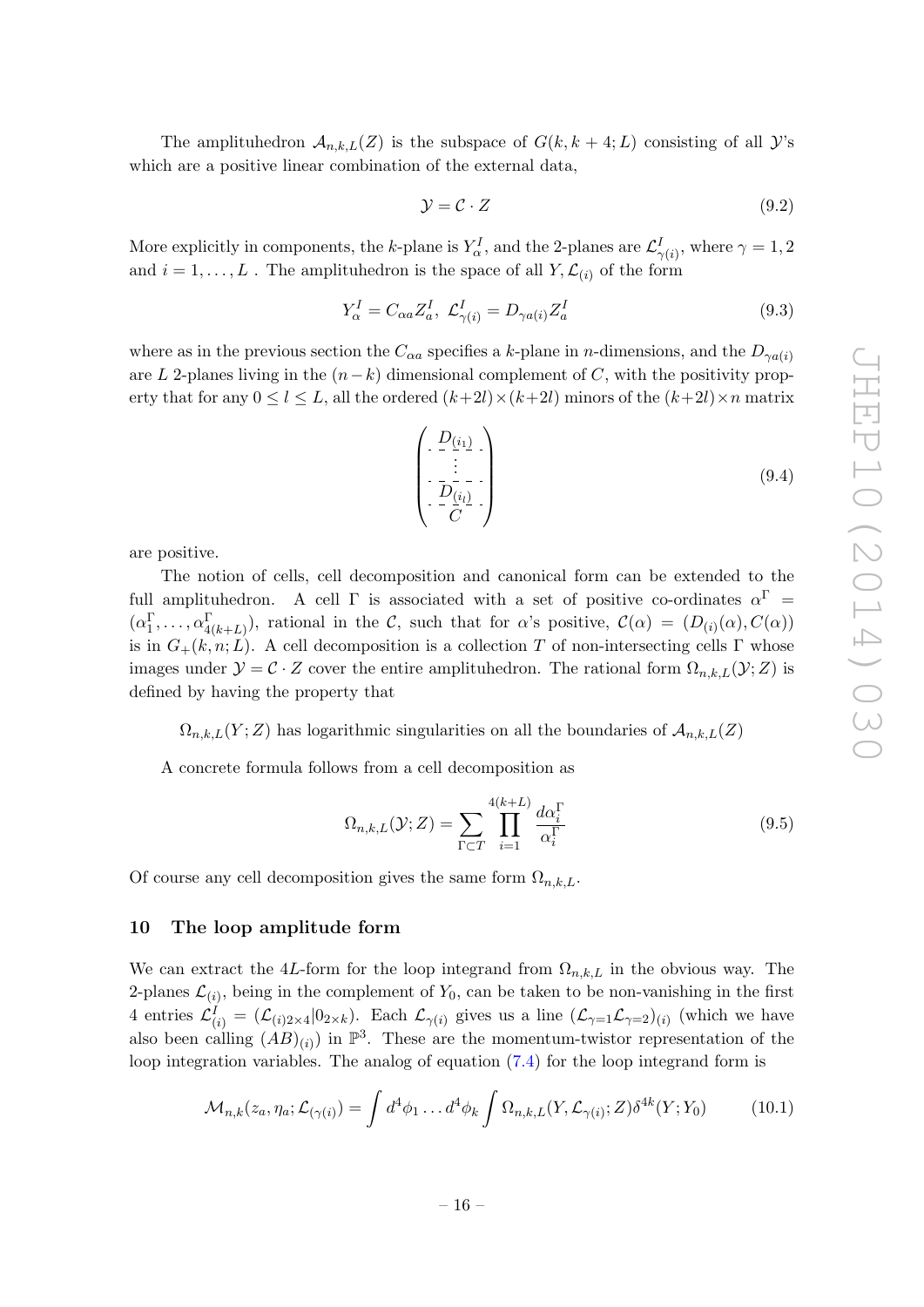Any form on  $G(k, k + 4k; L)$  can be written as

$$
\Omega = \langle Yd^4Y_1 \rangle \dots \langle Yd^4Y_k \rangle \prod_{i=1}^L \langle Y\mathcal{L}_{1(i)}\mathcal{L}_{2(i)}d^2\mathcal{L}_{1(i)} \rangle \langle Y\mathcal{L}_{1(i)}\mathcal{L}_{2(i)}d^2\mathcal{L}_{2(i)} \rangle \times \omega_{n,k,L}(Y,\mathcal{L}_{(i)})(Z)
$$
\n(10.2)

where we denoted  $Y = Y_1 \ldots Y_k$ . So we have for the integrand of the all-loop amplitude

$$
\mathcal{M}_{n,k}(z_a, \eta_a, \mathcal{L}_{\gamma(i)}) = \int d^4 \phi_1 \dots d^4 \phi_k \prod_{i=1}^L \langle \mathcal{L}_{1(i)} \mathcal{L}_{2(i)} d^2 \mathcal{L}_{1(i)} \rangle \langle \mathcal{L}_{1(i)} \mathcal{L}_{2(i)} d^2 \mathcal{L}_{2(i)} \rangle \omega_{n,k}(Y_0, \mathcal{L}_{\gamma(i)}; Z_a)
$$
\n(10.3)

Already the simplest case  $k = 0$  of the amplituhedron is interesting at loop level. At 1loop, we have a 2-plane in 4 dimensions AB, and the D matrix is just restricted to be in  $G_{+}(2, n)$ . It is easy to see that the 4 dimensional cells of  $G_{+}(2, n)$  are labeled by a pair of triples  $[a, b, c; x, y, z]$ , where the top row of the matrix is non-zero in the columns  $(a, b, c)$ and the bottom in columns  $(x, y, z)$ . A simple collection of these

$$
\sum_{i < j} [1 \, i \, i + 1; \, 1 \, j \, j + 1] \tag{10.4}
$$

beautifully covers the amplituhedron in this case. The map into  $G(2,4)$  for each cell is

$$
A = Z_1 + \alpha_i Z_i + \alpha_{i+1} Z_{i+1}, B = -Z_1 + \alpha_j Z_j + \alpha_{j+1} Z_{j+1}
$$
\n(10.5)

and so the form associated with the cell is

$$
\frac{d\alpha_i}{\alpha_i} \frac{d\alpha_{i+1}}{\alpha_i} \frac{\alpha_j}{\alpha_{j+1}} \frac{d\alpha_{j+1}}{\alpha_j} = \frac{\langle ABd^2A \rangle \langle ABd^2B \rangle \langle AB(1\,ii+1) \cap (1\,jj+1) \rangle^2}{\langle AB\,1\,i \rangle \langle AB\,1\,i+1 \rangle \langle AB\,i\,i+1 \rangle \langle AB\,1\,j \rangle \langle AB\,1\,j+1 \rangle \langle AB\,j\,j+1 \rangle}
$$
\n(10.6)

The form  $\Omega$  gives exactly the "Kermit" expansion for the MHV integrand given in [\[18\]](#page-30-5), now obtained without any reference to tree amplitudes, forward limits or recursion relations.

In this simple case, direct triangulation of the space is straightforward. But we could also have worked backwards, starting with the BCFW formula, and recognizing how each term in the "Kermit" expansion is associated with positive co-ordinates for some cell of the amplituhedron. We could then observe that, remarkably, these cells are non-overlapping, and together cover the full amplituhedron.

In order to illustrate more of the structure of the loop amplituhedron, including the interplay between the "C'' and "D'' matrices, let us consider the 1-loop  $k = 1$  amplitude for  $n = 6$ . There are 16 terms in the BCFW recursion, which can all be mapped back to their Y, AB space form, and in turn associated with positive co-ordinates in the amplituhedron. For instance, one of BCFW terms is

 $\langle YAB13\rangle\langle YAB(561)\cap(2345)\rangle^4\langle YAB(123)\cap(Y456)\rangle^2$  $\langle Y2345\rangle\langle YAB(561)\cap (Y345)\rangle\langle YAB(561)\cap (Y234)\rangle\langle YAB(561)\cap (Y235)\rangle\langle YAB56\rangle$  $\langle YAB(561) \cap (Y45(23) \cap (YAB1)) \rangle \langle YAB12 \rangle \langle YAB23 \rangle \langle YAB13 \rangle \langle YAB15 \rangle \langle YAB16 \rangle$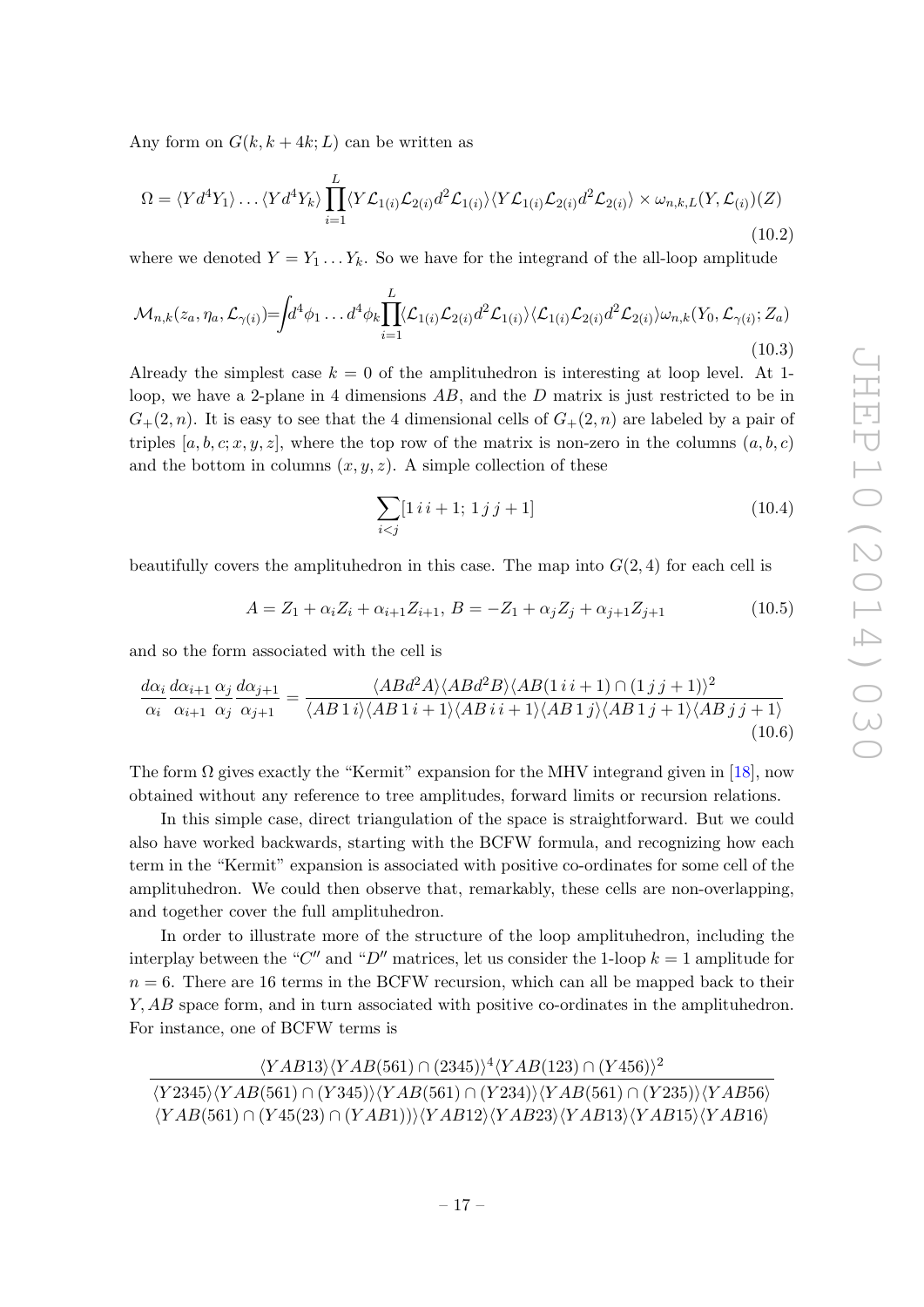While it may not be immediately apparently, this is nothing but the "dlog" canonical form associated with the following positive co-ordinates for the  $(D, C)$  matrix

$$
\left(\begin{array}{c} D\\ \bar{C} \end{array}\right)=\left(\begin{array}{cccc} 1 & x & y & 0 & 0 & 0 \\ -w & 0 & 0 & 0 & -1 & -z \\ -\frac{v}{w} & xt_1 & t_2+t_1y & t_3 & 1+t_4 & z \end{array}\right)
$$

This exercise can be repeated with all 16 BCFW terms. The corresponding  $(D, C)$  matrices are

$$
\left(\begin{matrix}0&0&1&x&y&0\\0&-\frac{t}{1}-\frac{t}{t_1} & -\frac{t}{t_2}-\frac{w}{w}&0&-\frac{zt_3}{t_3}-\frac{zt_4}{t_4}\end{matrix}\right)\left(\begin{matrix}0&0&1&x&y&0\\-\frac{0}{1}-\frac{0}{t_1}-\frac{w}{t_2}-\frac{w}{w}&0&\frac{t}{t_3}-\frac{t_4}{t_4}\end{matrix}\right)\left(\begin{matrix}0&0&1&x&y&0\\-\frac{0}{1}-\frac{1}{t_1}-\frac{w}{t_2}-\frac{w}{w}&0&-\frac{t}{t_3}-\frac{t_4}{t_4}\end{matrix}\right)\right)\left(\begin{matrix}0&0&1&x&y&0\\-\frac{0}{1}-\frac{t_1}{t_1}-\frac{w}{t_2}-\frac{z}{t_2}-\frac{t_4}{t_4}\end{matrix}\right)\left(\begin{matrix}0&0&1&x&y&0\\-\frac{0}{1}-\frac{1}{t_1}-\frac{w}{t_2}-\frac{z}{t_3}-\frac{t_4}{t_4}\end{matrix}\right)\left(\begin{matrix}0&0&0&x&y&0\\-\frac{w}{t_1}-\frac{0}{t_2}-\frac{0}{t_3}-\frac{0}{t_4}-\frac{1}{t_4}\end{matrix}\right)\left(\begin{matrix}0&0&0&0&0&0\\-\frac{w}{t_1}-\frac{0}{t_2}-\frac{0}{t_3}-\frac{0}{t_4}-\frac{0}{t_4}\end{matrix}\right)\left(\begin{matrix}0&0&0&0&0&0\\-\frac{w}{t_1}-\frac{0}{t_2}-\frac{0}{t_3}-\frac{1}{t_4}-\frac{z}{t_4}\end{matrix}\right)\left(\begin{matrix}0&0&0&0&0&0\\-\frac{w}{t_1}-\frac{1}{t_2}-\frac{0}{t_3}-\frac{1}{t_4}\end{matrix}\right)\left(\begin{matrix}0&0&0&0&0&0\\-\frac{w}{t_1}-\frac{1}{t_2}-\frac{w}{t_3}-\frac{1}{t_4}\end{matrix}\right)\left(\begin{matrix}0&0&0&0&0&0&0\\-\frac{1}{t_1}+\frac{1}{t_2}-\frac{1}{t_3}-\frac{
$$

One can easily check that for all variables positive, the bottom row of these matrices is positive, and all the ordered  $3 \times 3$  minors are also positive. For any cell, we can range over all the positive variables, which under the  $\mathcal{Y} = \mathcal{C} \cdot \mathcal{Z}$  gives an image of the cell in  $(Y, AB)$ space. Remarkably, we find that these cells are non-overlapping, and cover the entire space. This can be checked directly in a simple way. We begin by fixing positive external data  $(Z_1, \dots, Z_6)$ . We then choose any positive matrix C at random, which gives an associated point  $\mathcal Y$  inside the amplituhedron. We can ask whether or not this point is contained in one of the cells, by seeing whether  $\mathcal Y$  can be reproduced with positive values for all eight variables of the cell. Doing this we find that every point in the amplituhedron is contained in just one of these cells (except of course for points on the common boundaries of different cells). The cells taken together therefore give a cellulation of the amplituhedron.

Note that the form shown above, associated with a BCFW term, has some physical poles (like  $\langle YAB12 \rangle$ ), but also many unphysical poles. The unphysical poles are associated with boundaries of the cell that are "inside" the amplituhedron, and not boundaries of the amplituhedron themselves. These boundaries are spurious, and so are the corresponding poles, which cancel in the sum over all BCFW terms.

We have checked in many other examples, for higher  $k$  and also at higher loops, that (a) BCFW terms can be expressed as canonical forms associated with cells of the amplituhedron and (b) these collection of cells do cover the amplituhedron.

It is satisfying to have a definition of the loop amplituhedron that lives directly in the space relevant for loop amplitudes. This is in contrast with the approach to computing the loop integrand using recursion relations, which ultimately traces back to higher  $k$  and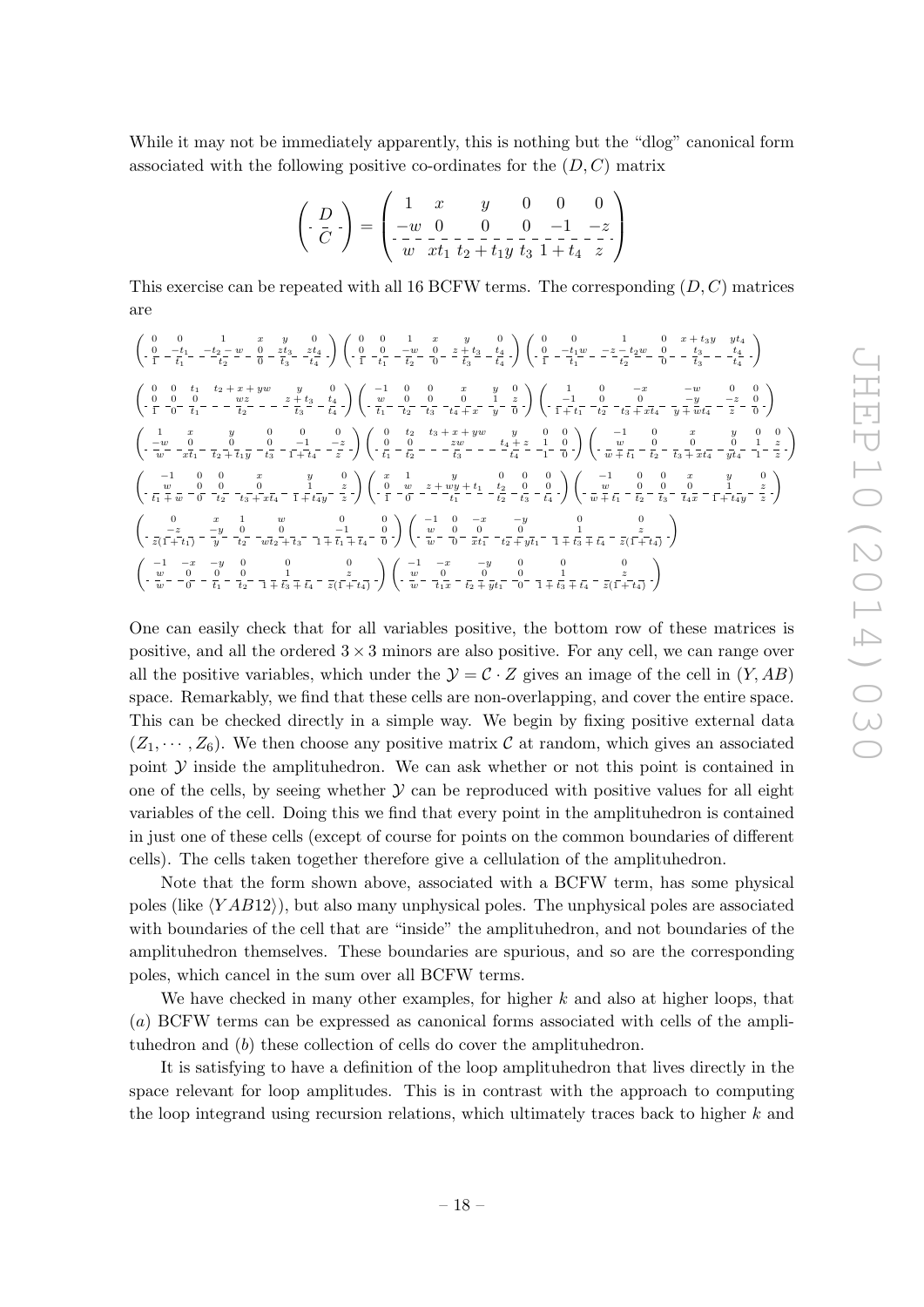n tree amplitudes. Consider the simple case of the 2-loop 4-particle amplitude. We are after a form in the space of two 2-planes  $(AB)_1$ ,  $(AB)_2$  in four dimensions. The BCFW approach begins with the  $k = 2, n = 8$  tree amplitudes, and arrives at the form we are interested in after taking two "forward limits". But the amplituhedron lives directly in the  $(AB)_1,(AB)_2$  space, and we can find a cell decomposition for it directly, yielding the form without having to refer to any tree amplitudes.

We have understood how to directly "cellulate" the amplituhedron in a number of other examples, and strongly suspect that there will be a general understanding for how to do this. The BCFW decomposition of tree amplitudes seems to be associated with particularly nice, canonical cellulations of the tree amplituhedron. Loop level BCFW also gives a cell decomposition. The "direct" cellulations we have found in many cases are however simpler, without an obvious connection to the BCFW expansion.

### <span id="page-19-0"></span>11 Locality and unitarity from positivity

Locality and unitarity are encoded in the positive geometry of the amplituhedron in a beautiful way. As is well-known, locality and unitarity are directly reflected in the singularity structure of the integrand for scattering amplitudes. In momentum-twistor language, the only allowed singularities at tree-level should occur when  $\langle Z_i Z_{i+1} Z_j Z_{j+1} \rangle \to 0$ ; in the looplevel integrand, we can also have poles of the form  $\langle AB\, i\, i+1\rangle \to 0$ , and  $\langle AB_{(i)}AB_{(j)}\rangle \to 0$ . Unitarity is reflected in what happens as poles are approached, schematically we have [\[19\]](#page-30-6)



Given the connection between the form  $\Omega_{n,k,L}$  and the amplitude, it is obvious that the first (co-dimension one) poles of the amplitude are associated with the co-dimension one "faces" of the amplituhedron. For trees, we have already seen that, remarkably, positivity forces these faces to be precisely where  $\langle Y_1 \dots Y_k Z_i Z_{i+1} Z_j Z_{j+1} \rangle \rightarrow 0$ , exactly as needed for locality. The analog statement for the full loop amplituhedron also obviously includes  $\langle Y_1 \cdots Y_k AB \, i \, i + 1 \rangle \rightarrow 0.$ 

The factorization properties of the amplitude also follow directly as a consequence of positivity. For instance, let us consider the boundary of the tree amplituhedron where the k plane  $(Y_1 \ldots Y_k)$  is on the plane  $(Z_i Z_{i+1} Z_j Z_{j+1})$ . We can e.g. assume that  $Y_1$  is a linear combination of  $(Z_i, Z_{i+1}, Z_j, Z_{j+1})$ , and thus that the top row of the C matrix is only non-zero in these columns. But then, positivity remarkably forces the C matrix to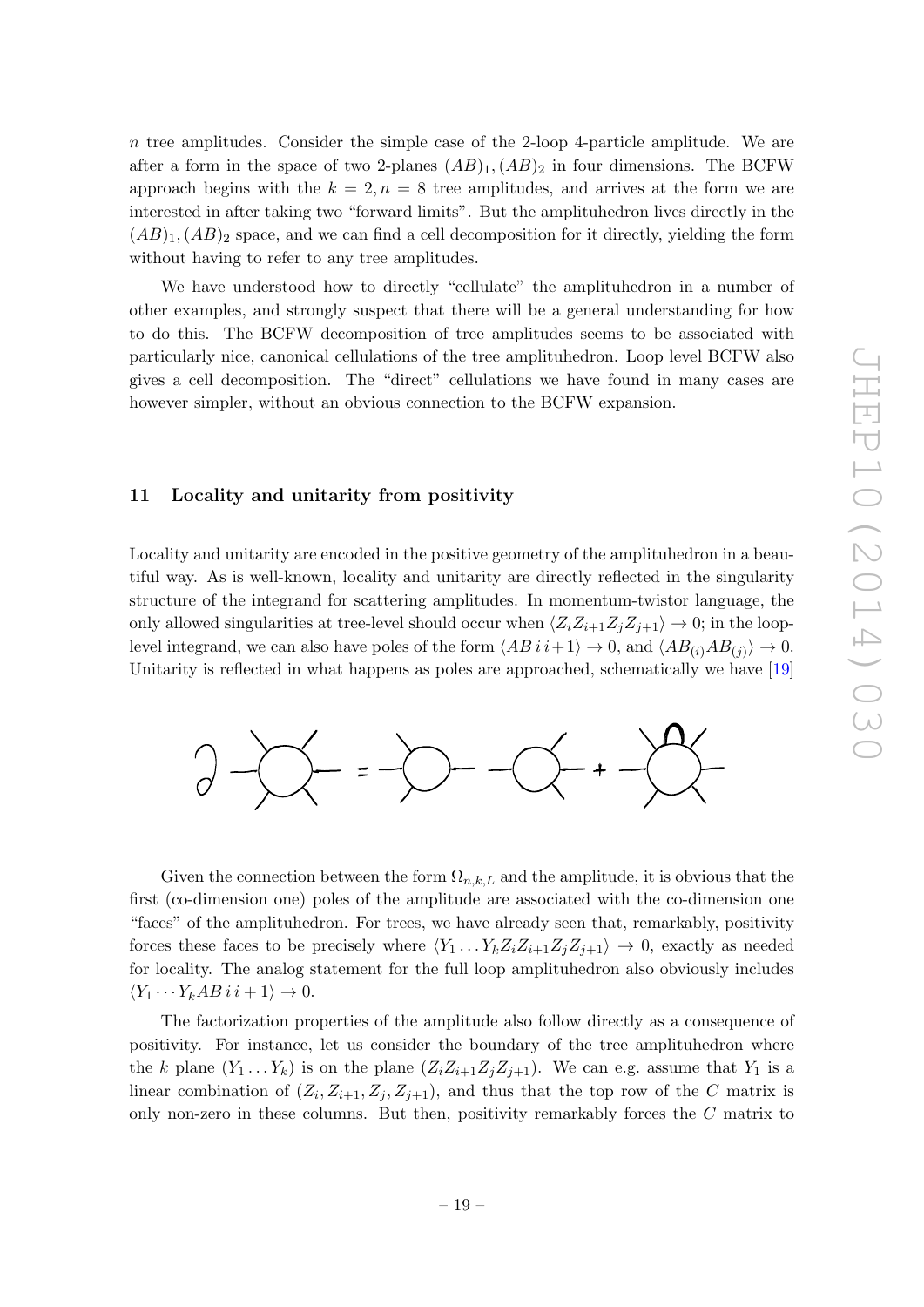"factorize" in the form



for all possible  $k_L$ ,  $k_R$  such that  $k_L + k_R = k - 1$ . This factorized form of the C matrix in turn implies that on this boundary, the amplituhedron does "split" into lower-dimensional amplituhedra in exactly the way required for the factorization of the amplitude.

We can similarly understand the single-cut of the loop integrand. Consider for concreteness the simplest case of the  $n$  particle one-loop MHV amplitude. On the boundary where  $\langle AB \, n1 \rangle \rightarrow 0$ , the D matrix has the form

$$
\begin{pmatrix}\n1 & 2 & \dots & n \\
1 & 0 & \dots & -x_n \\
y_1 & y_2 & \dots & y_n\n\end{pmatrix}
$$

The connection of this D matrix to the forward limit [\[35\]](#page-31-2) of the NMHV tree amplitude is simple. In the language of [\[18\]](#page-30-5), the forward limit in momentum-twistor space is represented as



we start with the tree NMHV amplitude, associated with the positive  $1 \times n$  matrix

$$
(y_A y_B y_1 y_2 \dots y_n) \tag{11.1}
$$

and first we "add" particle  $n + 1$  between n and A, which adds three degrees of freedom  $x_n, x_A, \alpha$ 

$$
\begin{pmatrix}\nA & B & 1 & 2 & \dots & n & n+1 \\
x_A & \alpha x_A & 0 & 0 & \dots & -x_n & -1 \\
y_A & y_B + \alpha y_A & y_1 & y_2 & \dots & y_n & 0\n\end{pmatrix}
$$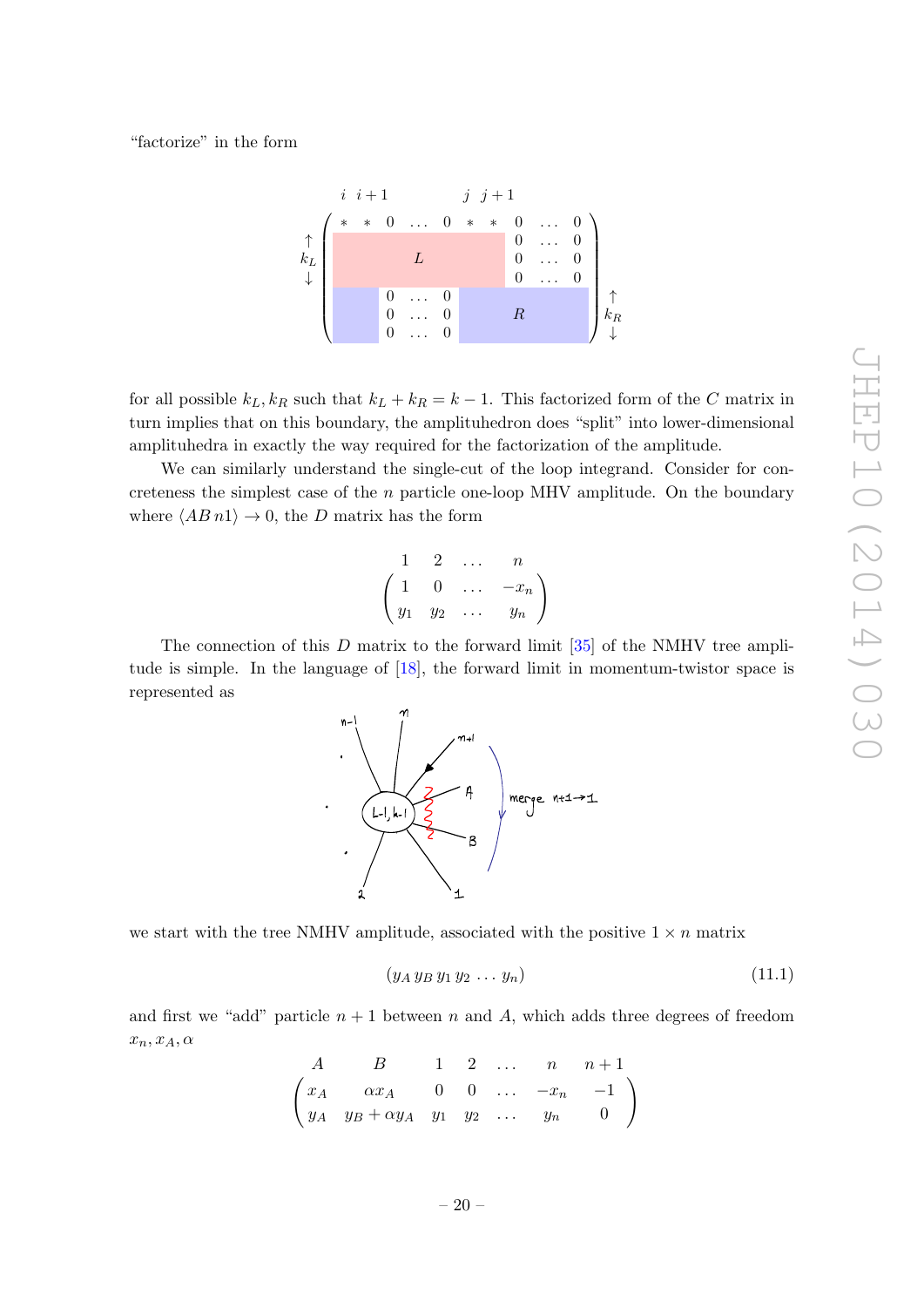and we finally "merge"  $n + 1, 1$ , which means shifting column 1 as  $c_1 \rightarrow c_1 - c_{n+1}$  and removing column  $(n + 1)$ . This gives us the matrix

$$
\begin{pmatrix}\nA & B & 1 & 2 & \dots & n \\
x_A & \alpha x_A & 1 & 0 & \dots & -x_n \\
y_A & y_B + \alpha y_A & y_1 & y_2 & \dots & y_n\n\end{pmatrix}
$$

note that the the A, B columns have precisely four degrees of freedom  $x_A, \alpha, y_A, y_B$  which we can remove by  $GL(2)$  acting on the A, B columns. Chopping off A, B we are then left precisely with the D matrix on the single cut. This shows that the single cut of the loop integrand is the forward limit of the tree amplitude, exactly as required by unitarity.

### <span id="page-21-0"></span>12 Four particles at all loops

Let us briefly describe the simplest example illustrating the novelties of positivity at loop level, for four-particle scattering at L loops. We can parametrize each  $D_{(i)}$  as

$$
D_{(i)} = \begin{pmatrix} 1 & x_i & 0 & -w_i \\ 0 & y_i & 1 & z_i \end{pmatrix}
$$
 (12.1)

In this simple case the positivity constraints are just that all the  $2 \times 2$  minors of  $D_{(i)}$  and the  $4 \times 4$  minors

$$
\det\left(-\frac{D_{(i)}}{D_{(j)}}\right) \tag{12.2}
$$

are positive. This translates to

$$
x_i, y_i, z_i, w_i > 0, \quad (x_i - x_j)(z_i - z_j) + (y_i - y_j)(w_i - w_j) < 0 \tag{12.3}
$$

We can rephrase this problem in a simple, purely geometrical way by defining two dimensional vectors  $\vec{a}_i = (x_i, y_i), \vec{b}_i = (z_i, w_i)$ . The points are in the upper quadrant of the plane. The mutual positivity condition is just  $({\vec a}_i - {\vec a}_j) \cdot ({\vec b}_i - {\vec b}_j) < 0$ . Geometrically this just means that the  $\vec{a}, \vec{b}$  must be arranged so that for every pair i, j, the line directed from  $\vec{a}_i \rightarrow \vec{a}_j$  is pointed in the opposite direction as the one directed from  $\vec{b}_i \rightarrow \vec{b}_j$ . An example of an allowed configuration of such points for  $L = 3$  is

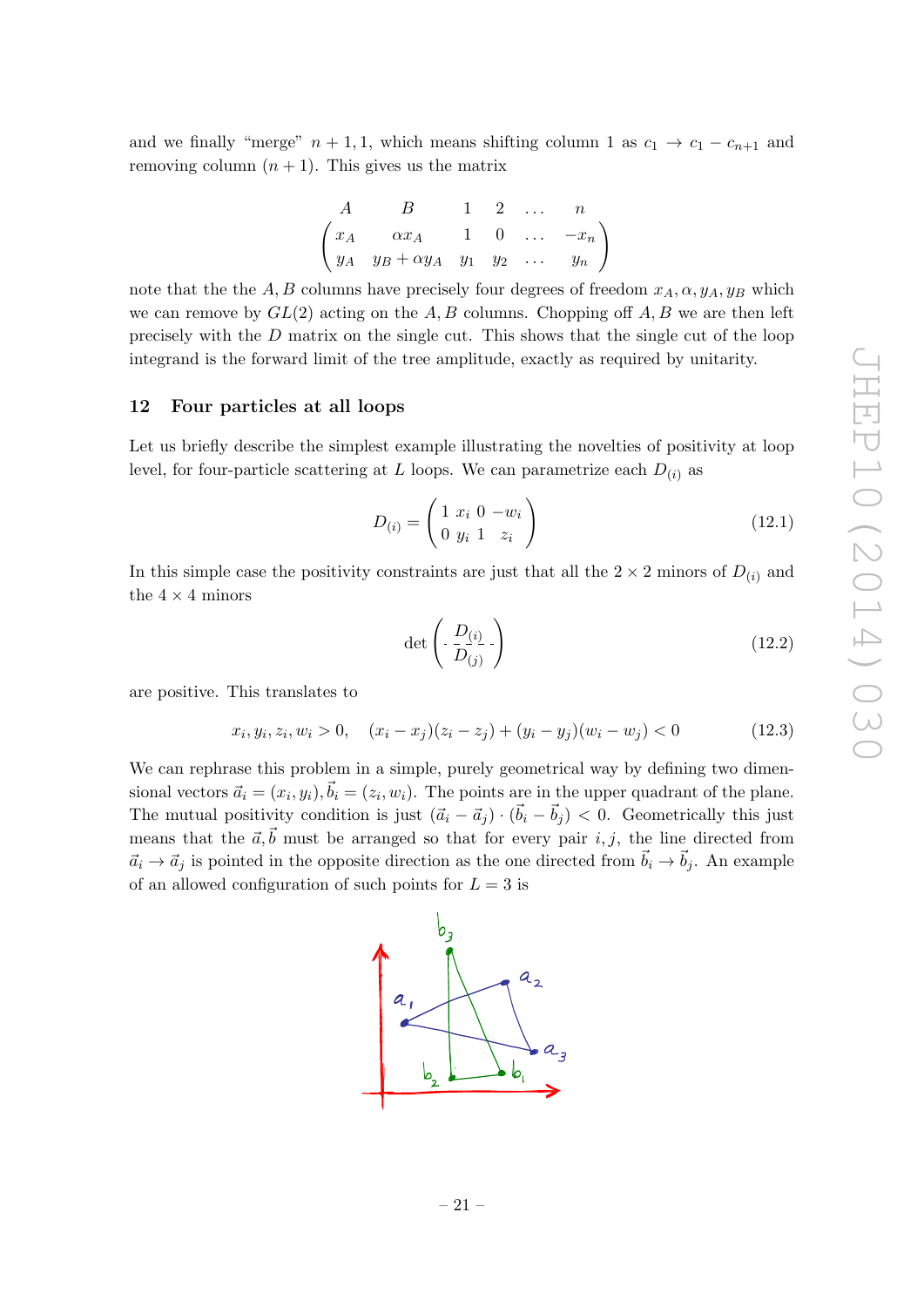Finding a cell decomposition of this 4L dimensional space directly gives us the integrand for the four-particle amplitude at L-loops.

Now, we know that the final form can be expressed as a sum over local, planar diagrams. This makes it all the more remarkable that no-where in the definition of our geometry problem do we reference to diagrams of any sort, planar or not! Nonetheless, this property is one of many that emerges from positivity.

As we will describe at greater length in [\[26\]](#page-30-14), it is easy to find a cell decomposition for the full space "manually" at low-loop orders. We suspect there is a more systematic approach to understanding the geometry that might crack the problem at all loop order. As an interesting warmup to the full problem, we can investigate lower-dimensional "faces" of the four-particle amplituhedron. Cellulations of these faces corresponds to computing certain cuts of the integrand, at all loop orders. We will discuss many of these faces and cuts systematically in [\[26\]](#page-30-14). Here we will content ourselves by presenting some especially simple but not completely trivial examples.

Let us start by considering an extremely simple boundary of the space, where all the  $w_i \to 0$ . This corresponds to having all the lines intersect  $(Z_1 Z_2)$ . The positivity conditions then simply become

$$
(x_i - x_j)(z_i - z_j) < 0 \tag{12.4}
$$

which is trivial to triangulate. Whatever configuration of  $x$ 's we have are ordered in some way, say  $x_1 < \cdots < x_L$ . Then we must have  $z_1 > \cdots > z_L$ . The  $y_i$  just have to be positive. The associated form is then trivially (we omit the measure  $\prod_i dx_i dz_i dy_i$ ):

$$
\frac{1}{y_1} \dots \frac{1}{y_L} \frac{1}{x_1} \frac{1}{x_2 - x_1} \dots \frac{1}{x_L - x_{L-1}} \frac{1}{z_L} \frac{1}{z_{L-1} - z_L} \dots \frac{1}{z_1 - z_2} + \text{perm.}
$$
 (12.5)

Now, this cut is particularly simple to understand from the point of view of the familiar "local" expansions of the integrand — there is only only local diagram that can possibly contribute to this cut: the "ladder" diagram. The corresponding cut is precisely what we have above from positivity.



We can continue along these lines to explore faces of the amplituhedron which determine cuts to all loop orders that are difficult (if not impossible) to derive in any other way. For instance, suppose that some of the lines intersect  $(Z_1Z_2)$ , so that the  $w_i \to 0$  for  $i = 1, \ldots, L_1$  and others intersects  $(Z_3 Z_4)$ , so that  $y_I \to 0$  for  $I = L_1 + 1, \ldots, L$ . To pick a concrete interesting example, let choose  $L-2$  lines to intersect (12) and 2 lines to intersect  $(34)$ . We can further specialize the geometry and take more cuts by making the L'th line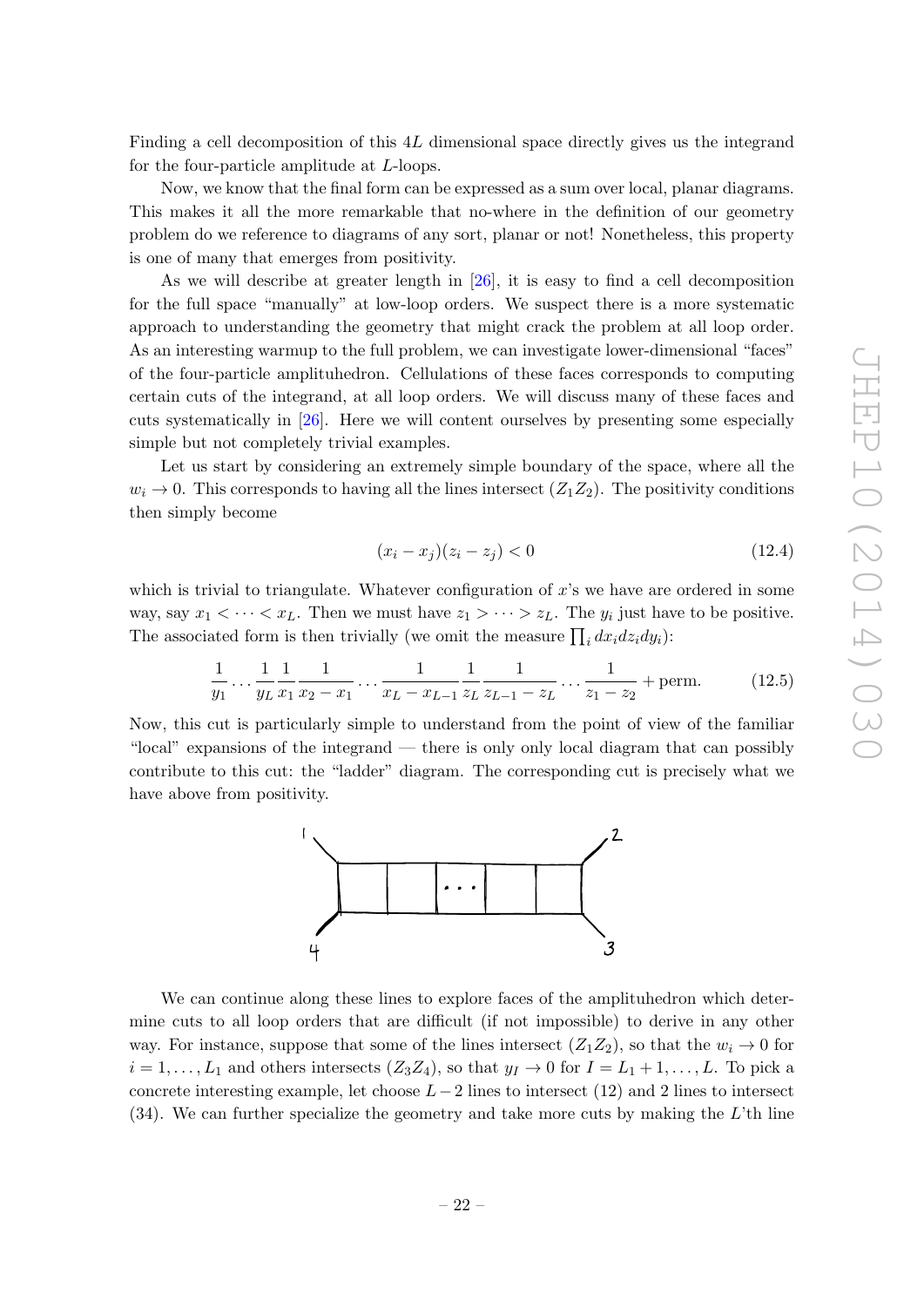pass through the point 3 — this corresponds to sending  $z_L \to 0$ . Let us also take the  $(L-1)$ 'st line to pass through the point 4 — this corresponds to sending  $z_{L-1}, w_{L-1} \to \infty$ with  $w_{L-1}/z_{L-1} \equiv W_{L-1}$  fixed.

We can again label the  $x_i; x_i$  so they are in increasing order; then the positivity conditions become

$$
x_1 < \dots < x_{L-2}, z_1 > \dots > z_{L-2}; \, x_{L-1} < x_L \tag{12.6}
$$

and

$$
W_{L-1}y_i > (x_{L-1} - x_i), \ w_L y_i > z_i (x_i - x_L) \tag{12.7}
$$

This space is also trivial to triangulate, but the corresponding form is more interesting. The ordering for the z's is associated with the form

$$
\frac{1}{z_{L-2}(z_{L-3}-z_{L-2})(z_{L-4}-z_{L-3})\dots(z_1-z_2)}
$$

The interesting part of the space involves  $x_i, y_i$ . Note that if  $x_i \leq x_{L-1}$ , the second inequality on  $y_i$  is trivially satisfied for positive  $y_i$ , and the only constraint on  $y_i$  is just  $y_i > (x_{L-1} - x_i)/W_{L-1}$ . If  $x_{L-1} < x_i < x_L$ , then both inequalities are satisfied and we just have  $y_i > 0$ . Finally if  $x_i > x_L$ , the first inequality is trivially satisfied and we just have  $y_i > z_i(x_i - x_L)/w_L$ . Thus, given any ordering for all the x's, there is an associated set of inequalities on the y's, and the corresponding form in  $x, y$  space is trivially obtained. For instance, consider the case  $L = 5$ , and an ordering for the x's where  $x_1 < x_4 < x_2 < x_5 < x_3$ . The corresponding form in  $(x, y)$  space is just

$$
\frac{1}{x_1(x_4-x_1)(x_2-x_4)(x_5-x_2)(x_3-x_5)}\frac{1}{y_1-(x_4-x_1)/W_4}\frac{1}{y_2}\frac{1}{y_3-z_3(x_3-x_5)/w_5}
$$
(12.8)

By summing over all the possible orderings  $x$ 's, we get the final form. For general  $L$ , we can simply express the result (again omitting the measure) as a sum over permutations  $\sigma$ :

$$
\prod_{l=1}^{L-2} \frac{1}{(z_l - z_{l+1})} \underset{\sigma; \sigma_1 < \dots < \sigma_{L-2}; \sigma_{L-1} < \sigma_L}{\times} \frac{1}{w_L W_{L-1}} \prod_{l=1}^{L} \frac{1}{(x_{\sigma_l^{-1}} - x_{\sigma_{l-1}^{-1}})} \tag{12.9}
$$
\n
$$
\times \prod_{i=1}^{L-2} \begin{cases} (y_i - (x_{L-1} - x_i)/W_{L-1})^{-1} & \sigma_i < \sigma_{L-1} \\ (y_i - (x_i - x_L)z_i/w_L)^{-1} & \sigma_L < \sigma_i \end{cases} \tag{12.9}
$$

where we define for convenience  $z_{L-1} = x_{\sigma_0^{-1}} = 0$ .

This gives us non-trivial all-loop order information about the four-particle integrand. The expression has a feature familiar from BCFW recursion relation expressions for tree and loop level amplitudes. Each term has certain "spurious" poles, which cancel in the sum. This result can be checked against the cuts of the corresponding amplitudes that are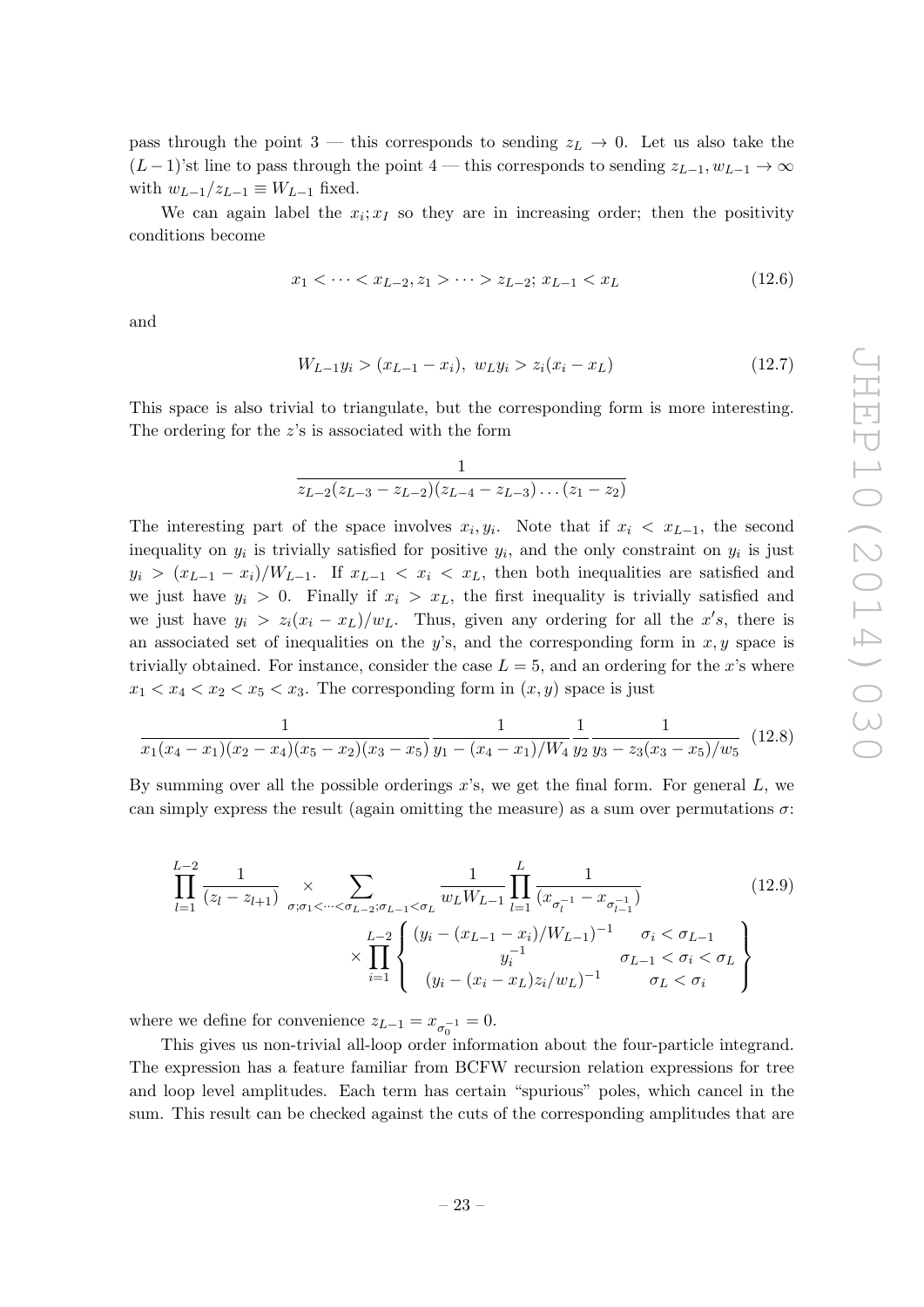available in "local form". The diagrams that contribute are of the type



but now there are non-trivial numerator factors that don't trivially follow from the structure of propagators. The full integrand is available through to seven loops in the literature [\[36–](#page-31-3) [40\]](#page-31-4). The inspection of the available local expansions on this cut does not indicate an obvious all-loop generalization, nor does it betray any hint that that the final result can be expressed in the one-line form given above. For instance just at 5 loops, the local form of the cut is given as a sum over diagrams,



with intricate numerator factors. If all terms are combined with a common denominator of all physical propagators, the numerator has 347 terms. Needless to say, the complicated expression obtained in this way perfectly matches the amplituhedron computation of the cut.

#### <span id="page-24-0"></span>13 Master Amplituhedron

We have defined the amplituhedron  $A_{n,k,L}$  separately for every  $n, k$  and loop order L. However, a trivial feature of the geometry is that  $\mathcal{A}_{n,k,L}$  is contained in the "faces" of  $\mathcal{A}_{n',k',L'}$ , for  $n' > n, k' > k, L' > L$ . The objects needed to compute scattering amplitudes for any number of particles to all loop orders are thus contained in a "master amplituhedron" with  $n, k, L \rightarrow \infty$ .

In this vein it may also be worth considering natural mathematical generalizations of the amplituhedron. We have already seen that the generalized tree amplituhedron  $A_{n,k,m}$ lives in  $G(k, k+m)$  and can be defined for any even m. It is obvious that the amplituhedron with  $m = 4$ , of relevance to physics, is contained amongst the faces of the object defined for higher m.

If we consider general even  $m$ , we can also generalize the notion of "hiding particles" in an obvious way: adjacent particles can be hidden in even numbers. This leads us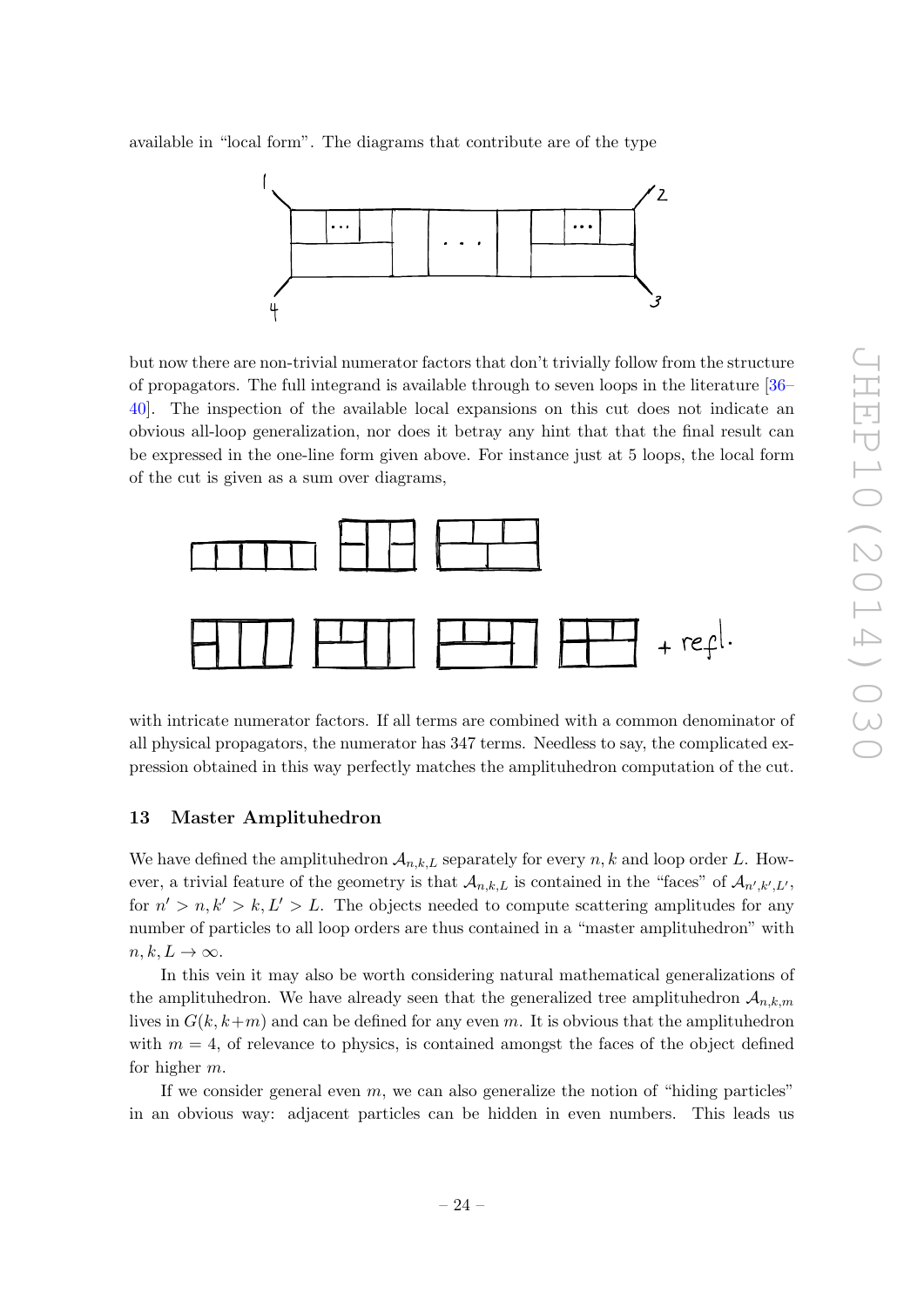to a bigger space in which to embed the generalized loop amplituhedron. Instead of just considering  $G(k, k+4; L)$  of  $(k-$  planes) Y together with L (2-planes) in  $m = 4$  dimensional complement of Y, we can consider a space  $G(k, k+m; L_2, L_4, \ldots, L_{m-2})$ , of k-planes Y in  $(k+m)$  dimensions, together with  $L_2$  (2-planes),  $L_4$  (4-planes), ...  $L_{m-2}$  ((m − 2)-planes) in the  $m$  dimensional complement of  $Y$ , schematically:



Once again we have  $\mathcal{Y} = \mathcal{C} \cdot \mathcal{Z}$ , with the obvious extension of the loop positivity conditions on C to  $G(k, n; L_2, L_4, \ldots, L_{m-2})$ . We can call this space  $\mathcal{A}_{n,k;m,L_2,\ldots,L_{m-2}}(Z)$ . The  $m=4$ amplituhedron is again just a particular face of this object. It would be interesting to see whether this larger space has any interesting role to play in understanding the  $m = 4$ geometry relevant to physics.

### <span id="page-25-0"></span>14 Outlook

This paper has concerned itself with perturbative scattering amplitudes in gauge theories. However the deeper motivations for studying this physics, articulated in [\[14,](#page-30-2) [15\]](#page-30-3) have to do with some fundamental challenges of quantum gravity. We have long known that quantum mechanics and gravity together make it impossible to have local observables. Quantum mechanics forces us to divide the world in two pieces — an infinite measuring apparatus and a finite system being observed. However for any observations made in a finite region of space-time, gravity makes it impossible to make the apparatus arbitarily large, since it also becomes heavier, and collapses the observation region into a black hole. In some cases like asymptotically AdS or flat spaces, we still have precise quantum mechanical observables, that can be measured by infinitely large apparatuses pushed to the boundaries of space-time: boundary correlators for AdS space and the S-matrix for flat space. The fact that no precise observables can be associated with the inside of the space-time strongly suggests that there should be a way of computing these boundary observables without any reference to the interior space-time at all. For asymptotically AdS spaces, gaugegravity duality [\[41\]](#page-31-5) gives us a wonderful description of the boundary correlators of this kind, and gives a first working example of emergent space and gravity. However, this duality is still an equivalence between ordinary physical systems described in standard physical language, with time running from infinite past to infinite future. This makes the duality inapplicable to our universe for cosmological questions. Heading back to the early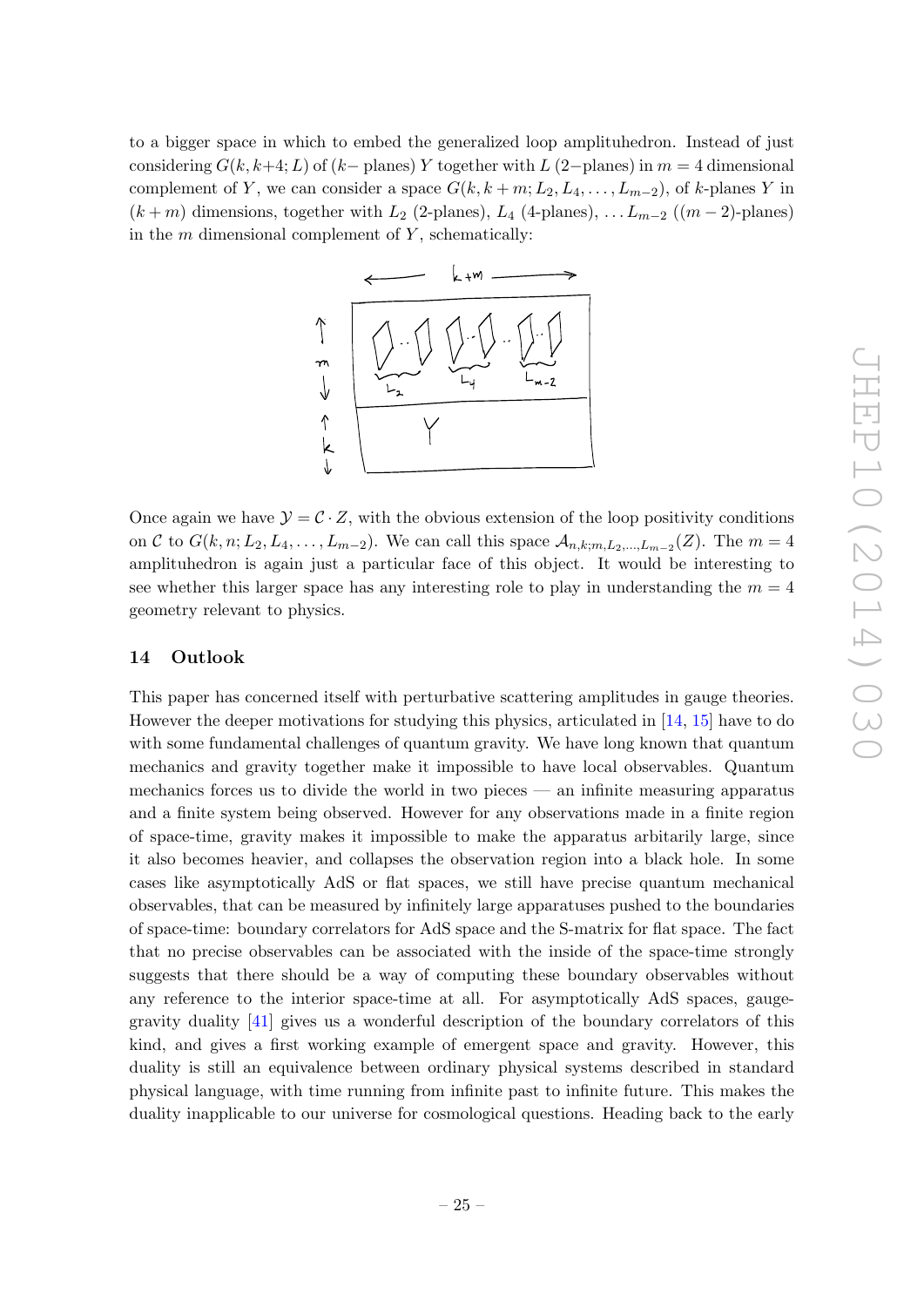universe, an understanding of emergent time is likely necessary to make sense of the bigbang singularity. More disturbingly, even at late times, due to the accelerated expansion of our universe, we only have access to a finite number of degrees of freedom, and thus the division of the world into "infinite" and "finite" systems, required by quantum mechanics to talk about precise observables, seems to be impossible [\[42\]](#page-31-6). This perhaps indicates the need for an extension of quantum mechanics to deal with subtle cosmological questions.

Understanding emergent space-time or possible cosmological extensions of quantum mechanics will obviously be a tall order. The most obvious avenue for progress is directly attacking the quantum-gravitational questions where the relevant issues must be confronted. But there is another strategy that takes some inspiration from the similarly radical step taken in the transition from classical to quantum mechanics, where classical determinism was lost. There is a powerful clue to the coming of quantum mechanics hidden in the structure of classical mechanics itself. While Newton's laws are manifestly deterministic, there is a completely different formulation of classical mechanics — in terms of the principle of least action — which is not manifestly deterministic. The existence of these very different starting points leading to the same physics was somewhat mysterious to classical physicists, but today we know why the least action formulation exists: the world is quantum-mechanical and not deterministic, and for this reason, the classical limit of quantum mechanics can't immediately land on Newton's laws, but must match to some formulation of classical physics where determinism is not a central but derived notion. The least action principle formulation is thus much closer to quantum mechanics than Newton's laws, and gives a better jumping off point for making the transition to quantum mechanics as a natural deformation, via the path integral.

We may be in a similar situation today. If there is a more fundamental description of physics where space-time and perhaps even the usual formulation of quantum mechanics don't appear, then even in the limit where non-perturbative gravitational effects can be neglected and the physics reduces to perfectly local and unitary quantum field theory, this description is unlikely to directly reproduce the usual formulation of field theory, but must rather match on to some new formulation of the physics where locality and unitarity are derived notions. Finding such reformulations of standard physics might then better prepare us for the transition to the deeper underlying theory.

In this paper, we have taken a baby first step in this direction, along the lines of the program put forward in  $[14, 15]$  $[14, 15]$  and pursued in  $[17–19]$  $[17–19]$ . We have given a formulation for planar  $\mathcal{N} = 4$  SYM scattering amplitudes with no reference to space-time or Hilbert space, no Hamiltonians, Lagrangians or gauge redundancies, no path integrals or Feynman diagrams, no mention of "cuts", "factorization channels", or recursion relations. We have instead presented a new geometric question, to which the scattering amplitudes are the answer. It is remarkable that such a simple picture, merely moving from "triangles" to "polygons", suitably generalized to the Grassmannian, and with an extended notion of positivity reflecting "hiding" particles, leads us to the amplituhedron  $A_{n,kL}$ , whose "volume" gives us the scattering amplitudes for a non-trivial interacting quantum field theory in four dimensions. It is also fascinating that while in the usual formulation of field theory, locality and unitarity are in tension with each other, necessitating the introduction of the familiar redundancies to accommodate both, in the new picture they emerge together from positive geometry.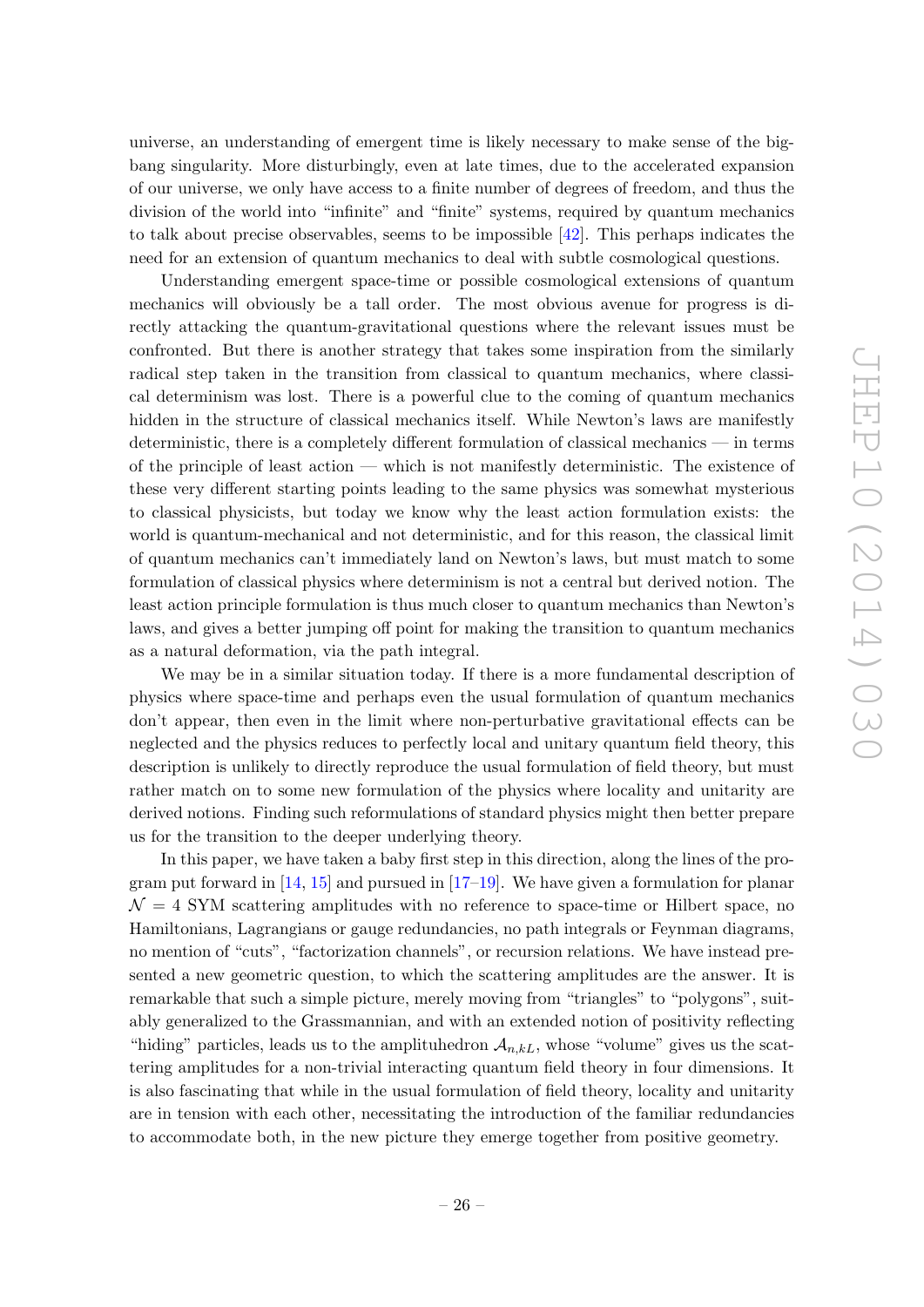A great deal remains to be done both to establish and more fully understand our conjecture. The usual positive Grassmannian has a very rich cell structure. The task of understanding all possible ways to make ordered  $k \times k$  minors of a  $k \times n$  matrix positive seems daunting at first, but the key is to realize that the "big" Grassmannian can be obtained by gluing together ("amalgamating" [\[43\]](#page-31-7)) "little"  $G(1,3)$ 's and  $G(2,3)$ 's, building up larger positive matrices from smaller ones [\[19\]](#page-30-6). Remarkably, this extremely natural mathematical operation translates directly to the physical picture of building on-shell diagrams from gluing together elementary three-particle amplitudes. This story of [\[19\]](#page-30-6) is most naturally formulated in the original twistor space or momentum space, while the amplituhedron picture is formulated in momentum-twistor space. At tree-level, there is a direct connection between the cells of  $G(k, n)$  that cellulate the amplituhedron, and those of  $G(k+2, n)$ , which give the corresponding on-shell diagram interpretation of the cell [\[19\]](#page-30-6). In this way, the natural operation of decomposing the amplituhedron into pieces is ultimately turned into a vivid on-shell scattering picture in the original space-time. Moving to loops, we don't have an analogous understanding of all possible cells of the extended positive space  $G_{+}(k, n; L)$ — we don't yet know how to systematically find positive co-ordinates, how to think about boundaries and so on, though certainly the on-shell representation of the loop integrand as "non-reduced" diagrams in  $G(k+2, n)$  [\[19\]](#page-30-6) gives hope that the necessary understanding can be reached. Having control of the cells and positive co-ordinates for  $G_+(k, n; L)$  will very likely be necessary to properly understand the cellulation  $A_{n,k;L}$ . It would also clearly be very illuminating to find an analog of the amplituhedron, built around positive external data in the original twistor variables.This might also shed light on the connection between these ideas and Witten's twistor-string theory  $[4, 44]$  $[4, 44]$ , along the lines of  $[45-48]$ .

While cell decompositions of the amplituhedron are geometrically interesting in their own right, from the point of view of physics, we need them only as a stepping-stone to determining the form  $\Omega_{n,k,L}$ . This form was motivated by the idea of the area of a (dual) polygon. For polygons, we have another definition of "area", as an integral, and this gives us a completely invariant definition for  $\Omega$  free of the need for any triangulation. We do not yet have an analog of the notion of "dual amplituhedron", and also no integral representation for  $\Omega_{n,k,L}$ . However in [\[27\]](#page-30-15), we will give strong circumstantial evidence that such such an expression should exist. On a related note, while we have a simple geometric picture for the loop integrand at any fixed loop order, we still don't have a non-perturbative question to which the full amplitude (rather than just the fixed-order loop integrand) is the answer.

Note that the form  $\Omega_{n,k,L}$  is given directly by construction as a sum of "dlog" pieces. This is a highly non-trivial property of the integrand, made manifest (albeit less directly) in the on-shell diagram representation of the amplitude [\[19\]](#page-30-6) (see also [\[49,](#page-31-11) [50\]](#page-31-12)). Optimistically, the great simplicity of this form should allow a new picture for carrying out the integrations and arriving at the final amplitudes. The crucial role that positive external data played in our story suggests that this positive structure must be reflected in the final amplitude in an important way. The striking appearance of "cluster variables" for external data in [\[51\]](#page-31-13) is an example of this.

We also hope that with a complete geometric picture for the integrand of the amplitude in hand, we are now positioned to make direct contact with the explosion of progress in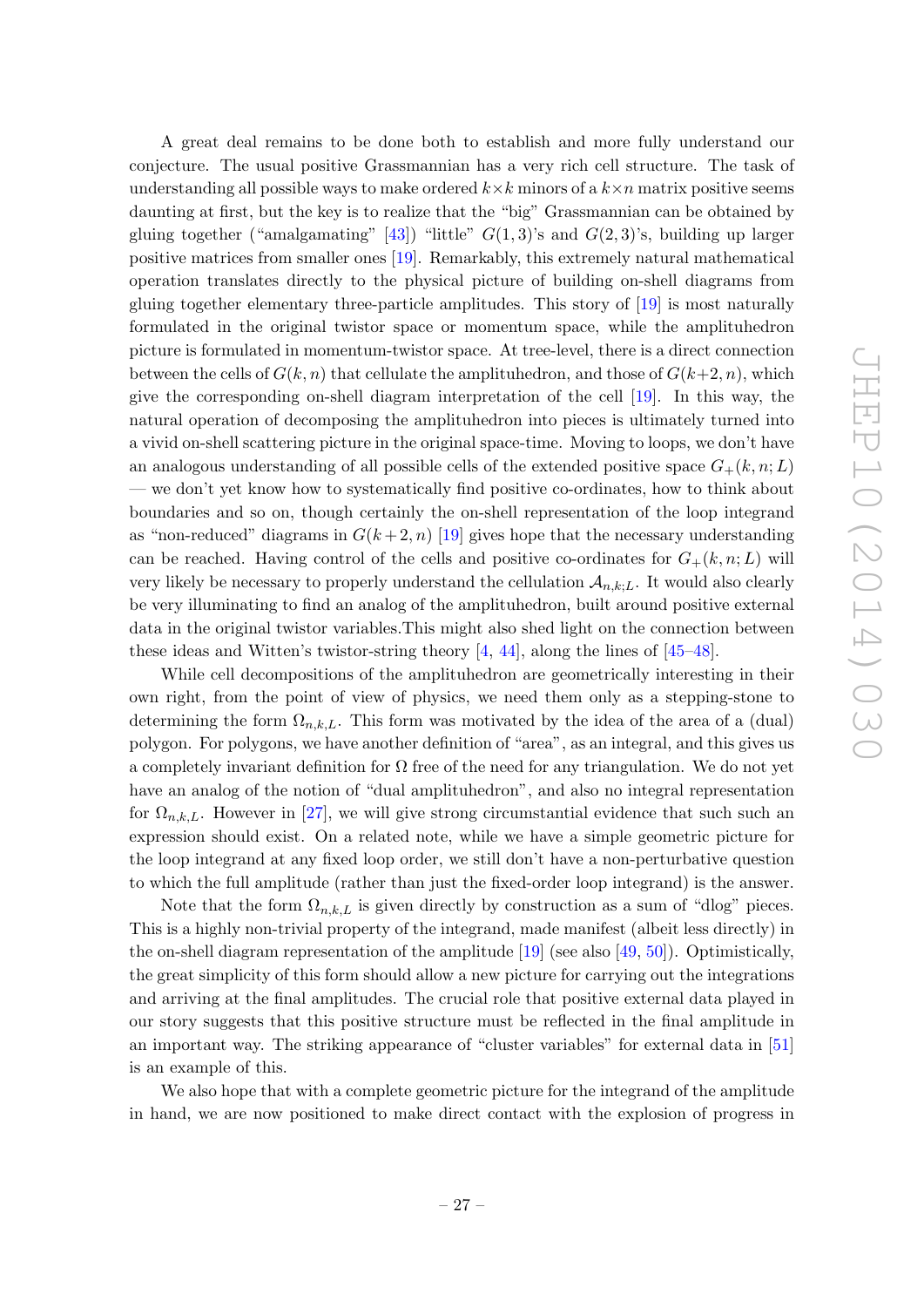using ideas from integrability to determine the amplitude directly [\[52–](#page-32-0)[55\]](#page-32-1). A particularly promising place to start forging this connection is with the four-particle amplitude at all loop orders. As we noted, the positive geometry problem in this case is especially simple, while the coefficient of the  $log<sup>2</sup>$  infrared divergence of the (log of the) amplitude gives the cusp anomalous dimension, famously determined using integrability techniques in [\[56–](#page-32-2)[58\]](#page-32-3). Another natural question is how the introduction of the spectral parameter in on-shell diagrams given in [\[59,](#page-32-4) [60\]](#page-32-5) can be realized at the level of the amplituhedron.

On-shell diagrams in  $\mathcal{N} = 4$  SYM and the positive Grassmannian have a close analog with on-shell diagrams in ABJM theory and the positive null Grassmannian [\[61\]](#page-32-6), so it is natural to expect an analog of the amplituhedron for ABJM as well. Should we expect any of the ideas in this paper to extend to other field theories, with less or no supersymmetry, and beyond the planar limit? As explained in [\[19\]](#page-30-6), the connection between on-shell diagrams and the Grassmannian is valid for any theory in four dimensions, reflecting only the building-up of more complicated on-shell processes from gluing together the basic three-particle amplitudes. The connection with the positive Grassmannian in particular is universal for any planar theory: only the measure on the Grassmannian determining the on-shell form differs from theory to theory. Furthermore, on-shell BCFW representations of scattering amplitudes are also widely available — at loop level for planar gauge theories, and at the very least for gravitational tree amplitudes (where there has been much recent progress from other points of view [\[62–](#page-32-7)[67\]](#page-32-8)). As already mentioned, one of the crucial clues leading to the amplituhedron was the myriad of different BCFW representation of tree amplitudes, with equivalences guaranteed by remarkable rational function identities relating BCFW terms. We have finally come to understand these representations and identities as simple reflections of amplituhedron geometry. As we move beyond planar  $\mathcal{N} = 4$  SYM, we encounter even *more* identities with this character, such as the BCJ relations  $[68, 69]$  $[68, 69]$ . Indeed even sticking to planar  $\mathcal{N} = 4$  SYM, such identities, of a fundamentally non-planar origin, give rise to remarkable relations between amplitudes with different cyclic orderings of the external data. It is hard to believe that these on-shell objects and the identities they satisfy only have a geometric "triangulation" interpretation in the planar case, while the even richer structure beyond the planar limit have no geometric interpretation at all. This provides a strong impetus to search for a geometry underlying more general theories.

Planar  $\mathcal{N} = 4$  SYM amplitudes are Yangian invariant, a fact that is invisible in the conventional field-theoretic description in terms of amplitudes in one space or Wilson loops in the dual space. We have become accustomed to such striking facts in string theory, which has a rich spectrum of U dualities, that are impossible to make manifest simultaneously in conventional string perturbation theory. Indeed the Yangian symmetry of planar  $\mathcal{N} = 4$ SYM is just fermionic T-duality  $[70]$ . The amplituhedron has now given us a new description of planar  $\mathcal{N} = 4$  SYM amplitudes which does not have a usual space-time/quantum mechanical description, but does make all the symmetries manifest. This is not a "duality" in the usual sense, since we are not identifying an equivalence between existing theories with familiar physical interpretations. We are seeing something rather different: new mathematical structures for representing the physics without reference to standard physical ideas, but with all symmetries manifest. Might there be an analogous story for superstring scattering amplitudes?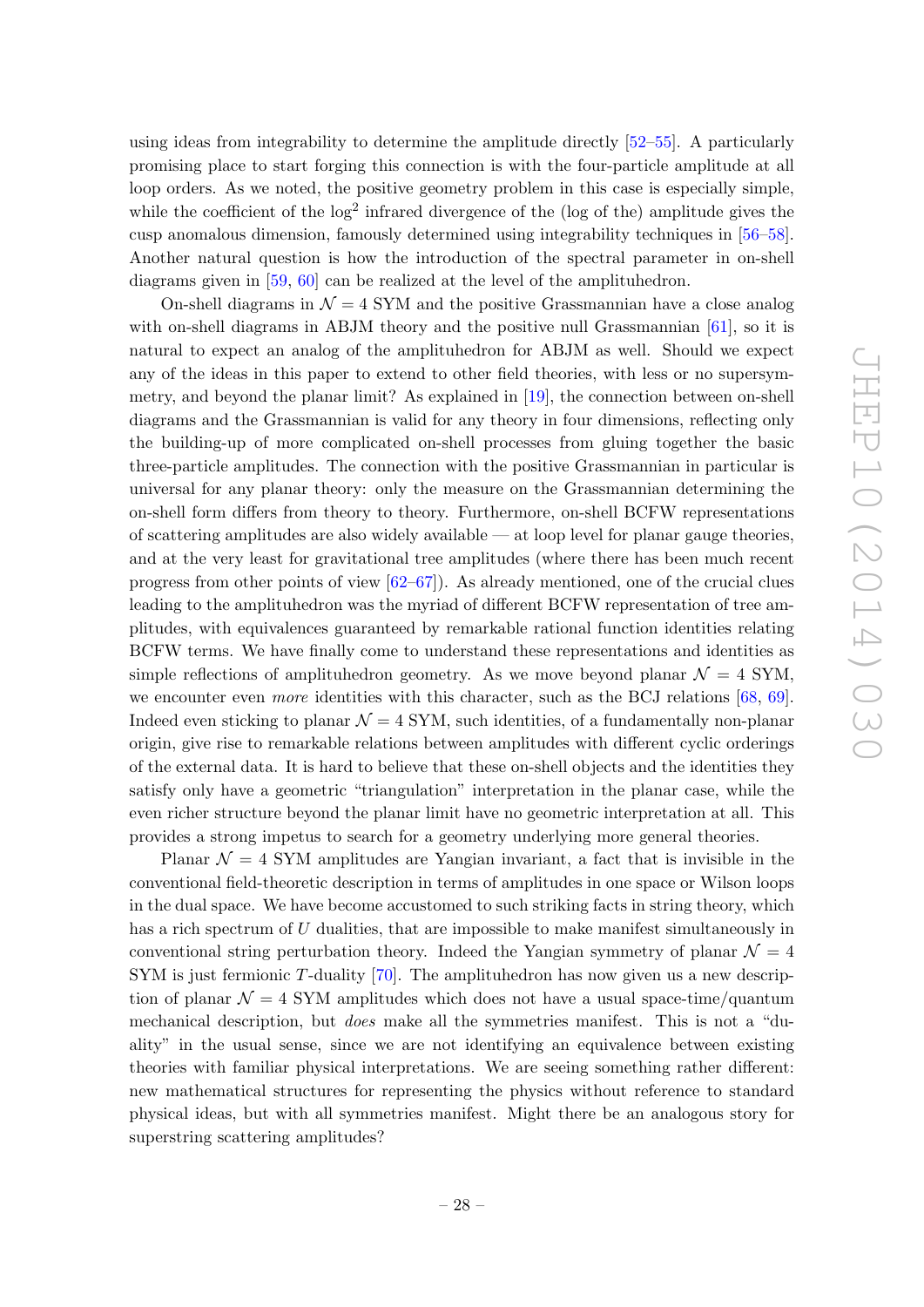### Acknowledgments

We thank Zvi Bern, Jake Bourjaily, Freddy Cachazo, Simon Caron-Huot, Clifford Cheung, Pierre Deligne, Lance Dixon, James Drummond, Sasha Goncharov, Song He, Johannes Henn, Andrew Hodges, Yu-tin Huang, Jared Kaplan, Gregory Korchemsky, David Kosower, Bob MacPherson, Juan Maldacena, Lionel Mason, David McGady, Jan Plefka, Alex Postnikov, Amit Sever, Dave Skinner, Mark Spradlin, Matthias Staudacher, Hugh Thomas, Pedro Vieira, Anastasia Volovich, Lauren Williams and Edward Witten for valuable discussions. Our research in this area over the past many years owes an enormous debt of gratitude to Edward Witten, Andrew Hodges, and especially Freddy Cachazo and Jake Bourjaily, without whom this work would not have been possible. N. A.-H. is supported by the Department of Energy under grant number DE-FG02-91ER40654. J.T. is supported in part by the David and Ellen Lee Postdoctoral Scholarship and by DOE grant DE-FG03-92-ER40701 and also by NSF grant PHY-0756966.

Open Access. This article is distributed under the terms of the Creative Commons Attribution License [\(CC-BY 4.0\)](http://creativecommons.org/licenses/by/4.0/), which permits any use, distribution and reproduction in any medium, provided the original author(s) and source are credited.

### References

- <span id="page-29-0"></span>[1] S.J. Parke and T.R. Taylor, An amplitude for n gluon scattering, [Phys. Rev. Lett.](http://dx.doi.org/10.1103/PhysRevLett.56.2459) 56 (1986) [2459](http://dx.doi.org/10.1103/PhysRevLett.56.2459) [IN[SPIRE](http://inspirehep.net/search?p=find+J+Phys.Rev.Lett.,56,2459)].
- [2] Z. Bern, L.J. Dixon, D.C. Dunbar and D.A. Kosower, One loop n point gauge theory amplitudes, unitarity and collinear limits, [Nucl. Phys.](http://dx.doi.org/10.1016/0550-3213(94)90179-1) B 425 (1994) 217 [[hep-ph/9403226](http://arxiv.org/abs/hep-ph/9403226)] [IN[SPIRE](http://inspirehep.net/search?p=find+EPRINT+hep-ph/9403226)].
- [3] Z. Bern, L.J. Dixon, D.C. Dunbar and D.A. Kosower, Fusing gauge theory tree amplitudes into loop amplitudes, [Nucl. Phys.](http://dx.doi.org/10.1016/0550-3213(94)00488-Z)  $\bf{B}$  435 (1995) 59 [[hep-ph/9409265](http://arxiv.org/abs/hep-ph/9409265)] [IN[SPIRE](http://inspirehep.net/search?p=find+EPRINT+hep-ph/9409265)].
- <span id="page-29-6"></span>[4] E. Witten, Perturbative gauge theory as a string theory in twistor space, [Commun. Math.](http://dx.doi.org/10.1007/s00220-004-1187-3) Phys. 252 [\(2004\) 189](http://dx.doi.org/10.1007/s00220-004-1187-3) [[hep-th/0312171](http://arxiv.org/abs/hep-th/0312171)] [IN[SPIRE](http://inspirehep.net/search?p=find+EPRINT+hep-th/0312171)].
- [5] F. Cachazo, P. Svrček and E. Witten, MHV vertices and tree amplitudes in gauge theory, JHEP 09 [\(2004\) 006](http://dx.doi.org/10.1088/1126-6708/2004/09/006) [[hep-th/0403047](http://arxiv.org/abs/hep-th/0403047)] [IN[SPIRE](http://inspirehep.net/search?p=find+EPRINT+hep-th/0403047)].
- <span id="page-29-5"></span>[6] R. Britto, F. Cachazo and B. Feng, New recursion relations for tree amplitudes of gluons, [Nucl. Phys.](http://dx.doi.org/10.1016/j.nuclphysb.2005.02.030) **B 715** (2005) 499 [[hep-th/0412308](http://arxiv.org/abs/hep-th/0412308)] [IN[SPIRE](http://inspirehep.net/search?p=find+EPRINT+hep-th/0412308)].
- <span id="page-29-1"></span>[7] R. Britto, F. Cachazo, B. Feng and E. Witten, *Direct proof of tree-level recursion relation in* Yang-Mills theory, [Phys. Rev. Lett.](http://dx.doi.org/10.1103/PhysRevLett.94.181602)  $94$  (2005) 181602 [[hep-th/0501052](http://arxiv.org/abs/hep-th/0501052)] [IN[SPIRE](http://inspirehep.net/search?p=find+EPRINT+hep-th/0501052)].
- <span id="page-29-2"></span>[8] L.F. Alday and J.M. Maldacena, *Gluon scattering amplitudes at strong coupling, [JHEP](http://dx.doi.org/10.1088/1126-6708/2007/06/064)* 06 [\(2007\) 064](http://dx.doi.org/10.1088/1126-6708/2007/06/064) [[arXiv:0705.0303](http://arxiv.org/abs/0705.0303)] [IN[SPIRE](http://inspirehep.net/search?p=find+EPRINT+arXiv:0705.0303)].
- <span id="page-29-3"></span>[9] J.M. Drummond, J. Henn, V.A. Smirnov and E. Sokatchev, Magic identities for conformal four-point integrals, JHEP  $01$  [\(2007\) 064](http://dx.doi.org/10.1088/1126-6708/2007/01/064) [[hep-th/0607160](http://arxiv.org/abs/hep-th/0607160)] [IN[SPIRE](http://inspirehep.net/search?p=find+EPRINT+hep-th/0607160)].
- <span id="page-29-4"></span>[10] S. Caron-Huot, Notes on the scattering amplitude/Wilson loop duality, JHEP 07 [\(2011\) 058](http://dx.doi.org/10.1007/JHEP07(2011)058) [[arXiv:1010.1167](http://arxiv.org/abs/1010.1167)] [IN[SPIRE](http://inspirehep.net/search?p=find+EPRINT+arXiv:1010.1167)].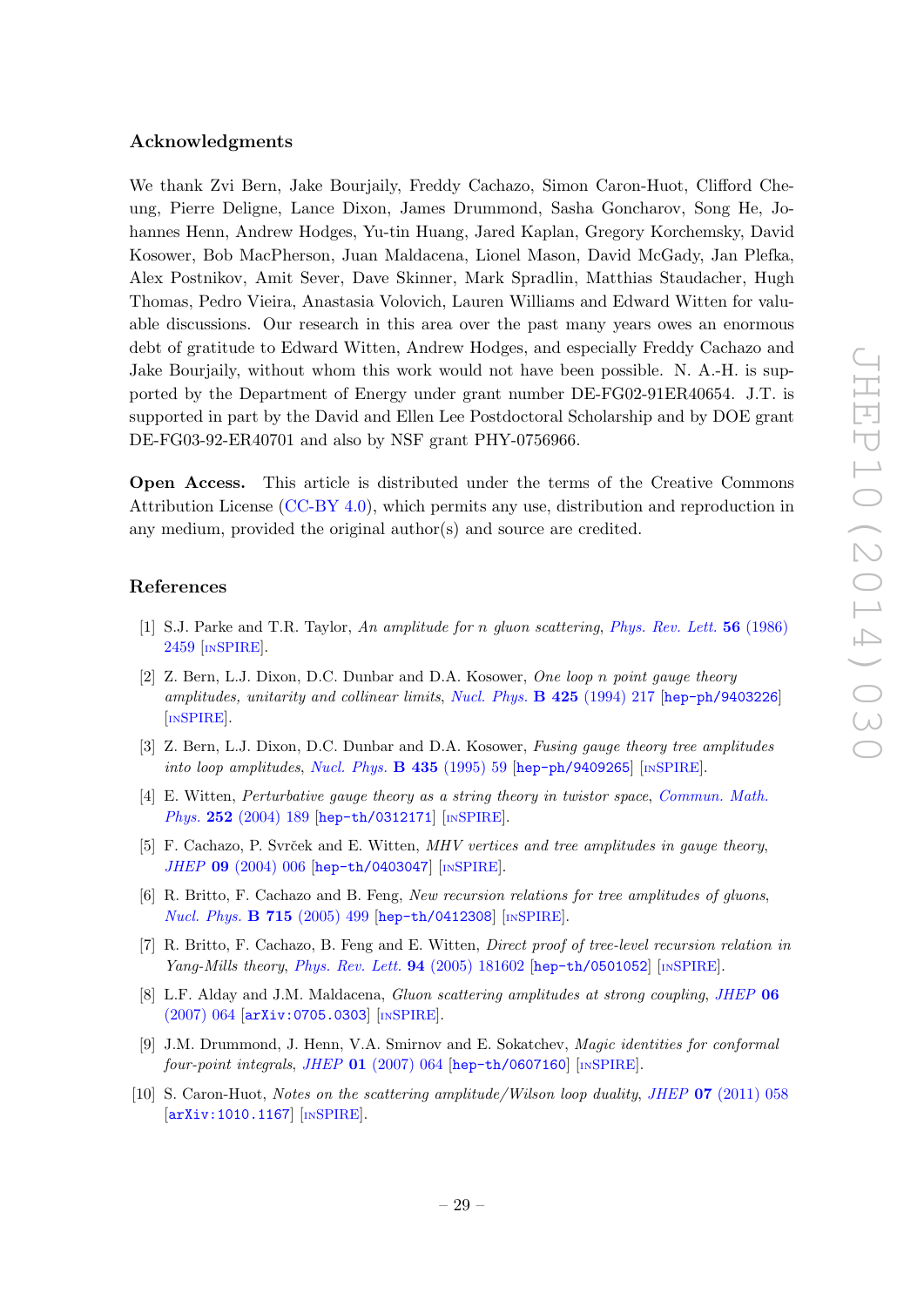- [11] L.J. Mason and D. Skinner, The complete planar S-matrix of  $N = 4$  SYM as a Wilson loop in twistor space, JHEP 12 [\(2010\) 018](http://dx.doi.org/10.1007/JHEP12(2010)018) [[arXiv:1009.2225](http://arxiv.org/abs/1009.2225)] [IN[SPIRE](http://inspirehep.net/search?p=find+EPRINT+arXiv:1009.2225)].
- <span id="page-30-0"></span>[12] L.F. Alday, B. Eden, G.P. Korchemsky, J. Maldacena and E. Sokatchev, From correlation functions to Wilson loops, JHEP  $09$  [\(2011\) 123](http://dx.doi.org/10.1007/JHEP09(2011)123)  $\text{arXiv:1007.3243}$  $\text{arXiv:1007.3243}$  $\text{arXiv:1007.3243}$  [IN[SPIRE](http://inspirehep.net/search?p=find+EPRINT+arXiv:1007.3243)].
- <span id="page-30-1"></span>[13] J.M. Drummond, J.M. Henn and J. Plefka, Yangian symmetry of scattering amplitudes in  $N = 4$  super Yang-Mills theory, JHEP 05 [\(2009\) 046](http://dx.doi.org/10.1088/1126-6708/2009/05/046) [[arXiv:0902.2987](http://arxiv.org/abs/0902.2987)] [IN[SPIRE](http://inspirehep.net/search?p=find+EPRINT+arXiv:0902.2987)].
- <span id="page-30-2"></span>[14] N. Arkani-Hamed and J. Kaplan, On tree amplitudes in gauge theory and gravity, [JHEP](http://dx.doi.org/10.1088/1126-6708/2008/04/076) 04 [\(2008\) 076](http://dx.doi.org/10.1088/1126-6708/2008/04/076) [[arXiv:0801.2385](http://arxiv.org/abs/0801.2385)] [IN[SPIRE](http://inspirehep.net/search?p=find+EPRINT+arXiv:0801.2385)].
- <span id="page-30-3"></span>[15] N. Arkani-Hamed, F. Cachazo and J. Kaplan, What is the simplest quantum field theory?, JHEP 09 [\(2010\) 016](http://dx.doi.org/10.1007/JHEP09(2010)016) [[arXiv:0808.1446](http://arxiv.org/abs/0808.1446)] [IN[SPIRE](http://inspirehep.net/search?p=find+EPRINT+arXiv:0808.1446)].
- <span id="page-30-4"></span>[16] N. Arkani-Hamed, F. Cachazo, C. Cheung and J. Kaplan, The S-matrix in twistor space, JHEP 03 [\(2010\) 110](http://dx.doi.org/10.1007/JHEP03(2010)110) [[arXiv:0903.2110](http://arxiv.org/abs/0903.2110)] [IN[SPIRE](http://inspirehep.net/search?p=find+EPRINT+arXiv:0903.2110)].
- <span id="page-30-11"></span>[17] N. Arkani-Hamed, F. Cachazo, C. Cheung and J. Kaplan, A duality for the S-matrix, [JHEP](http://dx.doi.org/10.1007/JHEP03(2010)020) 03 [\(2010\) 020](http://dx.doi.org/10.1007/JHEP03(2010)020) [[arXiv:0907.5418](http://arxiv.org/abs/0907.5418)] [IN[SPIRE](http://inspirehep.net/search?p=find+EPRINT+arXiv:0907.5418)].
- <span id="page-30-5"></span>[18] N. Arkani-Hamed, J.L. Bourjaily, F. Cachazo, S. Caron-Huot and J. Trnka, The all-loop integrand for scattering amplitudes in planar  $N = 4$  SYM, JHEP 01 [\(2011\) 041](http://dx.doi.org/10.1007/JHEP01(2011)041) [[arXiv:1008.2958](http://arxiv.org/abs/1008.2958)] [IN[SPIRE](http://inspirehep.net/search?p=find+EPRINT+arXiv:1008.2958)].
- <span id="page-30-6"></span>[19] N. Arkani-Hamed et al., Scattering amplitudes and the positive Grassmannian, [arXiv:1212.5605](http://arxiv.org/abs/1212.5605) [IN[SPIRE](http://inspirehep.net/search?p=find+EPRINT+arXiv:1212.5605)].
- <span id="page-30-7"></span>[20] R.H. Boels, On BCFW shifts of integrands and integrals, JHEP 11 [\(2010\) 113](http://dx.doi.org/10.1007/JHEP11(2010)113) [[arXiv:1008.3101](http://arxiv.org/abs/1008.3101)] [IN[SPIRE](http://inspirehep.net/search?p=find+EPRINT+arXiv:1008.3101)].
- <span id="page-30-8"></span>[21] A.P. Hodges and S. Huggett, Twistor diagrams, [Surveys High Energ. Phys.](http://dx.doi.org/10.1080/01422418008225260) 1 (1980) 333 [IN[SPIRE](http://inspirehep.net/search?p=find+J+SHEPD,1,333)].
- <span id="page-30-9"></span>[22] A.P. Hodges, Twistor diagram recursion for all gauge-theoretic tree amplitudes, [hep-th/0503060](http://arxiv.org/abs/hep-th/0503060) [IN[SPIRE](http://inspirehep.net/search?p=find+EPRINT+hep-th/0503060)].
- <span id="page-30-10"></span>[23] A. Postnikov, Total positivity, Grassmannians and networks, [math.CO/0609764](http://arxiv.org/abs/math.CO/0609764) [IN[SPIRE](http://inspirehep.net/search?p=find+EPRINT+math/0609764)].
- <span id="page-30-12"></span>[24] A. Hodges, Eliminating spurious poles from gauge-theoretic amplitudes, JHEP 05 [\(2013\)](http://dx.doi.org/10.1007/JHEP05(2013)135) [135](http://dx.doi.org/10.1007/JHEP05(2013)135) [[arXiv:0905.1473](http://arxiv.org/abs/0905.1473)] [IN[SPIRE](http://inspirehep.net/search?p=find+EPRINT+arXiv:0905.1473)].
- <span id="page-30-13"></span>[25] N. Arkani-Hamed, J.L. Bourjaily, F. Cachazo, A. Hodges and J. Trnka, A note on polytopes for scattering amplitudes, JHEP 04 [\(2012\) 081](http://dx.doi.org/10.1007/JHEP04(2012)081)  $arXiv:1012.6030$  [IN[SPIRE](http://inspirehep.net/search?p=find+EPRINT+arXiv:1012.6030)].
- <span id="page-30-14"></span>[26] N. Arkani-Hamed and J. Trnka, Into the Amplituhedron, [arXiv:1312.7878](http://arxiv.org/abs/1312.7878) [IN[SPIRE](http://inspirehep.net/search?p=find+EPRINT+arXiv:1312.7878)].
- <span id="page-30-15"></span>[27] N. Arkani-Hamed, A. Hodges and J. Trnka, Three views of the Amplituhedron, to appear.
- <span id="page-30-16"></span>[28] N. Arkani-Hamed and J. Trnka, Scattering amplitudes from positive geometry, in preparation.
- <span id="page-30-17"></span>[29] H. Elvang and Y.-T. Huang, Scattering amplitudes, [arXiv:1308.1697](http://arxiv.org/abs/1308.1697) [IN[SPIRE](http://inspirehep.net/search?p=find+EPRINT+arXiv:1308.1697)].
- <span id="page-30-18"></span>[30] A. Hodges, The box integrals in momentum-twistor geometry, JHEP 08 [\(2013\) 051](http://dx.doi.org/10.1007/JHEP08(2013)051) [[arXiv:1004.3323](http://arxiv.org/abs/1004.3323)] [IN[SPIRE](http://inspirehep.net/search?p=find+EPRINT+arXiv:1004.3323)].
- [31] L. Mason and D. Skinner, Amplitudes at weak coupling as polytopes in  $AdS_5$ , [J. Phys.](http://dx.doi.org/10.1088/1751-8113/44/13/135401) A 44 [\(2011\) 135401](http://dx.doi.org/10.1088/1751-8113/44/13/135401) [[arXiv:1004.3498](http://arxiv.org/abs/1004.3498)] [IN[SPIRE](http://inspirehep.net/search?p=find+EPRINT+arXiv:1004.3498)].
- <span id="page-30-19"></span>[32] N. Arkani-Hamed, J.L. Bourjaily, F. Cachazo and J. Trnka, *Local integrals for planar* scattering amplitudes, JHEP  $06$  [\(2012\) 125](http://dx.doi.org/10.1007/JHEP06(2012)125)  $\text{arXiv:1012.6032}$  $\text{arXiv:1012.6032}$  $\text{arXiv:1012.6032}$  [IN[SPIRE](http://inspirehep.net/search?p=find+EPRINT+arXiv:1012.6032)].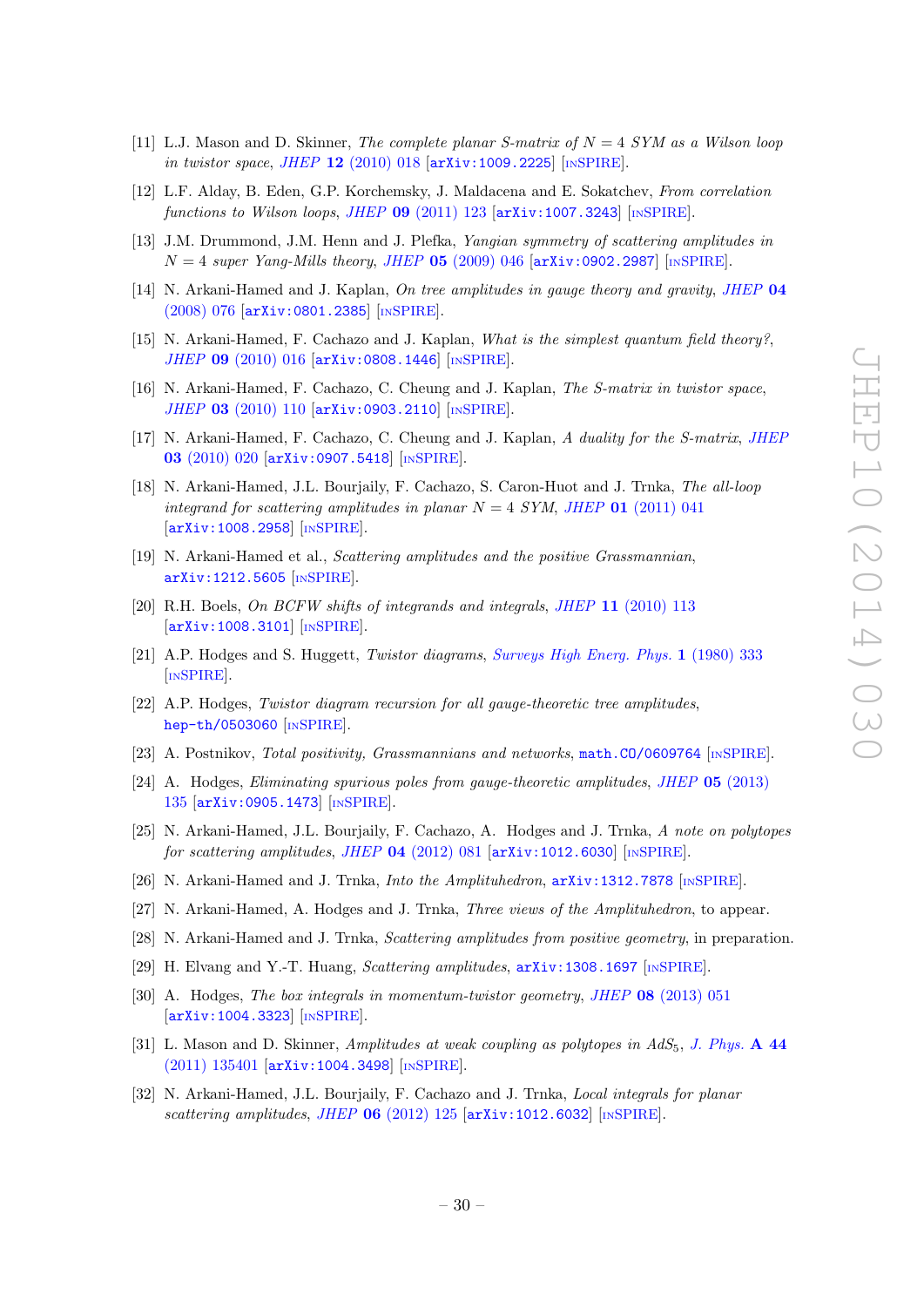- <span id="page-31-0"></span>[33] Cyclic polytope — wikipedia webpage, [http://en.wikipedia.org/wiki/Cyclic](http://en.wikipedia.org/wiki/Cyclic_polytope) polytope.
- <span id="page-31-1"></span>[34] L.J. Mason and D. Skinner, Dual superconformal invariance, momentum twistors and Grassmannians, JHEP 11 [\(2009\) 045](http://dx.doi.org/10.1088/1126-6708/2009/11/045) [[arXiv:0909.0250](http://arxiv.org/abs/0909.0250)] [IN[SPIRE](http://inspirehep.net/search?p=find+EPRINT+arXiv:0909.0250)].
- <span id="page-31-2"></span>[35] S. Caron-Huot, *Loops and trees, JHEP* **05** [\(2011\) 080](http://dx.doi.org/10.1007/JHEP05(2011)080) [[arXiv:1007.3224](http://arxiv.org/abs/1007.3224)] [IN[SPIRE](http://inspirehep.net/search?p=find+EPRINT+arXiv:1007.3224)].
- <span id="page-31-3"></span>[36] Z. Bern, M. Czakon, L.J. Dixon, D.A. Kosower and V.A. Smirnov, The four-loop planar amplitude and cusp anomalous dimension in maximally supersymmetric Yang-Mills theory, Phys. Rev. D 75 [\(2007\) 085010](http://dx.doi.org/10.1103/PhysRevD.75.085010) [[hep-th/0610248](http://arxiv.org/abs/hep-th/0610248)] [IN[SPIRE](http://inspirehep.net/search?p=find+EPRINT+hep-th/0610248)].
- [37] Z. Bern, L.J. Dixon and V.A. Smirnov, Iteration of planar amplitudes in maximally supersymmetric Yang-Mills theory at three loops and beyond, Phys. Rev. **D** 72 [\(2005\) 085001](http://dx.doi.org/10.1103/PhysRevD.72.085001) [[hep-th/0505205](http://arxiv.org/abs/hep-th/0505205)] [IN[SPIRE](http://inspirehep.net/search?p=find+EPRINT+hep-th/0505205)].
- [38] Z. Bern, J.J.M. Carrasco, H. Johansson and D.A. Kosower, Maximally supersymmetric planar Yang-Mills amplitudes at five loops, Phys. Rev. D 76 [\(2007\) 125020](http://dx.doi.org/10.1103/PhysRevD.76.125020) [[arXiv:0705.1864](http://arxiv.org/abs/0705.1864)] [IN[SPIRE](http://inspirehep.net/search?p=find+EPRINT+arXiv:0705.1864)].
- [39] J.L. Bourjaily, A. DiRe, A. Shaikh, M. Spradlin and A. Volovich, The soft-collinear bootstrap:  $N = 4$  Yang-Mills amplitudes at six and seven loops, JHEP 03 [\(2012\) 032](http://dx.doi.org/10.1007/JHEP03(2012)032) [[arXiv:1112.6432](http://arxiv.org/abs/1112.6432)] [IN[SPIRE](http://inspirehep.net/search?p=find+EPRINT+arXiv:1112.6432)].
- <span id="page-31-4"></span>[40] B. Eden, P. Heslop, G.P. Korchemsky and E. Sokatchev, Constructing the correlation function of four stress-tensor multiplets and the four-particle amplitude in  $N = 4$  SYM, [Nucl.](http://dx.doi.org/10.1016/j.nuclphysb.2012.04.013) Phys. B 862 [\(2012\) 450](http://dx.doi.org/10.1016/j.nuclphysb.2012.04.013) [[arXiv:1201.5329](http://arxiv.org/abs/1201.5329)] [IN[SPIRE](http://inspirehep.net/search?p=find+EPRINT+arXiv:1201.5329)].
- <span id="page-31-5"></span>[41] J.M. Maldacena, The large-N limit of superconformal field theories and supergravity, [Int. J.](http://dx.doi.org/10.1023/A:1026654312961) [Theor. Phys.](http://dx.doi.org/10.1023/A:1026654312961) 38 (1999) 1113 [[hep-th/9711200](http://arxiv.org/abs/hep-th/9711200)] [IN[SPIRE](http://inspirehep.net/search?p=find+EPRINT+hep-th/9711200)].
- <span id="page-31-6"></span>[42] E. Witten, Quantum gravity in de Sitter space, [hep-th/0106109](http://arxiv.org/abs/hep-th/0106109) [IN[SPIRE](http://inspirehep.net/search?p=find+EPRINT+hep-th/0106109)].
- <span id="page-31-7"></span>[43] V.V. Fock and A.B. Goncharov, Cluster ensembles, quantization and the dilogarithm, Ann. Sci. École Norm. Sup.  $42$  (2009) 865  $\sqrt{math.AG/0311245}$  $\sqrt{math.AG/0311245}$  $\sqrt{math.AG/0311245}$  [IN[SPIRE](http://inspirehep.net/search?p=find+EPRINT+math/0311245)].
- <span id="page-31-8"></span>[44] R. Roiban, M. Spradlin and A. Volovich, *Dissolving*  $N = 4$  *loop amplitudes into QCD tree* amplitudes, [Phys. Rev. Lett.](http://dx.doi.org/10.1103/PhysRevLett.94.102002) **94** (2005) 102002 [[hep-th/0412265](http://arxiv.org/abs/hep-th/0412265)] [IN[SPIRE](http://inspirehep.net/search?p=find+EPRINT+hep-th/0412265)].
- <span id="page-31-9"></span>[45] L. Dolan and P. Goddard, Gluon tree amplitudes in open twistor string theory, [JHEP](http://dx.doi.org/10.1088/1126-6708/2009/12/032) 12 [\(2009\) 032](http://dx.doi.org/10.1088/1126-6708/2009/12/032) [[arXiv:0909.0499](http://arxiv.org/abs/0909.0499)] [IN[SPIRE](http://inspirehep.net/search?p=find+EPRINT+arXiv:0909.0499)].
- [46] D. Nandan, A. Volovich and C. Wen, A Grassmannian étude in NMHV minors, [JHEP](http://dx.doi.org/10.1007/JHEP07(2010)061)  $07$ [\(2010\) 061](http://dx.doi.org/10.1007/JHEP07(2010)061) [[arXiv:0912.3705](http://arxiv.org/abs/0912.3705)] [IN[SPIRE](http://inspirehep.net/search?p=find+EPRINT+arXiv:0912.3705)].
- [47] N. Arkani-Hamed, J. Bourjaily, F. Cachazo and J. Trnka, Unification of residues and Grassmannian dualities, JHEP 01 [\(2011\) 049](http://dx.doi.org/10.1007/JHEP01(2011)049) [[arXiv:0912.4912](http://arxiv.org/abs/0912.4912)] [IN[SPIRE](http://inspirehep.net/search?p=find+EPRINT+arXiv:0912.4912)].
- <span id="page-31-10"></span>[48] J.L. Bourjaily, J. Trnka, A. Volovich and C. Wen, The Grassmannian and the twistor string: connecting all trees in  $N = 4$  SYM, JHEP 01 [\(2011\) 038](http://dx.doi.org/10.1007/JHEP01(2011)038) [[arXiv:1006.1899](http://arxiv.org/abs/1006.1899)] [IN[SPIRE](http://inspirehep.net/search?p=find+EPRINT+arXiv:1006.1899)].
- <span id="page-31-11"></span>[49] A.E. Lipstein and L. Mason, From the holomorphic Wilson loop to 'd log' loop-integrands for super-Yang-Mills amplitudes, JHEP  $05$  [\(2013\) 106](http://dx.doi.org/10.1007/JHEP05(2013)106)  $\left[$ [arXiv:1212.6228](http://arxiv.org/abs/1212.6228) $\right]$   $\left[$ IN[SPIRE](http://inspirehep.net/search?p=find+EPRINT+arXiv:1212.6228) $\right]$ .
- <span id="page-31-12"></span>[50] A.E. Lipstein and L. Mason, From d logs to dilogs the super Yang-Mills MHV amplitude revisited, JHEP 01 [\(2014\) 169](http://dx.doi.org/10.1007/JHEP01(2014)169) [[arXiv:1307.1443](http://arxiv.org/abs/1307.1443)] [IN[SPIRE](http://inspirehep.net/search?p=find+EPRINT+arXiv:1307.1443)].
- <span id="page-31-13"></span>[51] J. Golden, A.B. Goncharov, M. Spradlin, C. Vergu and A. Volovich, Motivic amplitudes and cluster coordinates, JHEP 01 [\(2014\) 091](http://dx.doi.org/10.1007/JHEP01(2014)091)  $\left[$ [arXiv:1305.1617](http://arxiv.org/abs/1305.1617) $\right]$  [IN[SPIRE](http://inspirehep.net/search?p=find+EPRINT+arXiv:1305.1617)].